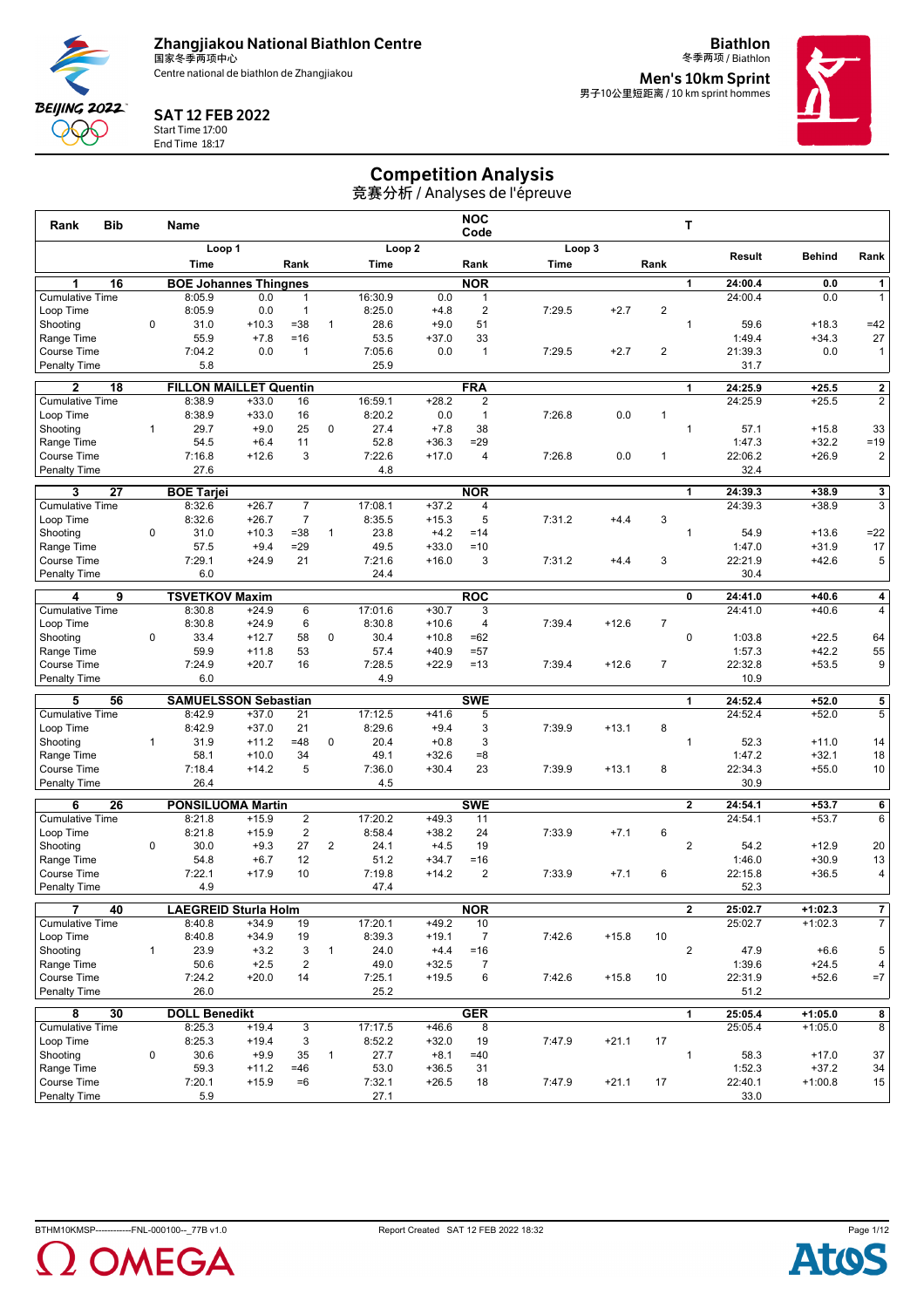

**Biathlon**



#### SAT 12 FEB 2022

Start Time 17:00 End Time 18:17

冬季两项 / Biathlon **Men's 10km Sprint<br><sub>男子10公里短距离 / 10 km sprint hommes**</sub>



# Competition Analysis

| <b>Bib</b><br>Rank                              |                | <b>Name</b>                    |                          |                                  |              |                   |                    | <b>NOC</b><br>Code                        |        |         |       | т              |                    |                        |                 |
|-------------------------------------------------|----------------|--------------------------------|--------------------------|----------------------------------|--------------|-------------------|--------------------|-------------------------------------------|--------|---------|-------|----------------|--------------------|------------------------|-----------------|
|                                                 |                |                                | Loop 1                   |                                  |              |                   | Loop <sub>2</sub>  |                                           |        | Loop 3  |       |                | Result             | <b>Behind</b>          | Rank            |
|                                                 |                | Time                           |                          | Rank                             |              | Time              |                    | Rank                                      | Time   |         | Rank  |                |                    |                        |                 |
| $\overline{9}$<br>34                            |                |                                | <b>JACQUELIN Emilien</b> |                                  |              |                   |                    | <b>FRA</b>                                |        |         |       | $\overline{2}$ | 25:06.3            | $+1:05.9$              | $\overline{9}$  |
| <b>Cumulative Time</b>                          |                | 8:33.8                         | $+27.9$                  | 9                                |              | 17:15.4           | $+44.5$            | 6                                         |        |         |       |                | 25:06.3            | $+1:05.9$              | 9               |
| Loop Time                                       |                | 8:33.8                         | $+27.9$                  | 9                                |              | 8:41.6            | $+21.4$            | 10                                        | 7:50.9 | $+24.1$ | 24    |                |                    |                        |                 |
| Shooting                                        | $\mathbf{1}$   | 26.9<br>52.3                   | $+6.2$<br>$+4.2$         | $=9$<br>$=7$                     | $\mathbf{1}$ | 19.7<br>45.5      | $+0.1$<br>$+29.0$  | $\overline{\mathbf{c}}$<br>$\overline{2}$ |        |         |       | $\overline{2}$ | 46.6<br>1:37.8     | $+5.3$<br>$+22.7$      | 4<br>3          |
| Range Time<br>Course Time                       |                | 7:15.5                         | $+11.3$                  | $\overline{2}$                   |              | 7:30.3            | $+24.7$            | 15                                        | 7:50.9 | $+24.1$ | 24    |                | 22:36.7            | $+57.4$                | 13              |
| Penalty Time                                    |                | 26.0                           |                          |                                  |              | 25.8              |                    |                                           |        |         |       |                | 51.8               |                        |                 |
|                                                 |                |                                |                          |                                  |              |                   |                    |                                           |        |         |       |                |                    |                        |                 |
| 10<br>$\overline{24}$<br><b>Cumulative Time</b> |                | <b>SMOLSKI Anton</b><br>8:30.7 | $+24.8$                  | 5                                |              | 17:20.6           | $+49.7$            | <b>BLR</b><br>12                          |        |         |       | 1              | 25:12.9<br>25:12.9 | $+1:12.5$<br>$+1:12.5$ | 10<br>10        |
| Loop Time                                       |                | 8:30.7                         | $+24.8$                  | 5                                |              | 8:49.9            | $+29.7$            | 15                                        | 7:52.3 | $+25.5$ | 31    |                |                    |                        |                 |
| Shooting                                        | $\mathbf 0$    | 29.6                           | $+8.9$                   | $= 23$                           | $\mathbf{1}$ | 25.2              | $+5.6$             | 28                                        |        |         |       | $\mathbf{1}$   | 54.9               | $+13.6$                | $=22$           |
| Range Time                                      |                | 57.5                           | $+9.4$                   | $=29$                            |              | 51.3              | $+34.8$            | 18                                        |        |         |       |                | 1:48.8             | $+33.7$                | $=24$           |
| Course Time                                     |                | 7:27.4                         | $+23.2$                  | $=18$                            |              | 7:32.8            | $+27.2$            | 20                                        | 7:52.3 | $+25.5$ | 31    |                | 22:52.5            | $+1:13.2$              | 19              |
| <b>Penalty Time</b>                             |                | 5.8                            |                          |                                  |              | 25.8              |                    |                                           |        |         |       |                | 31.6               |                        |                 |
| 11<br>12                                        |                | <b>LATYPOV Eduard</b>          |                          |                                  |              |                   |                    | <b>ROC</b>                                |        |         |       | 3              | 25:14.8            | $+1:14.4$              | 11              |
| <b>Cumulative Time</b>                          |                | 8:57.4                         | $+51.5$                  | 40                               |              | 17:42.9           | $+1:12.0$          | 20                                        |        |         |       |                | 25:14.8            | $+1:14.4$              | 11              |
| Loop Time                                       |                | 8:57.4                         | $+51.5$                  | 40                               |              | 8:45.5            | $+25.3$            | 13                                        | 7:31.9 | $+5.1$  | 4     |                |                    |                        |                 |
| Shooting                                        | $\overline{2}$ | 25.8                           | $+5.1$                   | $\overline{7}$                   | 1            | 27.8              | $+8.2$             | $=42$                                     |        |         |       | 3              | 53.6               | $+12.3$                | 16              |
| Range Time                                      |                | 51.4                           | $+3.3$                   | 5                                |              | 53.6              | $+37.1$            | 34                                        |        |         |       |                | 1:45.0             | $+29.9$                | 11              |
| <b>Course Time</b>                              |                | 7:17.8                         | $+13.6$                  | 4                                |              | 7:25.7            | $+20.1$            | 8                                         | 7:31.9 | $+5.1$  | 4     |                | 22:15.4            | $+36.1$                | 3               |
| <b>Penalty Time</b>                             |                | 48.2                           |                          |                                  |              | 26.2              |                    |                                           |        |         |       |                | 1:14.4             |                        |                 |
| 12<br>58                                        |                | <b>GOW Christian</b>           |                          |                                  |              |                   |                    | CAN                                       |        |         |       | 0              | 25:15.5            | $+1:15.1$              | $\overline{12}$ |
| <b>Cumulative Time</b>                          |                | 8:39.3                         | $+33.4$                  | 17                               |              | 17:19.0           | $+48.1$            | 9                                         |        |         |       |                | 25:15.5            | $+1:15.1$              | 12              |
| Loop Time                                       |                | 8:39.3                         | $+33.4$                  | 17                               |              | 8:39.7            | $+19.5$            | 8                                         | 7:56.5 | $+29.7$ | 40    |                |                    |                        |                 |
| Shooting                                        | 0              | 24.1                           | $+3.4$                   | 4                                | 0            | 24.6              | $+5.0$             | $= 21$                                    |        |         |       | $\mathbf 0$    | 48.7               | $+7.4$                 | $\overline{7}$  |
| Range Time                                      |                | 51.2                           | $+3.1$                   | 4<br>$= 52$                      |              | 49.9              | $+33.4$            | 12<br>$=39$                               |        |         | 40    |                | 1:41.1             | $+26.0$                | 6               |
| <b>Course Time</b><br><b>Penalty Time</b>       |                | 7:42.5<br>5.6                  | $+38.3$                  |                                  |              | 7:44.7<br>5.1     | $+39.1$            |                                           | 7:56.5 | $+29.7$ |       |                | 23:23.7<br>10.7    | $+1:44.4$              | 41              |
|                                                 |                |                                |                          |                                  |              |                   |                    |                                           |        |         |       |                |                    |                        |                 |
| 13<br>15                                        |                |                                | <b>PIDRUCHNYI Dmytro</b> |                                  |              |                   |                    | <b>UKR</b>                                |        |         |       | 1              | 25:19.0            | $+1:18.6$              | 13              |
| <b>Cumulative Time</b><br>Loop Time             |                | 8:26.0<br>8:26.0               | $+20.1$<br>$+20.1$       | $\overline{4}$<br>$\overline{4}$ |              | 17:16.7<br>8:50.7 | $+45.8$<br>$+30.5$ | $\overline{7}$<br>17                      | 8:02.3 | $+35.5$ | $=46$ |                | 25:19.0            | $+1:18.6$              | 13              |
| Shooting                                        | 0              | 29.2                           | $+8.5$                   | $=20$                            | $\mathbf{1}$ | 27.8              | $+8.2$             | $=42$                                     |        |         |       | $\mathbf{1}$   | 57.0               | $+15.7$                | 32              |
| Range Time                                      |                | 56.2                           | $+8.1$                   | $=18$                            |              | 55.3              | $+38.8$            | $=46$                                     |        |         |       |                | 1:51.5             | $+36.4$                | $= 31$          |
| Course Time                                     |                | 7:23.5                         | $+19.3$                  | 13                               |              | 7:28.5            | $+22.9$            | $=13$                                     | 8:02.3 | $+35.5$ | $=46$ |                | 22:54.3            | $+1:15.0$              | 20              |
| <b>Penalty Time</b>                             |                | 6.3                            |                          |                                  |              | 26.9              |                    |                                           |        |         |       |                | 33.2               |                        |                 |
| 14<br>62                                        |                | <b>HOFER Lukas</b>             |                          |                                  |              |                   |                    | <b>ITA</b>                                |        |         |       | 1              | 25:19.6            | $+1:19.2$              | 14              |
| <b>Cumulative Time</b>                          |                | 8:35.4                         | $+29.5$                  | 11                               |              | 17:30.4           | $+59.5$            | $=14$                                     |        |         |       |                | 25:19.6            | $+1:19.2$              | 14              |
| Loop Time                                       |                | 8:35.4                         | $+29.5$                  | 11                               |              | 8:55.0            | $+34.8$            | 22                                        | 7:49.2 | $+22.4$ | 21    |                |                    |                        |                 |
| Shooting                                        | $\mathbf 0$    | 35.7                           | $+15.0$                  | $=78$                            | $\mathbf{1}$ | 26.4              | $+6.8$             | 32                                        |        |         |       | $\mathbf{1}$   | 1:02.1             | $+20.8$                | $= 54$          |
| Range Time                                      |                | 1:01.8                         | $+13.7$                  | $=65$                            |              | 52.1              | $+35.6$            | $= 24$                                    |        |         |       |                | 1:53.9             | $+38.8$                | 43              |
| Course Time                                     |                | 7:28.8                         | $+24.6$                  | 20                               |              | 7:38.4            | $+32.8$            | 28                                        | 7:49.2 | $+22.4$ | 21    |                | 22:56.4            | $+1:17.1$              | 22              |
| <b>Penalty Time</b>                             |                | 4.8                            |                          |                                  |              | 24.5              |                    |                                           |        |         |       |                | 29.3               |                        |                 |
| 60<br>15                                        |                | <b>PRYMA Artem</b>             |                          |                                  |              |                   |                    | <b>UKR</b>                                |        |         |       | 1              | 25:19.8            | $+1:19.4$              | $\overline{15}$ |
| <b>Cumulative Time</b>                          |                | 8:35.0                         | $+29.1$                  | 10                               |              | 17:28.0           | $+57.1$            | 13                                        |        |         |       |                | 25:19.8            | $+1:19.4$              | 15              |
| Loop Time                                       |                | 8:35.0                         | $+29.1$                  | 10                               |              | 8:53.0            | $+32.8$            | 20                                        | 7:51.8 | $+25.0$ | 28    |                |                    |                        |                 |
| Shooting                                        | 0              | 27.3                           | $+6.6$                   | 13                               | $\mathbf{1}$ | 26.5              | $+6.9$             | $= 33$                                    |        |         |       | $\mathbf{1}$   | 53.8               | $+12.5$                | 17              |
| Range Time                                      |                | 56.4                           | $+8.3$                   | 21                               |              | 55.0              | $+38.5$            | 45                                        |        |         |       |                | 1:51.4             | $+36.3$                | $30\,$          |
| Course Time<br><b>Penalty Time</b>              |                | 7:33.2                         | $+29.0$                  | 33                               |              | 7:31.2<br>26.8    | $+25.6$            | 17                                        | 7:51.8 | $+25.0$ | 28    |                | 22:56.2            | $+1:16.9$              | 21              |
|                                                 |                | 5.4                            |                          |                                  |              |                   |                    |                                           |        |         |       |                | 32.2               |                        |                 |
| 16<br>36<br><b>Cumulative Time</b>              |                | <b>KRCMAR Michal</b><br>8:40.0 | $+34.1$                  | 18                               |              | 17:30.4           | $+59.5$            | <b>CZE</b><br>$=14$                       |        |         |       | 1              | 25:22.4<br>25:22.4 | $+1:22.0$<br>$+1:22.0$ | 16<br>16        |
| Loop Time                                       |                | 8:40.0                         | $+34.1$                  | 18                               |              | 8:50.4            | $+30.2$            | 16                                        | 7:52.0 | $+25.2$ | 30    |                |                    |                        |                 |
| Shootina                                        | 0              | 34.7                           | $+14.0$                  | $=69$                            | $\mathbf{1}$ | 23.3              | $+3.7$             | 11                                        |        |         |       | $\mathbf{1}$   | 58.0               | $+16.7$                | 36              |
| Range Time                                      |                | 1:02.7                         | $+14.6$                  | $= 74$                           |              | 50.8              | $+34.3$            | 15                                        |        |         |       |                | 1:53.5             | $+38.4$                | 41              |
| Course Time                                     |                | 7:32.5                         | $+28.3$                  | 29                               |              | 7:35.1            | $+29.5$            | 21                                        | 7:52.0 | $+25.2$ | 30    |                | 22:59.6            | $+1:20.3$              | 24              |
| Penalty Time                                    |                | 4.8                            |                          |                                  |              | 24.5              |                    |                                           |        |         |       |                | 29.3               |                        |                 |



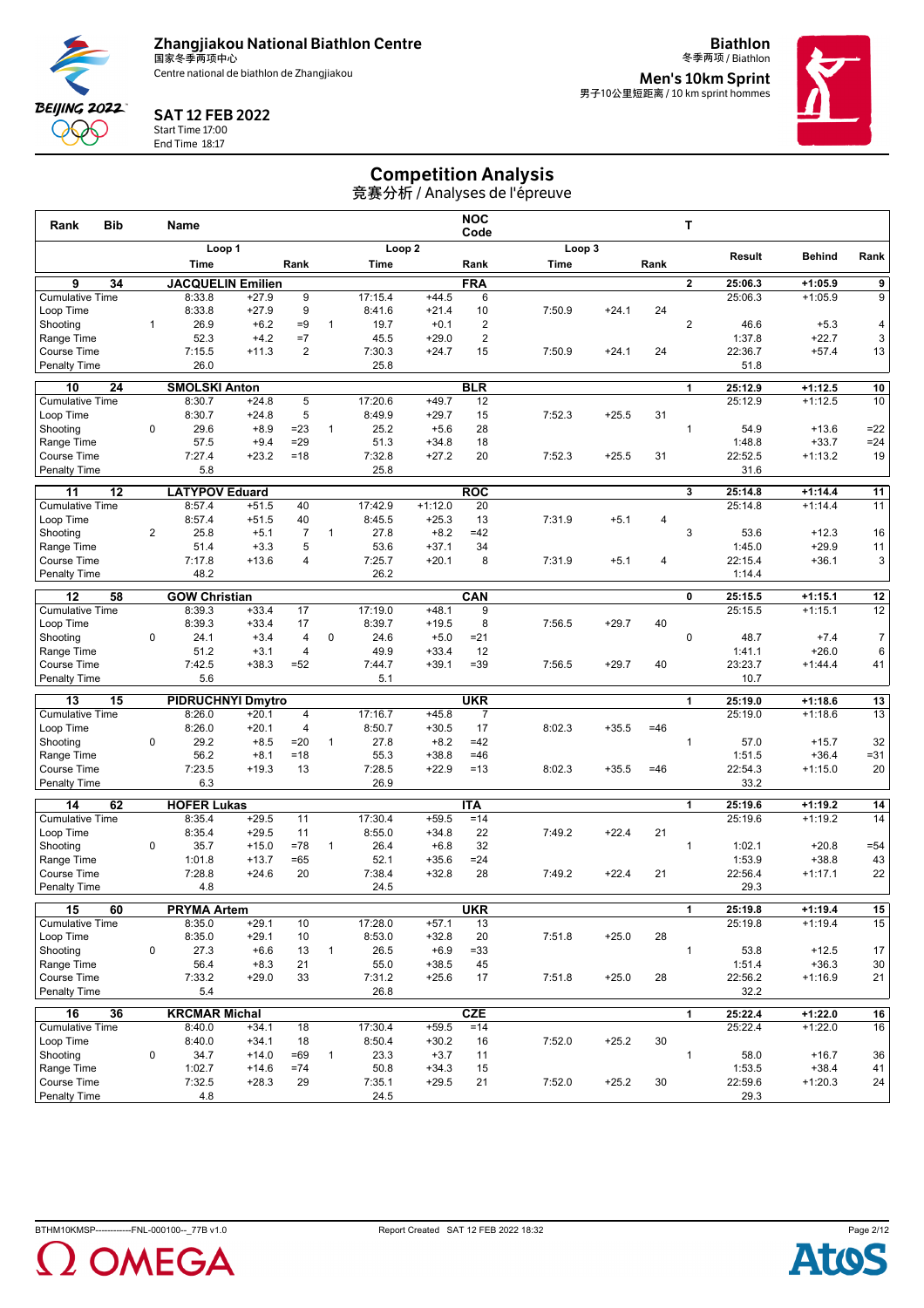

**Biathlon**



#### SAT 12 FEB 2022

Start Time 17:00 End Time 18:17

冬季两项 / Biathlon **Men's 10km Sprint<br><sub>男子10公里短距离 / 10 km sprint hommes**</sub>



## Competition Analysis

| Loop <sub>2</sub><br>Loop 3<br>Loop 1<br>Result<br><b>Behind</b><br>Rank<br>Time<br>Rank<br>Time<br>Rank<br>Time<br>Rank<br>17<br>42<br><b>REES Roman</b><br><b>GER</b><br>17<br>0<br>25:24.3<br>$+1:23.9$<br><b>Cumulative Time</b><br>30<br>17:32.4<br>$+1:01.5$<br>25:24.3<br>$+1:23.9$<br>17<br>8:47.7<br>$+41.8$<br>16<br>30<br>8:44.7<br>12<br>7:51.9<br>$+25.1$<br>29<br>Loop Time<br>8:47.7<br>$+41.8$<br>$+24.5$<br>0<br>28.7<br>18<br>0<br>28.1<br>44<br>$\mathbf 0$<br>30<br>Shooting<br>$+8.0$<br>$+8.5$<br>56.8<br>$+15.5$<br>57.7<br>31<br>55.3<br>$+38.8$<br>$=46$<br>1:53.0<br>$+37.9$<br>$= 38$<br>Range Time<br>$+9.6$<br>Course Time<br>7:44.3<br>59<br>37<br>$+25.1$<br>23:20.4<br>39<br>$+40.1$<br>7:44.2<br>$+38.6$<br>7:51.9<br>29<br>$+1:41.1$<br>Penalty Time<br>5.7<br>5.2<br>10.9<br>$\overline{21}$<br><b>EDER Simon</b><br><b>AUT</b><br>$\overline{18}$<br>18<br>25:26.9<br>$+1:26.5$<br>1<br>17:36.6<br>$+1:26.5$<br>18<br><b>Cumulative Time</b><br>8:37.2<br>$+31.3$<br>14<br>$+1:05.7$<br>25:26.9<br>18<br>8:37.2<br>$+31.3$<br>14<br>8:59.4<br>$+39.2$<br>25<br>7:50.3<br>23<br>Loop Time<br>$+23.5$<br>$\mathbf 0$<br>24.3<br>$= 5$<br>24.4<br>20<br>$\mathbf{1}$<br>48.8<br>$= 8$<br>Shooting<br>$+3.6$<br>$\mathbf{1}$<br>$+4.8$<br>$+7.5$<br>51.5<br>$+3.4$<br>6<br>$= 16$<br>1:42.7<br>$+27.6$<br>$\overline{7}$<br>Range Time<br>51.2<br>$+34.7$<br>7:39.9<br>35<br>$+1:32.9$<br>$= 33$<br>Course Time<br>$+35.7$<br>$=46$<br>7:42.0<br>$+36.4$<br>7:50.3<br>$+23.5$<br>23<br>23:12.2<br><b>Penalty Time</b><br>5.8<br>26.2<br>32.0<br><b>SEROKHVOSTOV Daniil</b><br><b>ROC</b><br>19<br>48<br>$\mathbf{2}$<br>25:38.0<br>$+1:37.6$<br>19<br><b>Cumulative Time</b><br>$+29.9$<br>12<br>17:51.5<br>$+1:20.6$<br>23<br>25:38.0<br>$+1:37.6$<br>19<br>8:35.8<br>8:35.8<br>$+29.9$<br>12<br>9:15.7<br>$+55.5$<br>44<br>7:46.5<br>$+19.7$<br>Loop Time<br>14<br>35.6<br>$+14.9$<br>$= 76$<br>$\overline{2}$<br>32.2<br>$+12.6$<br>$\overline{2}$<br>Shooting<br>0<br>$=76$<br>1:07.9<br>$+26.6$<br>77<br>1:02.1<br>$+14.0$<br>67<br>58.7<br>$+42.2$<br>$=69$<br>2:00.8<br>$+45.7$<br>71<br>Range Time<br>$+23.2$<br>7:27.0<br>22:40.9<br>16<br>Course Time<br>7:27.4<br>$=18$<br>$+21.4$<br>11<br>7:46.5<br>$+19.7$<br>14<br>$+1:01.6$<br>6.3<br>50.0<br><b>Penalty Time</b><br>56.3<br>20<br>8<br><b>CHRISTIANSEN Vetle Sjaastad</b><br><b>NOR</b><br>3<br>25:38.4<br>$+1:38.0$<br>20<br><b>Cumulative Time</b><br>17:51.0<br>$+1:20.1$<br>25:38.4<br>$+1:38.0$<br>20<br>9:10.7<br>$+1:04.8$<br>63<br>22<br>9:10.7<br>63<br>8:40.3<br>9<br>7:47.4<br>$+20.6$<br>16<br>Loop Time<br>$+1:04.8$<br>$+20.1$<br>3<br>Shooting<br>2<br>34.1<br>$+13.4$<br>63<br>$\mathbf{1}$<br>23.7<br>$+4.1$<br>$=12$<br>57.8<br>$+16.5$<br>35<br>59<br>5<br>1:49.0<br>$+33.9$<br>26<br>Range Time<br>1:00.8<br>$+12.7$<br>48.2<br>$+31.7$<br>9<br>12<br>Course Time<br>7:22.8<br>$+18.6$<br>11<br>7:26.3<br>$+20.7$<br>7:47.4<br>$+20.6$<br>22:36.5<br>$+57.2$<br>16<br>47.1<br>25.8<br>Penalty Time<br>1:12.9<br>21<br>37<br><b>CLAUDE Fabien</b><br><b>FRA</b><br>3<br>25:41.6<br>$+1:41.2$<br>21<br><b>Cumulative Time</b><br>8:42.5<br>20<br>17:52.6<br>$+1:21.7$<br>24<br>25:41.6<br>$+1:41.2$<br>21<br>$+36.6$<br>8:42.5<br>$+36.6$<br>7:49.0<br>$+22.2$<br>20<br>Loop Time<br>20<br>9:10.1<br>$+49.9$<br>38<br>3<br>30.5<br>$= 33$<br>$\overline{2}$<br>26.8<br>34<br>Shooting<br>$\mathbf{1}$<br>$+9.8$<br>$+7.2$<br>36<br>57.3<br>$+16.0$<br>56.7<br>52.1<br>1:48.8<br>$+33.7$<br>$= 24$<br>Range Time<br>$+8.6$<br>$= 23$<br>$+35.6$<br>$= 24$<br>7:20.1<br>$+15.9$<br>$=6$<br>7:30.7<br>7:49.0<br>$+22.2$<br>20<br>22:39.8<br>$+1:00.5$<br>14<br>Course Time<br>$+25.1$<br>16<br>25.7<br><b>Penalty Time</b><br>47.3<br>1:13.0<br>$\overline{22}$<br>4<br><b>NAWRATH Philipp</b><br><b>GER</b><br>25:43.4<br>22<br>3<br>$+1:43.0$<br>$\overline{22}$<br><b>Cumulative Time</b><br>27<br>17:55.1<br>$+1:24.2$<br>25:43.4<br>$+1:43.0$<br>8:46.5<br>$+40.6$<br>27<br>27<br>9:08.6<br>Loop Time<br>8:46.5<br>$+40.6$<br>$+48.4$<br>36<br>7:48.3<br>$+21.5$<br>18<br>33.3<br>$= 56$<br>$\overline{2}$<br>79<br>3<br>72<br>Shooting<br>$\mathbf{1}$<br>$+12.6$<br>33.2<br>$+13.6$<br>$+25.2$<br>1:06.5<br>59.6<br>52<br>56.9<br>55<br>$+41.4$<br>$=48$<br>Range Time<br>$+11.5$<br>$+40.4$<br>1:56.5<br>7:21.7<br>$= 8$<br>7:25.3<br>$+19.7$<br>$\overline{7}$<br>22:35.3<br>$+56.0$<br><b>Course Time</b><br>$+17.5$<br>7:48.3<br>$+21.5$<br>18<br>11<br>25.2<br><b>Penalty Time</b><br>46.4<br>1:11.6<br><b>BORMOLINI Thomas</b><br>$\overline{23}$<br>$\overline{92}$<br><b>ITA</b><br>$+1:43.7$<br>25:44.1<br>$\overline{23}$<br>1<br>23<br><b>Cumulative Time</b><br>17:39.5<br>25:44.1<br>$+1:43.7$<br>9:02.0<br>$+56.1$<br>$= 53$<br>$+1:08.6$<br>19<br>9:02.0<br>$+56.1$<br>$= 53$<br>8:37.5<br>$+17.3$<br>8:04.6<br>$+37.8$<br>48<br>Loop Time<br>6<br>$\mathbf{1}$<br>29.6<br>$+8.9$<br>$=23$<br>0<br>24.6<br>$\mathbf{1}$<br>54.3<br>Shooting<br>$+5.0$<br>$= 21$<br>$+13.0$<br>21<br>20<br>50.0<br>$+31.2$<br>14<br>Range Time<br>56.3<br>$+8.2$<br>$+33.5$<br>13<br>1:46.3<br>Course Time<br>$+37.8$<br>43<br>7:38.9<br>$+34.7$<br>44<br>7:42.6<br>$+37.0$<br>36<br>8:04.6<br>48<br>23:26.1<br>$+1:46.8$<br><b>Penalty Time</b><br>26.8<br>4.9<br>31.7<br><b>FRA</b><br>24<br>$\mathbf{2}$<br><b>DESTHIEUX Simon</b><br>$\mathbf{2}$<br>25:45.0<br>$+1:44.6$<br>${\bf 24}$<br><b>Cumulative Time</b><br>13<br>17:55.0<br>$+1:24.1$<br>26<br>25:45.0<br>$+1:44.6$<br>24<br>8:37.0<br>$+31.1$<br>$+23.2$<br>22<br>Loop Time<br>8:37.0<br>$+31.1$<br>13<br>9:18.0<br>$+57.8$<br>$=47$<br>7:50.0<br>$\overline{2}$<br>$+11.8$<br>30.7<br>$+22.0$<br>Shooting<br>0<br>32.5<br>$= 50$<br>$\overline{2}$<br>$+11.1$<br>67<br>1:03.3<br>60<br>Range Time<br>39<br>$+39.4$<br>1:54.3<br>$+39.2$<br>44<br>58.4<br>$+10.3$<br>55.9<br>51<br>Course Time<br>7:32.9<br>$+28.7$<br>30<br>7:35.8<br>$+30.2$<br>22<br>7:50.0<br>$+23.2$<br>22<br>22:58.7<br>$+1:19.4$<br>$5.7\,$<br>Penalty Time<br>46.3<br>52.0 | <b>Bib</b><br>Rank | <b>Name</b> |  |  | <b>NOC</b><br>Code |  | т |  |  |
|----------------------------------------------------------------------------------------------------------------------------------------------------------------------------------------------------------------------------------------------------------------------------------------------------------------------------------------------------------------------------------------------------------------------------------------------------------------------------------------------------------------------------------------------------------------------------------------------------------------------------------------------------------------------------------------------------------------------------------------------------------------------------------------------------------------------------------------------------------------------------------------------------------------------------------------------------------------------------------------------------------------------------------------------------------------------------------------------------------------------------------------------------------------------------------------------------------------------------------------------------------------------------------------------------------------------------------------------------------------------------------------------------------------------------------------------------------------------------------------------------------------------------------------------------------------------------------------------------------------------------------------------------------------------------------------------------------------------------------------------------------------------------------------------------------------------------------------------------------------------------------------------------------------------------------------------------------------------------------------------------------------------------------------------------------------------------------------------------------------------------------------------------------------------------------------------------------------------------------------------------------------------------------------------------------------------------------------------------------------------------------------------------------------------------------------------------------------------------------------------------------------------------------------------------------------------------------------------------------------------------------------------------------------------------------------------------------------------------------------------------------------------------------------------------------------------------------------------------------------------------------------------------------------------------------------------------------------------------------------------------------------------------------------------------------------------------------------------------------------------------------------------------------------------------------------------------------------------------------------------------------------------------------------------------------------------------------------------------------------------------------------------------------------------------------------------------------------------------------------------------------------------------------------------------------------------------------------------------------------------------------------------------------------------------------------------------------------------------------------------------------------------------------------------------------------------------------------------------------------------------------------------------------------------------------------------------------------------------------------------------------------------------------------------------------------------------------------------------------------------------------------------------------------------------------------------------------------------------------------------------------------------------------------------------------------------------------------------------------------------------------------------------------------------------------------------------------------------------------------------------------------------------------------------------------------------------------------------------------------------------------------------------------------------------------------------------------------------------------------------------------------------------------------------------------------------------------------------------------------------------------------------------------------------------------------------------------------------------------------------------------------------------------------------------------------------------------------------------------------------------------------------------------------------------------------------------------------------------------------------------------------------------------------------------------------------------------------------------------------------------------------------------------------------------------------------------------------------------------------------------------------------------------------------------------------------------------------------------------------------------------------------------------------------------------------------------------------------------------------------------------------------------------------------------------------------------------------------------------------------------------------------------------------------------------------------------------------------------------------------------------------------------------------|--------------------|-------------|--|--|--------------------|--|---|--|--|
| 23                                                                                                                                                                                                                                                                                                                                                                                                                                                                                                                                                                                                                                                                                                                                                                                                                                                                                                                                                                                                                                                                                                                                                                                                                                                                                                                                                                                                                                                                                                                                                                                                                                                                                                                                                                                                                                                                                                                                                                                                                                                                                                                                                                                                                                                                                                                                                                                                                                                                                                                                                                                                                                                                                                                                                                                                                                                                                                                                                                                                                                                                                                                                                                                                                                                                                                                                                                                                                                                                                                                                                                                                                                                                                                                                                                                                                                                                                                                                                                                                                                                                                                                                                                                                                                                                                                                                                                                                                                                                                                                                                                                                                                                                                                                                                                                                                                                                                                                                                                                                                                                                                                                                                                                                                                                                                                                                                                                                                                                                                                                                                                                                                                                                                                                                                                                                                                                                                                                                                                                                                                     |                    |             |  |  |                    |  |   |  |  |
|                                                                                                                                                                                                                                                                                                                                                                                                                                                                                                                                                                                                                                                                                                                                                                                                                                                                                                                                                                                                                                                                                                                                                                                                                                                                                                                                                                                                                                                                                                                                                                                                                                                                                                                                                                                                                                                                                                                                                                                                                                                                                                                                                                                                                                                                                                                                                                                                                                                                                                                                                                                                                                                                                                                                                                                                                                                                                                                                                                                                                                                                                                                                                                                                                                                                                                                                                                                                                                                                                                                                                                                                                                                                                                                                                                                                                                                                                                                                                                                                                                                                                                                                                                                                                                                                                                                                                                                                                                                                                                                                                                                                                                                                                                                                                                                                                                                                                                                                                                                                                                                                                                                                                                                                                                                                                                                                                                                                                                                                                                                                                                                                                                                                                                                                                                                                                                                                                                                                                                                                                                        |                    |             |  |  |                    |  |   |  |  |
|                                                                                                                                                                                                                                                                                                                                                                                                                                                                                                                                                                                                                                                                                                                                                                                                                                                                                                                                                                                                                                                                                                                                                                                                                                                                                                                                                                                                                                                                                                                                                                                                                                                                                                                                                                                                                                                                                                                                                                                                                                                                                                                                                                                                                                                                                                                                                                                                                                                                                                                                                                                                                                                                                                                                                                                                                                                                                                                                                                                                                                                                                                                                                                                                                                                                                                                                                                                                                                                                                                                                                                                                                                                                                                                                                                                                                                                                                                                                                                                                                                                                                                                                                                                                                                                                                                                                                                                                                                                                                                                                                                                                                                                                                                                                                                                                                                                                                                                                                                                                                                                                                                                                                                                                                                                                                                                                                                                                                                                                                                                                                                                                                                                                                                                                                                                                                                                                                                                                                                                                                                        |                    |             |  |  |                    |  |   |  |  |
|                                                                                                                                                                                                                                                                                                                                                                                                                                                                                                                                                                                                                                                                                                                                                                                                                                                                                                                                                                                                                                                                                                                                                                                                                                                                                                                                                                                                                                                                                                                                                                                                                                                                                                                                                                                                                                                                                                                                                                                                                                                                                                                                                                                                                                                                                                                                                                                                                                                                                                                                                                                                                                                                                                                                                                                                                                                                                                                                                                                                                                                                                                                                                                                                                                                                                                                                                                                                                                                                                                                                                                                                                                                                                                                                                                                                                                                                                                                                                                                                                                                                                                                                                                                                                                                                                                                                                                                                                                                                                                                                                                                                                                                                                                                                                                                                                                                                                                                                                                                                                                                                                                                                                                                                                                                                                                                                                                                                                                                                                                                                                                                                                                                                                                                                                                                                                                                                                                                                                                                                                                        |                    |             |  |  |                    |  |   |  |  |
|                                                                                                                                                                                                                                                                                                                                                                                                                                                                                                                                                                                                                                                                                                                                                                                                                                                                                                                                                                                                                                                                                                                                                                                                                                                                                                                                                                                                                                                                                                                                                                                                                                                                                                                                                                                                                                                                                                                                                                                                                                                                                                                                                                                                                                                                                                                                                                                                                                                                                                                                                                                                                                                                                                                                                                                                                                                                                                                                                                                                                                                                                                                                                                                                                                                                                                                                                                                                                                                                                                                                                                                                                                                                                                                                                                                                                                                                                                                                                                                                                                                                                                                                                                                                                                                                                                                                                                                                                                                                                                                                                                                                                                                                                                                                                                                                                                                                                                                                                                                                                                                                                                                                                                                                                                                                                                                                                                                                                                                                                                                                                                                                                                                                                                                                                                                                                                                                                                                                                                                                                                        |                    |             |  |  |                    |  |   |  |  |
|                                                                                                                                                                                                                                                                                                                                                                                                                                                                                                                                                                                                                                                                                                                                                                                                                                                                                                                                                                                                                                                                                                                                                                                                                                                                                                                                                                                                                                                                                                                                                                                                                                                                                                                                                                                                                                                                                                                                                                                                                                                                                                                                                                                                                                                                                                                                                                                                                                                                                                                                                                                                                                                                                                                                                                                                                                                                                                                                                                                                                                                                                                                                                                                                                                                                                                                                                                                                                                                                                                                                                                                                                                                                                                                                                                                                                                                                                                                                                                                                                                                                                                                                                                                                                                                                                                                                                                                                                                                                                                                                                                                                                                                                                                                                                                                                                                                                                                                                                                                                                                                                                                                                                                                                                                                                                                                                                                                                                                                                                                                                                                                                                                                                                                                                                                                                                                                                                                                                                                                                                                        |                    |             |  |  |                    |  |   |  |  |
|                                                                                                                                                                                                                                                                                                                                                                                                                                                                                                                                                                                                                                                                                                                                                                                                                                                                                                                                                                                                                                                                                                                                                                                                                                                                                                                                                                                                                                                                                                                                                                                                                                                                                                                                                                                                                                                                                                                                                                                                                                                                                                                                                                                                                                                                                                                                                                                                                                                                                                                                                                                                                                                                                                                                                                                                                                                                                                                                                                                                                                                                                                                                                                                                                                                                                                                                                                                                                                                                                                                                                                                                                                                                                                                                                                                                                                                                                                                                                                                                                                                                                                                                                                                                                                                                                                                                                                                                                                                                                                                                                                                                                                                                                                                                                                                                                                                                                                                                                                                                                                                                                                                                                                                                                                                                                                                                                                                                                                                                                                                                                                                                                                                                                                                                                                                                                                                                                                                                                                                                                                        |                    |             |  |  |                    |  |   |  |  |
|                                                                                                                                                                                                                                                                                                                                                                                                                                                                                                                                                                                                                                                                                                                                                                                                                                                                                                                                                                                                                                                                                                                                                                                                                                                                                                                                                                                                                                                                                                                                                                                                                                                                                                                                                                                                                                                                                                                                                                                                                                                                                                                                                                                                                                                                                                                                                                                                                                                                                                                                                                                                                                                                                                                                                                                                                                                                                                                                                                                                                                                                                                                                                                                                                                                                                                                                                                                                                                                                                                                                                                                                                                                                                                                                                                                                                                                                                                                                                                                                                                                                                                                                                                                                                                                                                                                                                                                                                                                                                                                                                                                                                                                                                                                                                                                                                                                                                                                                                                                                                                                                                                                                                                                                                                                                                                                                                                                                                                                                                                                                                                                                                                                                                                                                                                                                                                                                                                                                                                                                                                        |                    |             |  |  |                    |  |   |  |  |
|                                                                                                                                                                                                                                                                                                                                                                                                                                                                                                                                                                                                                                                                                                                                                                                                                                                                                                                                                                                                                                                                                                                                                                                                                                                                                                                                                                                                                                                                                                                                                                                                                                                                                                                                                                                                                                                                                                                                                                                                                                                                                                                                                                                                                                                                                                                                                                                                                                                                                                                                                                                                                                                                                                                                                                                                                                                                                                                                                                                                                                                                                                                                                                                                                                                                                                                                                                                                                                                                                                                                                                                                                                                                                                                                                                                                                                                                                                                                                                                                                                                                                                                                                                                                                                                                                                                                                                                                                                                                                                                                                                                                                                                                                                                                                                                                                                                                                                                                                                                                                                                                                                                                                                                                                                                                                                                                                                                                                                                                                                                                                                                                                                                                                                                                                                                                                                                                                                                                                                                                                                        |                    |             |  |  |                    |  |   |  |  |
|                                                                                                                                                                                                                                                                                                                                                                                                                                                                                                                                                                                                                                                                                                                                                                                                                                                                                                                                                                                                                                                                                                                                                                                                                                                                                                                                                                                                                                                                                                                                                                                                                                                                                                                                                                                                                                                                                                                                                                                                                                                                                                                                                                                                                                                                                                                                                                                                                                                                                                                                                                                                                                                                                                                                                                                                                                                                                                                                                                                                                                                                                                                                                                                                                                                                                                                                                                                                                                                                                                                                                                                                                                                                                                                                                                                                                                                                                                                                                                                                                                                                                                                                                                                                                                                                                                                                                                                                                                                                                                                                                                                                                                                                                                                                                                                                                                                                                                                                                                                                                                                                                                                                                                                                                                                                                                                                                                                                                                                                                                                                                                                                                                                                                                                                                                                                                                                                                                                                                                                                                                        |                    |             |  |  |                    |  |   |  |  |
|                                                                                                                                                                                                                                                                                                                                                                                                                                                                                                                                                                                                                                                                                                                                                                                                                                                                                                                                                                                                                                                                                                                                                                                                                                                                                                                                                                                                                                                                                                                                                                                                                                                                                                                                                                                                                                                                                                                                                                                                                                                                                                                                                                                                                                                                                                                                                                                                                                                                                                                                                                                                                                                                                                                                                                                                                                                                                                                                                                                                                                                                                                                                                                                                                                                                                                                                                                                                                                                                                                                                                                                                                                                                                                                                                                                                                                                                                                                                                                                                                                                                                                                                                                                                                                                                                                                                                                                                                                                                                                                                                                                                                                                                                                                                                                                                                                                                                                                                                                                                                                                                                                                                                                                                                                                                                                                                                                                                                                                                                                                                                                                                                                                                                                                                                                                                                                                                                                                                                                                                                                        |                    |             |  |  |                    |  |   |  |  |
|                                                                                                                                                                                                                                                                                                                                                                                                                                                                                                                                                                                                                                                                                                                                                                                                                                                                                                                                                                                                                                                                                                                                                                                                                                                                                                                                                                                                                                                                                                                                                                                                                                                                                                                                                                                                                                                                                                                                                                                                                                                                                                                                                                                                                                                                                                                                                                                                                                                                                                                                                                                                                                                                                                                                                                                                                                                                                                                                                                                                                                                                                                                                                                                                                                                                                                                                                                                                                                                                                                                                                                                                                                                                                                                                                                                                                                                                                                                                                                                                                                                                                                                                                                                                                                                                                                                                                                                                                                                                                                                                                                                                                                                                                                                                                                                                                                                                                                                                                                                                                                                                                                                                                                                                                                                                                                                                                                                                                                                                                                                                                                                                                                                                                                                                                                                                                                                                                                                                                                                                                                        |                    |             |  |  |                    |  |   |  |  |
|                                                                                                                                                                                                                                                                                                                                                                                                                                                                                                                                                                                                                                                                                                                                                                                                                                                                                                                                                                                                                                                                                                                                                                                                                                                                                                                                                                                                                                                                                                                                                                                                                                                                                                                                                                                                                                                                                                                                                                                                                                                                                                                                                                                                                                                                                                                                                                                                                                                                                                                                                                                                                                                                                                                                                                                                                                                                                                                                                                                                                                                                                                                                                                                                                                                                                                                                                                                                                                                                                                                                                                                                                                                                                                                                                                                                                                                                                                                                                                                                                                                                                                                                                                                                                                                                                                                                                                                                                                                                                                                                                                                                                                                                                                                                                                                                                                                                                                                                                                                                                                                                                                                                                                                                                                                                                                                                                                                                                                                                                                                                                                                                                                                                                                                                                                                                                                                                                                                                                                                                                                        |                    |             |  |  |                    |  |   |  |  |
|                                                                                                                                                                                                                                                                                                                                                                                                                                                                                                                                                                                                                                                                                                                                                                                                                                                                                                                                                                                                                                                                                                                                                                                                                                                                                                                                                                                                                                                                                                                                                                                                                                                                                                                                                                                                                                                                                                                                                                                                                                                                                                                                                                                                                                                                                                                                                                                                                                                                                                                                                                                                                                                                                                                                                                                                                                                                                                                                                                                                                                                                                                                                                                                                                                                                                                                                                                                                                                                                                                                                                                                                                                                                                                                                                                                                                                                                                                                                                                                                                                                                                                                                                                                                                                                                                                                                                                                                                                                                                                                                                                                                                                                                                                                                                                                                                                                                                                                                                                                                                                                                                                                                                                                                                                                                                                                                                                                                                                                                                                                                                                                                                                                                                                                                                                                                                                                                                                                                                                                                                                        |                    |             |  |  |                    |  |   |  |  |
|                                                                                                                                                                                                                                                                                                                                                                                                                                                                                                                                                                                                                                                                                                                                                                                                                                                                                                                                                                                                                                                                                                                                                                                                                                                                                                                                                                                                                                                                                                                                                                                                                                                                                                                                                                                                                                                                                                                                                                                                                                                                                                                                                                                                                                                                                                                                                                                                                                                                                                                                                                                                                                                                                                                                                                                                                                                                                                                                                                                                                                                                                                                                                                                                                                                                                                                                                                                                                                                                                                                                                                                                                                                                                                                                                                                                                                                                                                                                                                                                                                                                                                                                                                                                                                                                                                                                                                                                                                                                                                                                                                                                                                                                                                                                                                                                                                                                                                                                                                                                                                                                                                                                                                                                                                                                                                                                                                                                                                                                                                                                                                                                                                                                                                                                                                                                                                                                                                                                                                                                                                        |                    |             |  |  |                    |  |   |  |  |
|                                                                                                                                                                                                                                                                                                                                                                                                                                                                                                                                                                                                                                                                                                                                                                                                                                                                                                                                                                                                                                                                                                                                                                                                                                                                                                                                                                                                                                                                                                                                                                                                                                                                                                                                                                                                                                                                                                                                                                                                                                                                                                                                                                                                                                                                                                                                                                                                                                                                                                                                                                                                                                                                                                                                                                                                                                                                                                                                                                                                                                                                                                                                                                                                                                                                                                                                                                                                                                                                                                                                                                                                                                                                                                                                                                                                                                                                                                                                                                                                                                                                                                                                                                                                                                                                                                                                                                                                                                                                                                                                                                                                                                                                                                                                                                                                                                                                                                                                                                                                                                                                                                                                                                                                                                                                                                                                                                                                                                                                                                                                                                                                                                                                                                                                                                                                                                                                                                                                                                                                                                        |                    |             |  |  |                    |  |   |  |  |
|                                                                                                                                                                                                                                                                                                                                                                                                                                                                                                                                                                                                                                                                                                                                                                                                                                                                                                                                                                                                                                                                                                                                                                                                                                                                                                                                                                                                                                                                                                                                                                                                                                                                                                                                                                                                                                                                                                                                                                                                                                                                                                                                                                                                                                                                                                                                                                                                                                                                                                                                                                                                                                                                                                                                                                                                                                                                                                                                                                                                                                                                                                                                                                                                                                                                                                                                                                                                                                                                                                                                                                                                                                                                                                                                                                                                                                                                                                                                                                                                                                                                                                                                                                                                                                                                                                                                                                                                                                                                                                                                                                                                                                                                                                                                                                                                                                                                                                                                                                                                                                                                                                                                                                                                                                                                                                                                                                                                                                                                                                                                                                                                                                                                                                                                                                                                                                                                                                                                                                                                                                        |                    |             |  |  |                    |  |   |  |  |
|                                                                                                                                                                                                                                                                                                                                                                                                                                                                                                                                                                                                                                                                                                                                                                                                                                                                                                                                                                                                                                                                                                                                                                                                                                                                                                                                                                                                                                                                                                                                                                                                                                                                                                                                                                                                                                                                                                                                                                                                                                                                                                                                                                                                                                                                                                                                                                                                                                                                                                                                                                                                                                                                                                                                                                                                                                                                                                                                                                                                                                                                                                                                                                                                                                                                                                                                                                                                                                                                                                                                                                                                                                                                                                                                                                                                                                                                                                                                                                                                                                                                                                                                                                                                                                                                                                                                                                                                                                                                                                                                                                                                                                                                                                                                                                                                                                                                                                                                                                                                                                                                                                                                                                                                                                                                                                                                                                                                                                                                                                                                                                                                                                                                                                                                                                                                                                                                                                                                                                                                                                        |                    |             |  |  |                    |  |   |  |  |
|                                                                                                                                                                                                                                                                                                                                                                                                                                                                                                                                                                                                                                                                                                                                                                                                                                                                                                                                                                                                                                                                                                                                                                                                                                                                                                                                                                                                                                                                                                                                                                                                                                                                                                                                                                                                                                                                                                                                                                                                                                                                                                                                                                                                                                                                                                                                                                                                                                                                                                                                                                                                                                                                                                                                                                                                                                                                                                                                                                                                                                                                                                                                                                                                                                                                                                                                                                                                                                                                                                                                                                                                                                                                                                                                                                                                                                                                                                                                                                                                                                                                                                                                                                                                                                                                                                                                                                                                                                                                                                                                                                                                                                                                                                                                                                                                                                                                                                                                                                                                                                                                                                                                                                                                                                                                                                                                                                                                                                                                                                                                                                                                                                                                                                                                                                                                                                                                                                                                                                                                                                        |                    |             |  |  |                    |  |   |  |  |
|                                                                                                                                                                                                                                                                                                                                                                                                                                                                                                                                                                                                                                                                                                                                                                                                                                                                                                                                                                                                                                                                                                                                                                                                                                                                                                                                                                                                                                                                                                                                                                                                                                                                                                                                                                                                                                                                                                                                                                                                                                                                                                                                                                                                                                                                                                                                                                                                                                                                                                                                                                                                                                                                                                                                                                                                                                                                                                                                                                                                                                                                                                                                                                                                                                                                                                                                                                                                                                                                                                                                                                                                                                                                                                                                                                                                                                                                                                                                                                                                                                                                                                                                                                                                                                                                                                                                                                                                                                                                                                                                                                                                                                                                                                                                                                                                                                                                                                                                                                                                                                                                                                                                                                                                                                                                                                                                                                                                                                                                                                                                                                                                                                                                                                                                                                                                                                                                                                                                                                                                                                        |                    |             |  |  |                    |  |   |  |  |
|                                                                                                                                                                                                                                                                                                                                                                                                                                                                                                                                                                                                                                                                                                                                                                                                                                                                                                                                                                                                                                                                                                                                                                                                                                                                                                                                                                                                                                                                                                                                                                                                                                                                                                                                                                                                                                                                                                                                                                                                                                                                                                                                                                                                                                                                                                                                                                                                                                                                                                                                                                                                                                                                                                                                                                                                                                                                                                                                                                                                                                                                                                                                                                                                                                                                                                                                                                                                                                                                                                                                                                                                                                                                                                                                                                                                                                                                                                                                                                                                                                                                                                                                                                                                                                                                                                                                                                                                                                                                                                                                                                                                                                                                                                                                                                                                                                                                                                                                                                                                                                                                                                                                                                                                                                                                                                                                                                                                                                                                                                                                                                                                                                                                                                                                                                                                                                                                                                                                                                                                                                        |                    |             |  |  |                    |  |   |  |  |
|                                                                                                                                                                                                                                                                                                                                                                                                                                                                                                                                                                                                                                                                                                                                                                                                                                                                                                                                                                                                                                                                                                                                                                                                                                                                                                                                                                                                                                                                                                                                                                                                                                                                                                                                                                                                                                                                                                                                                                                                                                                                                                                                                                                                                                                                                                                                                                                                                                                                                                                                                                                                                                                                                                                                                                                                                                                                                                                                                                                                                                                                                                                                                                                                                                                                                                                                                                                                                                                                                                                                                                                                                                                                                                                                                                                                                                                                                                                                                                                                                                                                                                                                                                                                                                                                                                                                                                                                                                                                                                                                                                                                                                                                                                                                                                                                                                                                                                                                                                                                                                                                                                                                                                                                                                                                                                                                                                                                                                                                                                                                                                                                                                                                                                                                                                                                                                                                                                                                                                                                                                        |                    |             |  |  |                    |  |   |  |  |
|                                                                                                                                                                                                                                                                                                                                                                                                                                                                                                                                                                                                                                                                                                                                                                                                                                                                                                                                                                                                                                                                                                                                                                                                                                                                                                                                                                                                                                                                                                                                                                                                                                                                                                                                                                                                                                                                                                                                                                                                                                                                                                                                                                                                                                                                                                                                                                                                                                                                                                                                                                                                                                                                                                                                                                                                                                                                                                                                                                                                                                                                                                                                                                                                                                                                                                                                                                                                                                                                                                                                                                                                                                                                                                                                                                                                                                                                                                                                                                                                                                                                                                                                                                                                                                                                                                                                                                                                                                                                                                                                                                                                                                                                                                                                                                                                                                                                                                                                                                                                                                                                                                                                                                                                                                                                                                                                                                                                                                                                                                                                                                                                                                                                                                                                                                                                                                                                                                                                                                                                                                        |                    |             |  |  |                    |  |   |  |  |
|                                                                                                                                                                                                                                                                                                                                                                                                                                                                                                                                                                                                                                                                                                                                                                                                                                                                                                                                                                                                                                                                                                                                                                                                                                                                                                                                                                                                                                                                                                                                                                                                                                                                                                                                                                                                                                                                                                                                                                                                                                                                                                                                                                                                                                                                                                                                                                                                                                                                                                                                                                                                                                                                                                                                                                                                                                                                                                                                                                                                                                                                                                                                                                                                                                                                                                                                                                                                                                                                                                                                                                                                                                                                                                                                                                                                                                                                                                                                                                                                                                                                                                                                                                                                                                                                                                                                                                                                                                                                                                                                                                                                                                                                                                                                                                                                                                                                                                                                                                                                                                                                                                                                                                                                                                                                                                                                                                                                                                                                                                                                                                                                                                                                                                                                                                                                                                                                                                                                                                                                                                        |                    |             |  |  |                    |  |   |  |  |
|                                                                                                                                                                                                                                                                                                                                                                                                                                                                                                                                                                                                                                                                                                                                                                                                                                                                                                                                                                                                                                                                                                                                                                                                                                                                                                                                                                                                                                                                                                                                                                                                                                                                                                                                                                                                                                                                                                                                                                                                                                                                                                                                                                                                                                                                                                                                                                                                                                                                                                                                                                                                                                                                                                                                                                                                                                                                                                                                                                                                                                                                                                                                                                                                                                                                                                                                                                                                                                                                                                                                                                                                                                                                                                                                                                                                                                                                                                                                                                                                                                                                                                                                                                                                                                                                                                                                                                                                                                                                                                                                                                                                                                                                                                                                                                                                                                                                                                                                                                                                                                                                                                                                                                                                                                                                                                                                                                                                                                                                                                                                                                                                                                                                                                                                                                                                                                                                                                                                                                                                                                        |                    |             |  |  |                    |  |   |  |  |
|                                                                                                                                                                                                                                                                                                                                                                                                                                                                                                                                                                                                                                                                                                                                                                                                                                                                                                                                                                                                                                                                                                                                                                                                                                                                                                                                                                                                                                                                                                                                                                                                                                                                                                                                                                                                                                                                                                                                                                                                                                                                                                                                                                                                                                                                                                                                                                                                                                                                                                                                                                                                                                                                                                                                                                                                                                                                                                                                                                                                                                                                                                                                                                                                                                                                                                                                                                                                                                                                                                                                                                                                                                                                                                                                                                                                                                                                                                                                                                                                                                                                                                                                                                                                                                                                                                                                                                                                                                                                                                                                                                                                                                                                                                                                                                                                                                                                                                                                                                                                                                                                                                                                                                                                                                                                                                                                                                                                                                                                                                                                                                                                                                                                                                                                                                                                                                                                                                                                                                                                                                        |                    |             |  |  |                    |  |   |  |  |
|                                                                                                                                                                                                                                                                                                                                                                                                                                                                                                                                                                                                                                                                                                                                                                                                                                                                                                                                                                                                                                                                                                                                                                                                                                                                                                                                                                                                                                                                                                                                                                                                                                                                                                                                                                                                                                                                                                                                                                                                                                                                                                                                                                                                                                                                                                                                                                                                                                                                                                                                                                                                                                                                                                                                                                                                                                                                                                                                                                                                                                                                                                                                                                                                                                                                                                                                                                                                                                                                                                                                                                                                                                                                                                                                                                                                                                                                                                                                                                                                                                                                                                                                                                                                                                                                                                                                                                                                                                                                                                                                                                                                                                                                                                                                                                                                                                                                                                                                                                                                                                                                                                                                                                                                                                                                                                                                                                                                                                                                                                                                                                                                                                                                                                                                                                                                                                                                                                                                                                                                                                        |                    |             |  |  |                    |  |   |  |  |
|                                                                                                                                                                                                                                                                                                                                                                                                                                                                                                                                                                                                                                                                                                                                                                                                                                                                                                                                                                                                                                                                                                                                                                                                                                                                                                                                                                                                                                                                                                                                                                                                                                                                                                                                                                                                                                                                                                                                                                                                                                                                                                                                                                                                                                                                                                                                                                                                                                                                                                                                                                                                                                                                                                                                                                                                                                                                                                                                                                                                                                                                                                                                                                                                                                                                                                                                                                                                                                                                                                                                                                                                                                                                                                                                                                                                                                                                                                                                                                                                                                                                                                                                                                                                                                                                                                                                                                                                                                                                                                                                                                                                                                                                                                                                                                                                                                                                                                                                                                                                                                                                                                                                                                                                                                                                                                                                                                                                                                                                                                                                                                                                                                                                                                                                                                                                                                                                                                                                                                                                                                        |                    |             |  |  |                    |  |   |  |  |
|                                                                                                                                                                                                                                                                                                                                                                                                                                                                                                                                                                                                                                                                                                                                                                                                                                                                                                                                                                                                                                                                                                                                                                                                                                                                                                                                                                                                                                                                                                                                                                                                                                                                                                                                                                                                                                                                                                                                                                                                                                                                                                                                                                                                                                                                                                                                                                                                                                                                                                                                                                                                                                                                                                                                                                                                                                                                                                                                                                                                                                                                                                                                                                                                                                                                                                                                                                                                                                                                                                                                                                                                                                                                                                                                                                                                                                                                                                                                                                                                                                                                                                                                                                                                                                                                                                                                                                                                                                                                                                                                                                                                                                                                                                                                                                                                                                                                                                                                                                                                                                                                                                                                                                                                                                                                                                                                                                                                                                                                                                                                                                                                                                                                                                                                                                                                                                                                                                                                                                                                                                        |                    |             |  |  |                    |  |   |  |  |
|                                                                                                                                                                                                                                                                                                                                                                                                                                                                                                                                                                                                                                                                                                                                                                                                                                                                                                                                                                                                                                                                                                                                                                                                                                                                                                                                                                                                                                                                                                                                                                                                                                                                                                                                                                                                                                                                                                                                                                                                                                                                                                                                                                                                                                                                                                                                                                                                                                                                                                                                                                                                                                                                                                                                                                                                                                                                                                                                                                                                                                                                                                                                                                                                                                                                                                                                                                                                                                                                                                                                                                                                                                                                                                                                                                                                                                                                                                                                                                                                                                                                                                                                                                                                                                                                                                                                                                                                                                                                                                                                                                                                                                                                                                                                                                                                                                                                                                                                                                                                                                                                                                                                                                                                                                                                                                                                                                                                                                                                                                                                                                                                                                                                                                                                                                                                                                                                                                                                                                                                                                        |                    |             |  |  |                    |  |   |  |  |
|                                                                                                                                                                                                                                                                                                                                                                                                                                                                                                                                                                                                                                                                                                                                                                                                                                                                                                                                                                                                                                                                                                                                                                                                                                                                                                                                                                                                                                                                                                                                                                                                                                                                                                                                                                                                                                                                                                                                                                                                                                                                                                                                                                                                                                                                                                                                                                                                                                                                                                                                                                                                                                                                                                                                                                                                                                                                                                                                                                                                                                                                                                                                                                                                                                                                                                                                                                                                                                                                                                                                                                                                                                                                                                                                                                                                                                                                                                                                                                                                                                                                                                                                                                                                                                                                                                                                                                                                                                                                                                                                                                                                                                                                                                                                                                                                                                                                                                                                                                                                                                                                                                                                                                                                                                                                                                                                                                                                                                                                                                                                                                                                                                                                                                                                                                                                                                                                                                                                                                                                                                        |                    |             |  |  |                    |  |   |  |  |
|                                                                                                                                                                                                                                                                                                                                                                                                                                                                                                                                                                                                                                                                                                                                                                                                                                                                                                                                                                                                                                                                                                                                                                                                                                                                                                                                                                                                                                                                                                                                                                                                                                                                                                                                                                                                                                                                                                                                                                                                                                                                                                                                                                                                                                                                                                                                                                                                                                                                                                                                                                                                                                                                                                                                                                                                                                                                                                                                                                                                                                                                                                                                                                                                                                                                                                                                                                                                                                                                                                                                                                                                                                                                                                                                                                                                                                                                                                                                                                                                                                                                                                                                                                                                                                                                                                                                                                                                                                                                                                                                                                                                                                                                                                                                                                                                                                                                                                                                                                                                                                                                                                                                                                                                                                                                                                                                                                                                                                                                                                                                                                                                                                                                                                                                                                                                                                                                                                                                                                                                                                        |                    |             |  |  |                    |  |   |  |  |
|                                                                                                                                                                                                                                                                                                                                                                                                                                                                                                                                                                                                                                                                                                                                                                                                                                                                                                                                                                                                                                                                                                                                                                                                                                                                                                                                                                                                                                                                                                                                                                                                                                                                                                                                                                                                                                                                                                                                                                                                                                                                                                                                                                                                                                                                                                                                                                                                                                                                                                                                                                                                                                                                                                                                                                                                                                                                                                                                                                                                                                                                                                                                                                                                                                                                                                                                                                                                                                                                                                                                                                                                                                                                                                                                                                                                                                                                                                                                                                                                                                                                                                                                                                                                                                                                                                                                                                                                                                                                                                                                                                                                                                                                                                                                                                                                                                                                                                                                                                                                                                                                                                                                                                                                                                                                                                                                                                                                                                                                                                                                                                                                                                                                                                                                                                                                                                                                                                                                                                                                                                        |                    |             |  |  |                    |  |   |  |  |
|                                                                                                                                                                                                                                                                                                                                                                                                                                                                                                                                                                                                                                                                                                                                                                                                                                                                                                                                                                                                                                                                                                                                                                                                                                                                                                                                                                                                                                                                                                                                                                                                                                                                                                                                                                                                                                                                                                                                                                                                                                                                                                                                                                                                                                                                                                                                                                                                                                                                                                                                                                                                                                                                                                                                                                                                                                                                                                                                                                                                                                                                                                                                                                                                                                                                                                                                                                                                                                                                                                                                                                                                                                                                                                                                                                                                                                                                                                                                                                                                                                                                                                                                                                                                                                                                                                                                                                                                                                                                                                                                                                                                                                                                                                                                                                                                                                                                                                                                                                                                                                                                                                                                                                                                                                                                                                                                                                                                                                                                                                                                                                                                                                                                                                                                                                                                                                                                                                                                                                                                                                        |                    |             |  |  |                    |  |   |  |  |
|                                                                                                                                                                                                                                                                                                                                                                                                                                                                                                                                                                                                                                                                                                                                                                                                                                                                                                                                                                                                                                                                                                                                                                                                                                                                                                                                                                                                                                                                                                                                                                                                                                                                                                                                                                                                                                                                                                                                                                                                                                                                                                                                                                                                                                                                                                                                                                                                                                                                                                                                                                                                                                                                                                                                                                                                                                                                                                                                                                                                                                                                                                                                                                                                                                                                                                                                                                                                                                                                                                                                                                                                                                                                                                                                                                                                                                                                                                                                                                                                                                                                                                                                                                                                                                                                                                                                                                                                                                                                                                                                                                                                                                                                                                                                                                                                                                                                                                                                                                                                                                                                                                                                                                                                                                                                                                                                                                                                                                                                                                                                                                                                                                                                                                                                                                                                                                                                                                                                                                                                                                        |                    |             |  |  |                    |  |   |  |  |
|                                                                                                                                                                                                                                                                                                                                                                                                                                                                                                                                                                                                                                                                                                                                                                                                                                                                                                                                                                                                                                                                                                                                                                                                                                                                                                                                                                                                                                                                                                                                                                                                                                                                                                                                                                                                                                                                                                                                                                                                                                                                                                                                                                                                                                                                                                                                                                                                                                                                                                                                                                                                                                                                                                                                                                                                                                                                                                                                                                                                                                                                                                                                                                                                                                                                                                                                                                                                                                                                                                                                                                                                                                                                                                                                                                                                                                                                                                                                                                                                                                                                                                                                                                                                                                                                                                                                                                                                                                                                                                                                                                                                                                                                                                                                                                                                                                                                                                                                                                                                                                                                                                                                                                                                                                                                                                                                                                                                                                                                                                                                                                                                                                                                                                                                                                                                                                                                                                                                                                                                                                        |                    |             |  |  |                    |  |   |  |  |
|                                                                                                                                                                                                                                                                                                                                                                                                                                                                                                                                                                                                                                                                                                                                                                                                                                                                                                                                                                                                                                                                                                                                                                                                                                                                                                                                                                                                                                                                                                                                                                                                                                                                                                                                                                                                                                                                                                                                                                                                                                                                                                                                                                                                                                                                                                                                                                                                                                                                                                                                                                                                                                                                                                                                                                                                                                                                                                                                                                                                                                                                                                                                                                                                                                                                                                                                                                                                                                                                                                                                                                                                                                                                                                                                                                                                                                                                                                                                                                                                                                                                                                                                                                                                                                                                                                                                                                                                                                                                                                                                                                                                                                                                                                                                                                                                                                                                                                                                                                                                                                                                                                                                                                                                                                                                                                                                                                                                                                                                                                                                                                                                                                                                                                                                                                                                                                                                                                                                                                                                                                        |                    |             |  |  |                    |  |   |  |  |
|                                                                                                                                                                                                                                                                                                                                                                                                                                                                                                                                                                                                                                                                                                                                                                                                                                                                                                                                                                                                                                                                                                                                                                                                                                                                                                                                                                                                                                                                                                                                                                                                                                                                                                                                                                                                                                                                                                                                                                                                                                                                                                                                                                                                                                                                                                                                                                                                                                                                                                                                                                                                                                                                                                                                                                                                                                                                                                                                                                                                                                                                                                                                                                                                                                                                                                                                                                                                                                                                                                                                                                                                                                                                                                                                                                                                                                                                                                                                                                                                                                                                                                                                                                                                                                                                                                                                                                                                                                                                                                                                                                                                                                                                                                                                                                                                                                                                                                                                                                                                                                                                                                                                                                                                                                                                                                                                                                                                                                                                                                                                                                                                                                                                                                                                                                                                                                                                                                                                                                                                                                        |                    |             |  |  |                    |  |   |  |  |
|                                                                                                                                                                                                                                                                                                                                                                                                                                                                                                                                                                                                                                                                                                                                                                                                                                                                                                                                                                                                                                                                                                                                                                                                                                                                                                                                                                                                                                                                                                                                                                                                                                                                                                                                                                                                                                                                                                                                                                                                                                                                                                                                                                                                                                                                                                                                                                                                                                                                                                                                                                                                                                                                                                                                                                                                                                                                                                                                                                                                                                                                                                                                                                                                                                                                                                                                                                                                                                                                                                                                                                                                                                                                                                                                                                                                                                                                                                                                                                                                                                                                                                                                                                                                                                                                                                                                                                                                                                                                                                                                                                                                                                                                                                                                                                                                                                                                                                                                                                                                                                                                                                                                                                                                                                                                                                                                                                                                                                                                                                                                                                                                                                                                                                                                                                                                                                                                                                                                                                                                                                        |                    |             |  |  |                    |  |   |  |  |
|                                                                                                                                                                                                                                                                                                                                                                                                                                                                                                                                                                                                                                                                                                                                                                                                                                                                                                                                                                                                                                                                                                                                                                                                                                                                                                                                                                                                                                                                                                                                                                                                                                                                                                                                                                                                                                                                                                                                                                                                                                                                                                                                                                                                                                                                                                                                                                                                                                                                                                                                                                                                                                                                                                                                                                                                                                                                                                                                                                                                                                                                                                                                                                                                                                                                                                                                                                                                                                                                                                                                                                                                                                                                                                                                                                                                                                                                                                                                                                                                                                                                                                                                                                                                                                                                                                                                                                                                                                                                                                                                                                                                                                                                                                                                                                                                                                                                                                                                                                                                                                                                                                                                                                                                                                                                                                                                                                                                                                                                                                                                                                                                                                                                                                                                                                                                                                                                                                                                                                                                                                        |                    |             |  |  |                    |  |   |  |  |
|                                                                                                                                                                                                                                                                                                                                                                                                                                                                                                                                                                                                                                                                                                                                                                                                                                                                                                                                                                                                                                                                                                                                                                                                                                                                                                                                                                                                                                                                                                                                                                                                                                                                                                                                                                                                                                                                                                                                                                                                                                                                                                                                                                                                                                                                                                                                                                                                                                                                                                                                                                                                                                                                                                                                                                                                                                                                                                                                                                                                                                                                                                                                                                                                                                                                                                                                                                                                                                                                                                                                                                                                                                                                                                                                                                                                                                                                                                                                                                                                                                                                                                                                                                                                                                                                                                                                                                                                                                                                                                                                                                                                                                                                                                                                                                                                                                                                                                                                                                                                                                                                                                                                                                                                                                                                                                                                                                                                                                                                                                                                                                                                                                                                                                                                                                                                                                                                                                                                                                                                                                        |                    |             |  |  |                    |  |   |  |  |
|                                                                                                                                                                                                                                                                                                                                                                                                                                                                                                                                                                                                                                                                                                                                                                                                                                                                                                                                                                                                                                                                                                                                                                                                                                                                                                                                                                                                                                                                                                                                                                                                                                                                                                                                                                                                                                                                                                                                                                                                                                                                                                                                                                                                                                                                                                                                                                                                                                                                                                                                                                                                                                                                                                                                                                                                                                                                                                                                                                                                                                                                                                                                                                                                                                                                                                                                                                                                                                                                                                                                                                                                                                                                                                                                                                                                                                                                                                                                                                                                                                                                                                                                                                                                                                                                                                                                                                                                                                                                                                                                                                                                                                                                                                                                                                                                                                                                                                                                                                                                                                                                                                                                                                                                                                                                                                                                                                                                                                                                                                                                                                                                                                                                                                                                                                                                                                                                                                                                                                                                                                        |                    |             |  |  |                    |  |   |  |  |
|                                                                                                                                                                                                                                                                                                                                                                                                                                                                                                                                                                                                                                                                                                                                                                                                                                                                                                                                                                                                                                                                                                                                                                                                                                                                                                                                                                                                                                                                                                                                                                                                                                                                                                                                                                                                                                                                                                                                                                                                                                                                                                                                                                                                                                                                                                                                                                                                                                                                                                                                                                                                                                                                                                                                                                                                                                                                                                                                                                                                                                                                                                                                                                                                                                                                                                                                                                                                                                                                                                                                                                                                                                                                                                                                                                                                                                                                                                                                                                                                                                                                                                                                                                                                                                                                                                                                                                                                                                                                                                                                                                                                                                                                                                                                                                                                                                                                                                                                                                                                                                                                                                                                                                                                                                                                                                                                                                                                                                                                                                                                                                                                                                                                                                                                                                                                                                                                                                                                                                                                                                        |                    |             |  |  |                    |  |   |  |  |
|                                                                                                                                                                                                                                                                                                                                                                                                                                                                                                                                                                                                                                                                                                                                                                                                                                                                                                                                                                                                                                                                                                                                                                                                                                                                                                                                                                                                                                                                                                                                                                                                                                                                                                                                                                                                                                                                                                                                                                                                                                                                                                                                                                                                                                                                                                                                                                                                                                                                                                                                                                                                                                                                                                                                                                                                                                                                                                                                                                                                                                                                                                                                                                                                                                                                                                                                                                                                                                                                                                                                                                                                                                                                                                                                                                                                                                                                                                                                                                                                                                                                                                                                                                                                                                                                                                                                                                                                                                                                                                                                                                                                                                                                                                                                                                                                                                                                                                                                                                                                                                                                                                                                                                                                                                                                                                                                                                                                                                                                                                                                                                                                                                                                                                                                                                                                                                                                                                                                                                                                                                        |                    |             |  |  |                    |  |   |  |  |
|                                                                                                                                                                                                                                                                                                                                                                                                                                                                                                                                                                                                                                                                                                                                                                                                                                                                                                                                                                                                                                                                                                                                                                                                                                                                                                                                                                                                                                                                                                                                                                                                                                                                                                                                                                                                                                                                                                                                                                                                                                                                                                                                                                                                                                                                                                                                                                                                                                                                                                                                                                                                                                                                                                                                                                                                                                                                                                                                                                                                                                                                                                                                                                                                                                                                                                                                                                                                                                                                                                                                                                                                                                                                                                                                                                                                                                                                                                                                                                                                                                                                                                                                                                                                                                                                                                                                                                                                                                                                                                                                                                                                                                                                                                                                                                                                                                                                                                                                                                                                                                                                                                                                                                                                                                                                                                                                                                                                                                                                                                                                                                                                                                                                                                                                                                                                                                                                                                                                                                                                                                        |                    |             |  |  |                    |  |   |  |  |
|                                                                                                                                                                                                                                                                                                                                                                                                                                                                                                                                                                                                                                                                                                                                                                                                                                                                                                                                                                                                                                                                                                                                                                                                                                                                                                                                                                                                                                                                                                                                                                                                                                                                                                                                                                                                                                                                                                                                                                                                                                                                                                                                                                                                                                                                                                                                                                                                                                                                                                                                                                                                                                                                                                                                                                                                                                                                                                                                                                                                                                                                                                                                                                                                                                                                                                                                                                                                                                                                                                                                                                                                                                                                                                                                                                                                                                                                                                                                                                                                                                                                                                                                                                                                                                                                                                                                                                                                                                                                                                                                                                                                                                                                                                                                                                                                                                                                                                                                                                                                                                                                                                                                                                                                                                                                                                                                                                                                                                                                                                                                                                                                                                                                                                                                                                                                                                                                                                                                                                                                                                        |                    |             |  |  |                    |  |   |  |  |
|                                                                                                                                                                                                                                                                                                                                                                                                                                                                                                                                                                                                                                                                                                                                                                                                                                                                                                                                                                                                                                                                                                                                                                                                                                                                                                                                                                                                                                                                                                                                                                                                                                                                                                                                                                                                                                                                                                                                                                                                                                                                                                                                                                                                                                                                                                                                                                                                                                                                                                                                                                                                                                                                                                                                                                                                                                                                                                                                                                                                                                                                                                                                                                                                                                                                                                                                                                                                                                                                                                                                                                                                                                                                                                                                                                                                                                                                                                                                                                                                                                                                                                                                                                                                                                                                                                                                                                                                                                                                                                                                                                                                                                                                                                                                                                                                                                                                                                                                                                                                                                                                                                                                                                                                                                                                                                                                                                                                                                                                                                                                                                                                                                                                                                                                                                                                                                                                                                                                                                                                                                        |                    |             |  |  |                    |  |   |  |  |
|                                                                                                                                                                                                                                                                                                                                                                                                                                                                                                                                                                                                                                                                                                                                                                                                                                                                                                                                                                                                                                                                                                                                                                                                                                                                                                                                                                                                                                                                                                                                                                                                                                                                                                                                                                                                                                                                                                                                                                                                                                                                                                                                                                                                                                                                                                                                                                                                                                                                                                                                                                                                                                                                                                                                                                                                                                                                                                                                                                                                                                                                                                                                                                                                                                                                                                                                                                                                                                                                                                                                                                                                                                                                                                                                                                                                                                                                                                                                                                                                                                                                                                                                                                                                                                                                                                                                                                                                                                                                                                                                                                                                                                                                                                                                                                                                                                                                                                                                                                                                                                                                                                                                                                                                                                                                                                                                                                                                                                                                                                                                                                                                                                                                                                                                                                                                                                                                                                                                                                                                                                        |                    |             |  |  |                    |  |   |  |  |
|                                                                                                                                                                                                                                                                                                                                                                                                                                                                                                                                                                                                                                                                                                                                                                                                                                                                                                                                                                                                                                                                                                                                                                                                                                                                                                                                                                                                                                                                                                                                                                                                                                                                                                                                                                                                                                                                                                                                                                                                                                                                                                                                                                                                                                                                                                                                                                                                                                                                                                                                                                                                                                                                                                                                                                                                                                                                                                                                                                                                                                                                                                                                                                                                                                                                                                                                                                                                                                                                                                                                                                                                                                                                                                                                                                                                                                                                                                                                                                                                                                                                                                                                                                                                                                                                                                                                                                                                                                                                                                                                                                                                                                                                                                                                                                                                                                                                                                                                                                                                                                                                                                                                                                                                                                                                                                                                                                                                                                                                                                                                                                                                                                                                                                                                                                                                                                                                                                                                                                                                                                        |                    |             |  |  |                    |  |   |  |  |
|                                                                                                                                                                                                                                                                                                                                                                                                                                                                                                                                                                                                                                                                                                                                                                                                                                                                                                                                                                                                                                                                                                                                                                                                                                                                                                                                                                                                                                                                                                                                                                                                                                                                                                                                                                                                                                                                                                                                                                                                                                                                                                                                                                                                                                                                                                                                                                                                                                                                                                                                                                                                                                                                                                                                                                                                                                                                                                                                                                                                                                                                                                                                                                                                                                                                                                                                                                                                                                                                                                                                                                                                                                                                                                                                                                                                                                                                                                                                                                                                                                                                                                                                                                                                                                                                                                                                                                                                                                                                                                                                                                                                                                                                                                                                                                                                                                                                                                                                                                                                                                                                                                                                                                                                                                                                                                                                                                                                                                                                                                                                                                                                                                                                                                                                                                                                                                                                                                                                                                                                                                        |                    |             |  |  |                    |  |   |  |  |
|                                                                                                                                                                                                                                                                                                                                                                                                                                                                                                                                                                                                                                                                                                                                                                                                                                                                                                                                                                                                                                                                                                                                                                                                                                                                                                                                                                                                                                                                                                                                                                                                                                                                                                                                                                                                                                                                                                                                                                                                                                                                                                                                                                                                                                                                                                                                                                                                                                                                                                                                                                                                                                                                                                                                                                                                                                                                                                                                                                                                                                                                                                                                                                                                                                                                                                                                                                                                                                                                                                                                                                                                                                                                                                                                                                                                                                                                                                                                                                                                                                                                                                                                                                                                                                                                                                                                                                                                                                                                                                                                                                                                                                                                                                                                                                                                                                                                                                                                                                                                                                                                                                                                                                                                                                                                                                                                                                                                                                                                                                                                                                                                                                                                                                                                                                                                                                                                                                                                                                                                                                        |                    |             |  |  |                    |  |   |  |  |
|                                                                                                                                                                                                                                                                                                                                                                                                                                                                                                                                                                                                                                                                                                                                                                                                                                                                                                                                                                                                                                                                                                                                                                                                                                                                                                                                                                                                                                                                                                                                                                                                                                                                                                                                                                                                                                                                                                                                                                                                                                                                                                                                                                                                                                                                                                                                                                                                                                                                                                                                                                                                                                                                                                                                                                                                                                                                                                                                                                                                                                                                                                                                                                                                                                                                                                                                                                                                                                                                                                                                                                                                                                                                                                                                                                                                                                                                                                                                                                                                                                                                                                                                                                                                                                                                                                                                                                                                                                                                                                                                                                                                                                                                                                                                                                                                                                                                                                                                                                                                                                                                                                                                                                                                                                                                                                                                                                                                                                                                                                                                                                                                                                                                                                                                                                                                                                                                                                                                                                                                                                        |                    |             |  |  |                    |  |   |  |  |
|                                                                                                                                                                                                                                                                                                                                                                                                                                                                                                                                                                                                                                                                                                                                                                                                                                                                                                                                                                                                                                                                                                                                                                                                                                                                                                                                                                                                                                                                                                                                                                                                                                                                                                                                                                                                                                                                                                                                                                                                                                                                                                                                                                                                                                                                                                                                                                                                                                                                                                                                                                                                                                                                                                                                                                                                                                                                                                                                                                                                                                                                                                                                                                                                                                                                                                                                                                                                                                                                                                                                                                                                                                                                                                                                                                                                                                                                                                                                                                                                                                                                                                                                                                                                                                                                                                                                                                                                                                                                                                                                                                                                                                                                                                                                                                                                                                                                                                                                                                                                                                                                                                                                                                                                                                                                                                                                                                                                                                                                                                                                                                                                                                                                                                                                                                                                                                                                                                                                                                                                                                        |                    |             |  |  |                    |  |   |  |  |
|                                                                                                                                                                                                                                                                                                                                                                                                                                                                                                                                                                                                                                                                                                                                                                                                                                                                                                                                                                                                                                                                                                                                                                                                                                                                                                                                                                                                                                                                                                                                                                                                                                                                                                                                                                                                                                                                                                                                                                                                                                                                                                                                                                                                                                                                                                                                                                                                                                                                                                                                                                                                                                                                                                                                                                                                                                                                                                                                                                                                                                                                                                                                                                                                                                                                                                                                                                                                                                                                                                                                                                                                                                                                                                                                                                                                                                                                                                                                                                                                                                                                                                                                                                                                                                                                                                                                                                                                                                                                                                                                                                                                                                                                                                                                                                                                                                                                                                                                                                                                                                                                                                                                                                                                                                                                                                                                                                                                                                                                                                                                                                                                                                                                                                                                                                                                                                                                                                                                                                                                                                        |                    |             |  |  |                    |  |   |  |  |



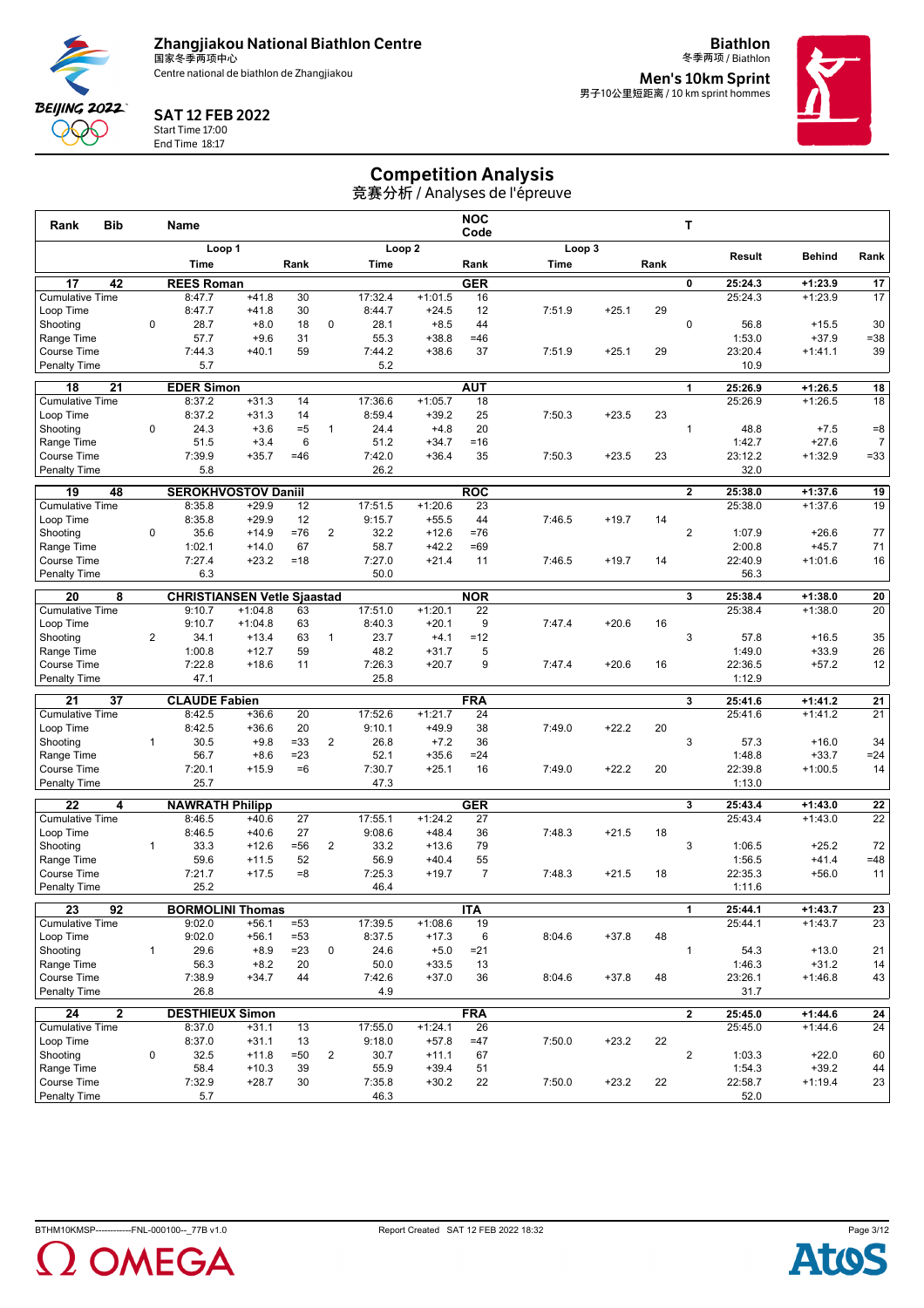

**Biathlon**



SAT 12 FEB 2022

Start Time 17:00 End Time 18:17

冬季两项 / Biathlon **Men's 10km Sprint<br><sub>男子10公里短距离 / 10 km sprint hommes**</sub>



## Competition Analysis

| <b>Bib</b><br>Rank                        |                | <b>Name</b>                     |                    |              |                |                  |                    | <b>NOC</b><br>Code      |        |         |        | т              |                   |                    |                 |
|-------------------------------------------|----------------|---------------------------------|--------------------|--------------|----------------|------------------|--------------------|-------------------------|--------|---------|--------|----------------|-------------------|--------------------|-----------------|
|                                           |                | Loop 1                          |                    |              |                |                  | Loop <sub>2</sub>  |                         | Loop 3 |         |        |                | Result            | <b>Behind</b>      | Rank            |
|                                           |                | Time                            |                    | Rank         |                | Time             |                    | Rank                    | Time   |         | Rank   |                |                   |                    |                 |
| 25<br>6                                   |                | <b>SEPPALA Tero</b>             |                    |              |                |                  |                    | <b>FIN</b>              |        |         |        | 3              | 25:47.5           | $+1:47.1$          | $\overline{25}$ |
| <b>Cumulative Time</b>                    |                | 8:47.4                          | $+41.5$            | 29           |                | 17:56.1          | $+1:25.2$          | 28                      |        |         |        |                | 25:47.5           | $+1:47.1$          | 25              |
| Loop Time                                 |                | 8:47.4                          | $+41.5$            | 29           |                | 9:08.7           | $+48.5$            | 37                      | 7:51.4 | $+24.6$ | 26     |                |                   |                    |                 |
| Shooting                                  | $\mathbf{1}$   | 29.8                            | $+9.1$             | 26           | 2              | 21.5             | $+1.9$             | 5                       |        |         |        | 3              | 51.3              | $+10.0$            | $=10$           |
| Range Time                                |                | 56.8                            | $+8.7$             | 25           |                | 51.9             | $+35.4$            | 22<br>12                |        |         |        |                | 1:48.7            | $+33.6$            | 23              |
| Course Time<br>Penalty Time               |                | 7:23.3<br>27.3                  | $+19.1$            | 12           |                | 7:27.2<br>49.6   | $+21.6$            |                         | 7:51.4 | $+24.6$ | 26     |                | 22:41.9<br>1:16.9 | $+1:02.6$          | 17              |
|                                           |                |                                 |                    |              |                |                  |                    |                         |        |         |        |                |                   |                    |                 |
| $\overline{29}$<br>26                     |                | <b>FAK Jakov</b>                |                    |              |                |                  |                    | <b>SLO</b>              |        |         |        | 1              | 25:48.0           | $+1:47.6$          | $\overline{26}$ |
| <b>Cumulative Time</b>                    |                | 8:51.7                          | $+45.8$            | 33<br>33     |                | 17:54.2          | $+1:23.3$          | 25<br>27                |        |         |        |                | 25:48.0           | $+1:47.6$          | 26              |
| Loop Time<br>Shooting                     | $\mathbf 0$    | 8:51.7<br>35.6                  | $+45.8$<br>$+14.9$ | $=76$        | $\mathbf{1}$   | 9:02.5<br>24.7   | $+42.3$<br>$+5.1$  | $= 23$                  | 7:53.8 | $+27.0$ | 35     | $\mathbf{1}$   | 1:00.3            | $+19.0$            | 47              |
| Range Time                                |                | 1:02.3                          | $+14.2$            | $=68$        |                | 53.8             | $+37.3$            | 37                      |        |         |        |                | 1:56.1            | $+41.0$            | 47              |
| Course Time                               |                | 7:44.0                          | $+39.8$            | 58           |                | 7:41.9           | $+36.3$            | $= 33$                  | 7:53.8 | $+27.0$ | 35     |                | 23:19.7           | $+1:40.4$          | 38              |
| <b>Penalty Time</b>                       |                | 5.4                             |                    |              |                | 26.8             |                    |                         |        |         |        |                | 32.2              |                    |                 |
| 27<br>88                                  |                | <b>STALDER Sebastian</b>        |                    |              |                |                  |                    | $\overline{\text{SUI}}$ |        |         |        | 0              | 25:48.3           | $+1:47.9$          | 27              |
| <b>Cumulative Time</b>                    |                | 8:44.8                          | $+38.9$            | 24           |                | 17:35.8          | $+1:04.9$          | 17                      |        |         |        |                | 25:48.3           | $+1:47.9$          | 27              |
| Loop Time                                 |                | 8:44.8                          | $+38.9$            | 24           |                | 8:51.0           | $+30.8$            | 18                      | 8:12.5 | $+45.7$ | 56     |                |                   |                    |                 |
| Shooting                                  | 0              | 27.4                            | $+6.7$             | 14           | 0              | 24.0             | $+4.4$             | $=16$                   |        |         |        | $\mathbf 0$    | 51.4              | $+10.1$            | 12              |
| Range Time                                |                | 56.2                            | $+8.1$             | $=18$        |                | 52.3             | $+35.8$            | $= 26$                  |        |         |        |                | 1:48.5            | $+33.4$            | 22              |
| <b>Course Time</b>                        |                | 7:42.5                          | $+38.3$            | $= 52$       |                | 7:53.4           | $+47.8$            | $= 57$                  | 8:12.5 | $+45.7$ | 56     |                | 23:48.4           | $+2:09.1$          | 56              |
| <b>Penalty Time</b>                       |                | 6.1                             |                    |              |                | 5.3              |                    |                         |        |         |        |                | 11.4              |                    |                 |
| 28<br>59                                  |                | <b>KARLIK Mikulas</b>           |                    |              |                |                  |                    | <b>CZE</b>              |        |         |        | 3              | 25:48.8           | $+1:48.4$          | 28              |
| <b>Cumulative Time</b>                    |                | 8:33.7                          | $+27.8$            | 8            |                | 18:06.7          | $+1:35.8$          | 33                      |        |         |        |                | 25:48.8           | $+1:48.4$          | 28              |
| Loop Time                                 |                | 8:33.7                          | $+27.8$            | 8            |                | 9:33.0           | $+1:12.8$          | 69                      | 7:42.1 | $+15.3$ | 9      |                |                   |                    |                 |
| Shooting                                  | 0              | 34.7                            | $+14.0$            | $=69$        | 3              | 34.1             | $+14.5$            | $= 81$                  |        |         |        | 3              | 1:08.9            | $+27.6$            | 78              |
| Range Time<br><b>Course Time</b>          |                | 1:01.3<br>7:26.8                | $+13.2$<br>$+22.6$ | $=62$<br>17  |                | 1:03.1<br>7:23.0 | $+46.6$<br>$+17.4$ | 84<br>5                 | 7:42.1 | $+15.3$ | 9      |                | 2:04.4<br>22:31.9 | $+49.3$<br>$+52.6$ | 78<br>$=7$      |
| <b>Penalty Time</b>                       |                | 5.6                             |                    |              |                | 1:06.9           |                    |                         |        |         |        |                | 1:12.5            |                    |                 |
| 29<br>83                                  |                |                                 |                    |              |                |                  |                    | CAN                     |        |         |        | $\overline{2}$ | 25:50.3           | $+1:49.9$          |                 |
| <b>Cumulative Time</b>                    |                | <b>BURNOTTE Jules</b><br>9:19.1 | $+1:13.2$          | $= 71$       |                | 18:01.7          | $+1:30.8$          | 31                      |        |         |        |                | 25:50.3           | $+1:49.9$          | 29<br>29        |
| Loop Time                                 |                | 9:19.1                          | $+1:13.2$          | $= 71$       |                | 8:42.6           | $+22.4$            | 11                      | 7:48.6 | $+21.8$ | 19     |                |                   |                    |                 |
| Shooting                                  | $\overline{2}$ | 28.5                            | $+7.8$             | 17           | $\mathbf 0$    | 22.7             | $+3.1$             | $= 8$                   |        |         |        | $\overline{2}$ | 51.3              | $+10.0$            | $=10$           |
| Range Time                                |                | 55.7                            | $+7.6$             | $=14$        |                | 48.1             | $+31.6$            | $\overline{4}$          |        |         |        |                | 1:43.8            | $+28.7$            | 10              |
| Course Time                               |                | 7:33.3                          | $+29.1$            | 34           |                | 7:49.3           | $+43.7$            | 49                      | 7:48.6 | $+21.8$ | 19     |                | 23:11.2           | $+1:31.9$          | 31              |
| <b>Penalty Time</b>                       |                | 50.1                            |                    |              |                | 5.2              |                    |                         |        |         |        |                | 55.3              |                    |                 |
| 30<br>20                                  |                | <b>WINDISCH Dominik</b>         |                    |              |                |                  |                    | <b>ITA</b>              |        |         |        | $\mathbf{2}$   | 25:51.6           | $+1:51.2$          | 30              |
| <b>Cumulative Time</b>                    |                | 8:43.0                          | $+37.1$            | 22           |                | 17:57.9          | $+1:27.0$          | 30                      |        |         |        |                | 25:51.6           | $+1:51.2$          | 30              |
| Loop Time                                 |                | 8:43.0                          | $+37.1$            | 22           |                | 9:14.9           | $+54.7$            | 43                      | 7:53.7 | $+26.9$ | 34     |                |                   |                    |                 |
| Shooting                                  | $\mathbf 0$    | 33.5                            | $+12.8$            | 59           | $\overline{2}$ | 26.5             | $+6.9$             | $= 33$                  |        |         |        | $\overline{2}$ | 1:00.1            | $+18.8$            | 45              |
| Range Time                                |                | 58.2                            | $+10.1$            | $= 35$       |                | 51.4             | $+34.9$            | 19                      |        |         |        |                | 1:49.6            | $+34.5$            | 28              |
| <b>Course Time</b><br><b>Penalty Time</b> |                | 7:40.3<br>4.5                   | $+36.1$            | 48           |                | 7:38.0<br>45.5   | $+32.4$            | 27                      | 7:53.7 | $+26.9$ | 34     |                | 23:12.0<br>50.0   | $+1:32.7$          | 32              |
|                                           |                |                                 |                    |              |                |                  |                    |                         |        |         |        |                |                   |                    |                 |
| $\overline{31}$<br>3                      |                | <b>ILIEV Vladimir</b>           |                    |              |                |                  |                    | <b>BUL</b>              |        |         |        | 2              | 25:52.2           | $+1:51.8$          | 31              |
| <b>Cumulative Time</b>                    |                | 8:38.6                          | $+32.7$            | 15           |                | 17:57.5          | $+1:26.6$          | 29                      |        |         |        |                | 25:52.2           | $+1:51.8$          | 31              |
| Loop Time<br>Shooting                     | $\pmb{0}$      | 8:38.6<br>33.0                  | $+32.7$<br>$+12.3$ | 15<br>$= 53$ | $\overline{2}$ | 9:18.9<br>32.2   | $+58.7$<br>$+12.6$ | 51<br>$=76$             | 7:54.7 | $+27.9$ | 37     | $\overline{2}$ | 1:05.2            | $+23.9$            | 68              |
| Range Time                                |                | 1:00.1                          | $+12.0$            | 55           |                | 58.3             | $+41.8$            | $=62$                   |        |         |        |                | 1:58.4            | $+43.3$            | $=61$           |
| Course Time                               |                | 7:33.0                          | $+28.8$            | 31           |                | 7:32.6           | $+27.0$            | 19                      | 7:54.7 | $+27.9$ | 37     |                | 23:00.3           | $+1:21.0$          | 26              |
| <b>Penalty Time</b>                       |                | 5.5                             |                    |              |                | 48.0             |                    |                         |        |         |        |                | 53.5              |                    |                 |
| 32<br>5                                   |                | <b>CHENG Fangming</b>           |                    |              |                |                  |                    | <b>CHN</b>              |        |         |        | 1              | 25:53.3           | $+1:52.9$          | 32              |
| <b>Cumulative Time</b>                    |                | 8:43.3                          | $+37.4$            | 23           |                | 17:47.9          | $+1:17.0$          | 21                      |        |         |        |                | 25:53.3           | $+1:52.9$          | 32              |
| Loop Time                                 |                | 8:43.3                          | $+37.4$            | 23           |                | 9:04.6           | $+44.4$            | 32                      | 8:05.4 | $+38.6$ | $= 50$ |                |                   |                    |                 |
| Shootina                                  | 0              | 40.5                            | $+19.8$            | 90           | $\mathbf{1}$   | 31.3             | $+11.7$            | 70                      |        |         |        | $\mathbf{1}$   | 1:11.8            | $+30.5$            | 84              |
| Range Time                                |                | 1:05.9                          | $+17.8$            | 85           |                | 56.2             | $+39.7$            | 53                      |        |         |        |                | 2:02.1            | $+47.0$            | 75              |
| Course Time                               |                | 7:32.1                          | $+27.9$            | 27           |                | 7:40.5           | $+34.9$            | 31                      | 8:05.4 | $+38.6$ | $= 50$ |                | 23:18.0           | $+1:38.7$          | 37              |
| <b>Penalty Time</b>                       |                | 5.3                             |                    |              |                | 27.9             |                    |                         |        |         |        |                | 33.2              |                    |                 |



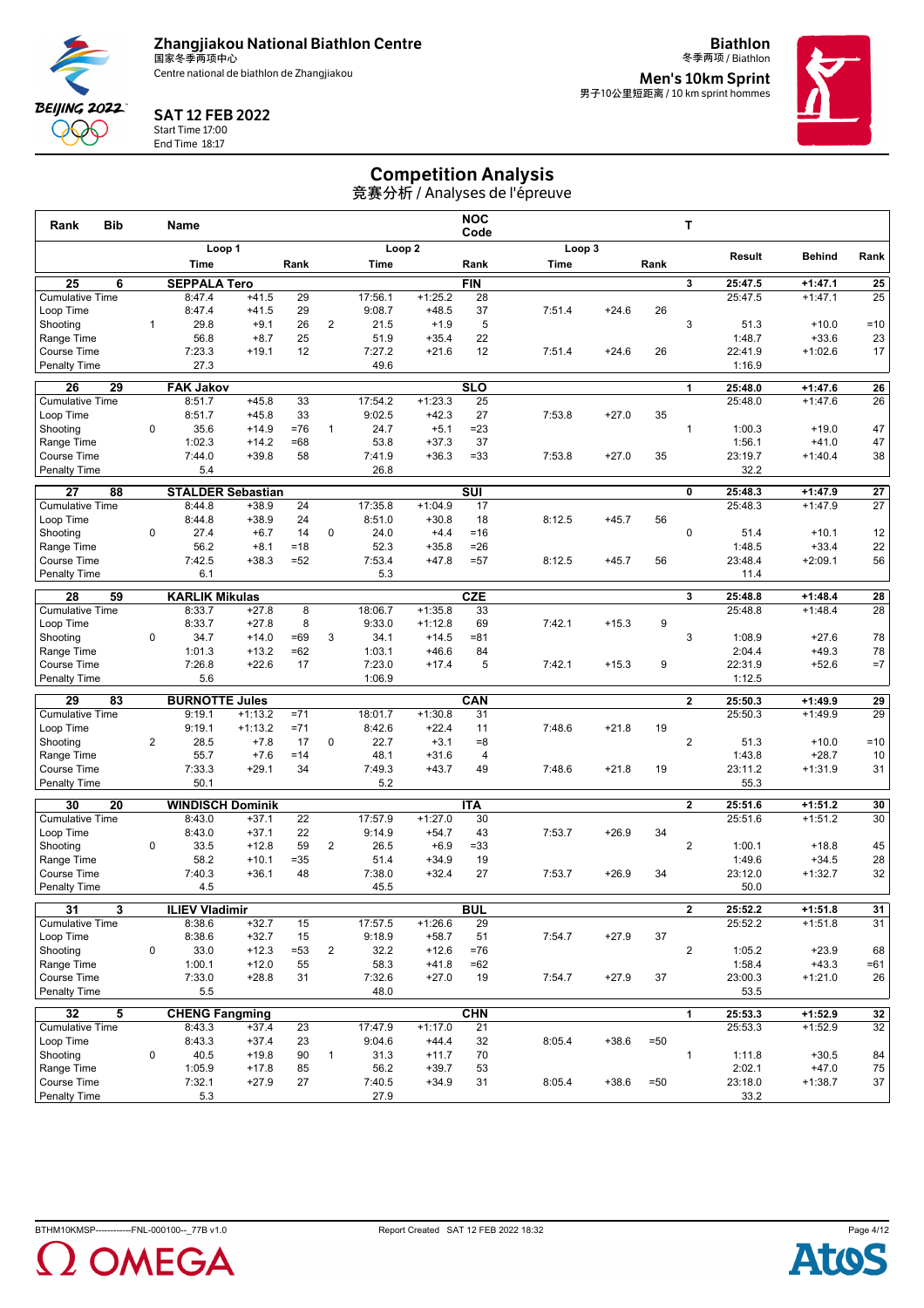

**Biathlon**



SAT 12 FEB 2022

Start Time 17:00 End Time 18:17

冬季两项 / Biathlon **Men's 10km Sprint<br><sub>男子10公里短距离 / 10 km sprint hommes**</sub>



# Competition Analysis

| Bib<br>Rank                               |                | Name                          |                    |                |                |                   |                      | <b>NOC</b><br>Code      |        |         |       | т                       |                    |                        |                 |
|-------------------------------------------|----------------|-------------------------------|--------------------|----------------|----------------|-------------------|----------------------|-------------------------|--------|---------|-------|-------------------------|--------------------|------------------------|-----------------|
|                                           |                | Loop 1                        |                    |                |                |                   | Loop <sub>2</sub>    |                         | Loop 3 |         |       |                         | Result             | <b>Behind</b>          | Rank            |
|                                           |                | Time                          |                    | Rank           |                | Time              |                      | Rank                    | Time   |         | Rank  |                         |                    |                        |                 |
| 50<br>33                                  |                | <b>KUEHN Johannes</b>         |                    |                |                |                   |                      | <b>GER</b>              |        |         |       | 4                       | 25:53.7            | $+1:53.3$              | 33              |
| <b>Cumulative Time</b>                    |                | 9:13.0                        | $+1:07.1$          | 65             |                | 18:21.0           | $+1:50.1$            | 46                      |        |         |       |                         | 25:53.7            | $+1:53.3$              | 33              |
| Loop Time                                 |                | 9:13.0                        | $+1:07.1$          | 65             |                | 9:08.0            | $+47.8$              | 34                      | 7:32.7 | $+5.9$  | 5     |                         |                    |                        |                 |
| Shootina                                  | $\overline{2}$ | 35.5                          | $+14.8$            | $= 74$         | 2              | 30.4              | $+10.8$              | $=62$                   |        |         |       | 4                       | 1:05.9             | $+24.6$                | 71              |
| Range Time                                |                | 1:01.2                        | $+13.1$            | 61             |                | 54.6              | $+38.1$              | $=40$                   |        |         |       |                         | 1:55.8<br>22:24.3  | $+40.7$                | 46              |
| <b>Course Time</b><br><b>Penalty Time</b> |                | 7:24.7<br>47.1                | $+20.5$            | 15             |                | 7:26.9<br>46.5    | $+21.3$              | 10                      | 7:32.7 | $+5.9$  | 5     |                         | 1:33.6             | $+45.0$                | 6               |
|                                           |                |                               |                    |                |                |                   |                      |                         |        |         |       |                         |                    |                        |                 |
| 31<br>34                                  |                | <b>GOW Scott</b>              |                    |                |                |                   |                      | CAN                     |        |         |       | $\overline{2}$          | 25:56.7            | $+1:56.3$              | 34              |
| <b>Cumulative Time</b>                    |                | 8:59.2<br>8:59.2              | $+53.3$<br>$+53.3$ | 44<br>44       |                | 18:02.6<br>9:03.4 | $+1:31.7$<br>$+43.2$ | 32<br>29                | 7:54.1 | $+27.3$ | 36    |                         | 25:56.7            | $+1:56.3$              | 34              |
| Loop Time<br>Shooting                     | $\mathbf{1}$   | 20.8                          | $+0.1$             | $\overline{2}$ | $\mathbf{1}$   | 22.7              | $+3.1$               | $= 8$                   |        |         |       | 2                       | 43.6               | $+2.3$                 | $\overline{2}$  |
| Range Time                                |                | 51.1                          | $+3.0$             | 3              |                | 48.9              | $+32.4$              | 6                       |        |         |       |                         | 1:40.0             | $+24.9$                | 5               |
| <b>Course Time</b>                        |                | 7:41.0                        | $+36.8$            | 49             |                | 7:47.7            | $+42.1$              | 46                      | 7:54.1 | $+27.3$ | 36    |                         | 23:22.8            | $+1:43.5$              | 40              |
| <b>Penalty Time</b>                       |                | 27.1                          |                    |                |                | 26.8              |                      |                         |        |         |       |                         | 53.9               |                        |                 |
| 35<br>79                                  |                | <b>RUNNALLS Adam</b>          |                    |                |                |                   |                      | <b>CAN</b>              |        |         |       | $\mathbf{2}$            | 26:00.5            | $+2:00.1$              | 35              |
| <b>Cumulative Time</b>                    |                | 9:09.3                        | $+1:03.4$          | 61             |                | 18:13.2           | $+1:42.3$            | 41                      |        |         |       |                         | 26:00.5            | $+2:00.1$              | 35              |
| Loop Time                                 |                | 9:09.3                        | $+1:03.4$          | 61             |                | 9:03.9            | $+43.7$              | 30                      | 7:47.3 | $+20.5$ | 15    |                         |                    |                        |                 |
| Shooting                                  | 1              | 30.9                          | $+10.2$            | 37             | 1              | 23.0              | $+3.4$               | 10                      |        |         |       | $\overline{2}$          | 54.0               | $+12.7$                | $=18$           |
| Range Time                                |                | 57.8                          | $+9.7$             | 32             |                | 49.1              | $+32.6$              | $= 8$                   |        |         |       |                         | 1:46.9             | $+31.8$                | 16              |
| <b>Course Time</b>                        |                | 7:42.7                        | $+38.5$            | 55             |                | 7:44.5            | $+38.9$              | 38                      | 7:47.3 | $+20.5$ | 15    |                         | 23:14.5            | $+1:35.2$              | 36              |
| <b>Penalty Time</b>                       |                | 28.8                          |                    |                |                | 30.3              |                      |                         |        |         |       |                         | 59.1               |                        |                 |
| 36<br>22                                  |                | <b>BROWN Jake</b>             |                    |                |                |                   |                      | <b>USA</b>              |        |         |       | $\mathbf{2}$            | 26:04.7            | $+2:04.3$              | 36              |
| <b>Cumulative Time</b>                    |                | 8:45.3                        | $+39.4$            | 25             |                | 18:11.5           | $+1:40.6$            | 37                      |        |         |       |                         | 26:04.7            | $+2:04.3$              | 36              |
| Loop Time                                 |                | 8:45.3                        | $+39.4$            | 25             |                | 9:26.2            | $+1:06.0$            | 63                      | 7:53.2 | $+26.4$ | 32    |                         |                    |                        |                 |
| Shooting                                  | $\mathbf 0$    | 32.9                          | $+12.2$            | 52             | $\overline{2}$ | 30.6              | $+11.0$              | $=65$                   |        |         |       | $\overline{2}$          | 1:03.6             | $+22.3$                | $=62$           |
| Range Time                                |                | 1:00.2                        | $+12.1$            | 56<br>45       |                | 58.6              | $+42.1$              | 68                      |        | $+26.4$ |       |                         | 1:58.8             | $+43.7$                | 64              |
| <b>Course Time</b><br><b>Penalty Time</b> |                | 7:39.3<br>5.8                 | $+35.1$            |                |                | 7:36.3<br>51.3    | $+30.7$              | 25                      | 7:53.2 |         | 32    |                         | 23:08.8<br>57.1    | $+1:29.5$              | 29              |
|                                           |                |                               |                    |                |                |                   |                      |                         |        |         |       |                         |                    |                        |                 |
| 37<br>68                                  |                | <b>HARTWEG Niklas</b>         |                    |                |                |                   |                      | $\overline{\text{SUI}}$ |        |         |       | $\overline{2}$          | 26:05.7            | $+2:05.3$              | 37              |
| <b>Cumulative Time</b><br>Loop Time       |                | 9:01.1<br>9:01.1              | $+55.2$<br>$+55.2$ | 50<br>50       |                | 18:09.6<br>9:08.5 | $+1:38.7$<br>$+48.3$ | 36<br>35                | 7:56.1 | $+29.3$ | 39    |                         | 26:05.7            | $+2:05.3$              | 37              |
| Shooting                                  | $\mathbf{1}$   | 32.5                          | $+11.8$            | $=50$          | $\mathbf{1}$   | 22.6              | $+3.0$               | $\overline{7}$          |        |         |       | $\overline{c}$          | 55.1               | $+13.8$                | 25              |
| Range Time                                |                | 52.3                          | $+4.2$             | $=7$           |                | 50.6              | $+34.1$              | 14                      |        |         |       |                         | 1:42.9             | $+27.8$                | $= 8$           |
| <b>Course Time</b>                        |                | 7:41.7                        | $+37.5$            | 51             |                | 7:48.7            | $+43.1$              | 48                      | 7:56.1 | $+29.3$ | 39    |                         | 23:26.5            | $+1:47.2$              | 44              |
| <b>Penalty Time</b>                       |                | 27.1                          |                    |                |                | 29.2              |                      |                         |        |         |       |                         | 56.3               |                        |                 |
| 38<br>10                                  |                | <b>LOGINOV Alexander</b>      |                    |                |                |                   |                      | <b>ROC</b>              |        |         |       | 4                       | 26:15.5            | $+2:15.1$              | 38              |
| <b>Cumulative Time</b>                    |                | 9:06.4                        | $+1:00.5$          | 58             |                | 18:24.4           | $+1:53.5$            | 50                      |        |         |       |                         | 26:15.5            | $+2:15.1$              | $\overline{38}$ |
| Loop Time                                 |                | 9:06.4                        | $+1:00.5$          | 58             |                | 9:18.0            | $+57.8$              | $=47$                   | 7:51.1 | $+24.3$ | 25    |                         |                    |                        |                 |
| Shooting                                  | $\overline{2}$ | 30.1                          | $+9.4$             | $= 28$         | $\overline{2}$ | 23.8              | $+4.2$               | $=14$                   |        |         |       | 4                       | 54.0               | $+12.7$                | $=18$           |
| Range Time                                |                | 55.9                          | $+7.8$             | $= 16$         |                | 52.0              | $+35.5$              | 23                      |        |         |       |                         | 1:47.9             | $+32.8$                | 21              |
| <b>Course Time</b>                        |                | 7:21.7                        | $+17.5$            | $= 8$          |                | 7:36.2            | $+30.6$              | 24                      | 7:51.1 | $+24.3$ | 25    |                         | 22:49.0            | $+1:09.7$              | 18              |
| <b>Penalty Time</b>                       |                | 48.8                          |                    |                |                | 49.8              |                      |                         |        |         |       |                         | 1:38.6             |                        |                 |
| 38<br>$\overline{11}$                     |                | <b>HIIDENSALO OIII</b>        |                    |                |                |                   |                      | <b>FIN</b>              |        |         |       | $\overline{\mathbf{3}}$ | 26:15.5            | $+2:15.1$              | 38              |
| <b>Cumulative Time</b>                    |                | 9:00.9                        | $+55.0$            | 49             |                | 18:30.0           | $+1:59.1$            | 52                      |        |         |       |                         | 26:15.5            | $+2:15.1$              | 38              |
| Loop Time                                 |                | 9:00.9                        | $+55.0$            | 49             |                | 9:29.1            | $+1:08.9$            | 66                      | 7:45.5 | $+18.7$ | 12    |                         |                    |                        |                 |
| Shootina                                  | $\mathbf{1}$   | 31.0                          | $+10.3$            | $= 38$         | $\overline{2}$ | 28.2              | $+8.6$               | 45                      |        |         |       | 3                       | 59.3               | $+18.0$                | 41              |
| Range Time                                |                | 56.9                          | $+8.8$             | 26             |                | 55.3              | $+38.8$              | $=46$                   |        |         |       |                         | 1:52.2             | $+37.1$                | 33              |
| Course Time<br><b>Penalty Time</b>        |                | 7:36.9<br>27.1                | $+32.7$            | 40             |                | 7:44.9<br>48.9    | $+39.3$              | 41                      | 7:45.5 | $+18.7$ | 12    |                         | 23:07.3<br>1:16.0  | $+1:28.0$              | 28              |
|                                           |                |                               |                    |                |                |                   |                      |                         |        |         |       |                         |                    |                        |                 |
| 61<br>40<br><b>Cumulative Time</b>        |                | <b>YAN Xingyuan</b><br>9:14.3 | $+1:08.4$          | 66             |                | 18:14.4           | $+1:43.5$            | <b>CHN</b><br>42        |        |         |       | 1                       | 26:16.7<br>26:16.7 | $+2:16.3$<br>$+2:16.3$ | 40<br>40        |
| Loop Time                                 |                | 9:14.3                        | $+1:08.4$          | 66             |                | 9:00.1            | $+39.9$              | 26                      | 8:02.3 | $+35.5$ | $=46$ |                         |                    |                        |                 |
| Shooting                                  | $\mathbf{1}$   | 34.2                          | $+13.5$            | 64             | 0              | 28.7              | $+9.1$               | 52                      |        |         |       | $\mathbf{1}$            | 1:03.0             | $+21.7$                | 59              |
| Range Time                                |                | 1:03.3                        | $+15.2$            | 77             |                | 55.8              | $+39.3$              | $=49$                   |        |         |       |                         | 1:59.1             | $+44.0$                | 65              |
| Course Time                               |                | 7:43.1                        | $+38.9$            | 56             |                | 7:59.5            | $+53.9$              | 70                      | 8:02.3 | $+35.5$ | $=46$ |                         | 23:44.9            | $+2:05.6$              | 53              |
| <b>Penalty Time</b>                       |                | 27.9                          |                    |                |                | 4.8               |                      |                         |        |         |       |                         | 32.7               |                        |                 |



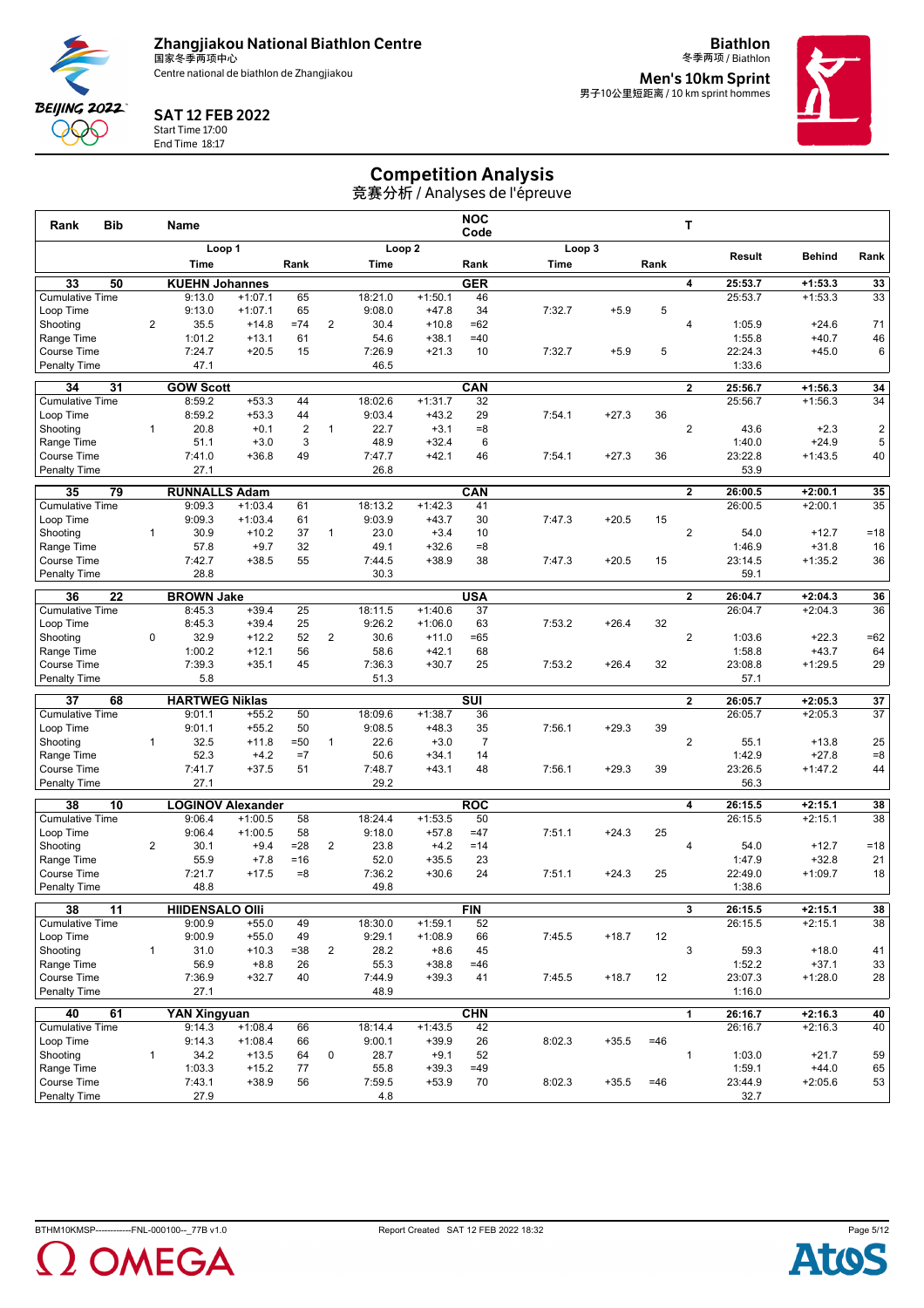

**Biathlon**



SAT 12 FEB 2022

Start Time 17:00 End Time 18:17

冬季两项 / Biathlon **Men's 10km Sprint<br><sub>男子10公里短距离 / 10 km sprint hommes**</sub>



## Competition Analysis

| Rank<br><b>Bib</b>                              |              | Name                            |                        |             |                |                   |                        | <b>NOC</b><br>Code      |        |         |        | т                       |                    |                        |          |
|-------------------------------------------------|--------------|---------------------------------|------------------------|-------------|----------------|-------------------|------------------------|-------------------------|--------|---------|--------|-------------------------|--------------------|------------------------|----------|
|                                                 |              | Loop 1                          |                        |             |                |                   | Loop <sub>2</sub>      |                         | Loop 3 |         |        |                         | Result             | <b>Behind</b>          | Rank     |
|                                                 |              | Time                            |                        | Rank        |                | Time              |                        | Rank                    | Time   |         | Rank   |                         |                    |                        |          |
| 19<br>41                                        |              | <b>KOBONOKI Tsukasa</b>         |                        |             |                |                   |                        | <b>JPN</b>              |        |         |        | 1                       | 26:17.8            | $+2:17.4$              | 41       |
| <b>Cumulative Time</b>                          |              | 8:56.1                          | $+50.2$                | 38          |                | 18:13.0           | $+1:42.1$              | 39                      |        |         |        |                         | 26:17.8            | $+2:17.4$              | 41       |
| Loop Time                                       |              | 8:56.1                          | $+50.2$                | 38          |                | 9:16.9            | $+56.7$                | 45                      | 8:04.8 | $+38.0$ | 49     |                         |                    |                        |          |
| Shooting                                        | $\mathbf 0$  | 30.4                            | $+9.7$                 | 32          | $\mathbf{1}$   | 28.8              | $+9.2$                 | 53                      |        |         |        | $\mathbf{1}$            | 59.2               | $+17.9$                | 40       |
| Range Time                                      |              | 58.0<br>7:52.2                  | $+9.9$                 | 33<br>77    |                | 54.6              | $+38.1$                | $=40$                   |        |         |        |                         | 1:52.6             | $+37.5$                | 36<br>60 |
| <b>Course Time</b><br><b>Penalty Time</b>       |              | 5.9                             | $+48.0$                |             |                | 7:55.3<br>27.0    | $+49.7$                | 61                      | 8:04.8 | $+38.0$ | 49     |                         | 23:52.3<br>32.9    | $+2:13.0$              |          |
|                                                 |              |                                 |                        |             |                |                   |                        |                         |        |         |        |                         |                    |                        |          |
| 42<br>75                                        |              | <b>PLANKO Lovro</b>             |                        |             |                |                   |                        | <b>SLO</b>              |        |         |        | $\overline{2}$          | 26:22.3            | $+2:21.9$              | 42       |
| <b>Cumulative Time</b>                          |              | 8:55.3<br>8:55.3                | $+49.4$<br>$+49.4$     | 35<br>35    |                | 18:26.5<br>9:31.2 | $+1:55.6$<br>$+1:11.0$ | 51<br>67                | 7:55.8 | $+29.0$ | 38     |                         | 26:22.3            | $+2:21.9$              | 42       |
| Loop Time<br>Shooting                           | $\mathbf 0$  | 37.3                            | $+16.6$                | 86          | $\overline{2}$ | 29.7              | $+10.1$                | 58                      |        |         |        | 2                       | 1:07.0             | $+25.7$                | 73       |
| Range Time                                      |              | 1:05.4                          | $+17.3$                | 84          |                | 56.1              | $+39.6$                | 52                      |        |         |        |                         | 2:01.5             | $+46.4$                | 73       |
| <b>Course Time</b>                              |              | 7:44.5                          | $+40.3$                | 60          |                | 7:49.4            | $+43.8$                | $= 50$                  | 7:55.8 | $+29.0$ | 38     |                         | 23:29.7            | $+1:50.4$              | 46       |
| <b>Penalty Time</b>                             |              | 5.4                             |                        |             |                | 45.7              |                        |                         |        |         |        |                         | 51.1               |                        |          |
| 32<br>43                                        |              | <b>STROLIA Vytautas</b>         |                        |             |                |                   |                        | <b>LTU</b>              |        |         |        | $\mathbf{2}$            | 26:22.4            | $+2:22.0$              | 43       |
| <b>Cumulative Time</b>                          |              | 8:59.8                          | $+53.9$                | 47          |                | 18:07.3           | $+1:36.4$              | 34                      |        |         |        |                         | 26:22.4            | $+2:22.0$              | 43       |
| Loop Time                                       |              | 8:59.8                          | $+53.9$                | 47          |                | 9:07.5            | $+47.3$                | 33                      | 8:15.1 | $+48.3$ | 60     |                         |                    |                        |          |
| Shooting                                        | 1            | 31.4                            | $+10.7$                | $=44$       | 1              | 29.8              | $+10.2$                | 59                      |        |         |        | $\overline{2}$          | 1:01.3             | $+20.0$                | 53       |
| Range Time                                      |              | 58.7                            | $+10.6$                | $=42$       |                | 58.8              | $+42.3$                | 71                      |        |         |        |                         | 1:57.5             | $+42.4$                | 57       |
| Course Time                                     |              | 7:33.1                          | $+28.9$                | 32          |                | 7:41.0            | $+35.4$                | 32                      | 8:15.1 | $+48.3$ | 60     |                         | 23:29.2            | $+1:49.9$              | 45       |
| <b>Penalty Time</b>                             |              | 28.0                            |                        |             |                | 27.7              |                        |                         |        |         |        |                         | 55.7               |                        |          |
| 44<br>53                                        |              | <b>OZAKI Kosuke</b>             |                        |             |                |                   |                        | <b>JPN</b>              |        |         |        | 0                       | 26:24.1            | $+2:23.7$              | 44       |
| <b>Cumulative Time</b>                          |              | 8:58.4                          | $+52.5$                | 42          |                | 18:18.7           | $+1:47.8$              | 43                      |        |         |        |                         | 26:24.1            | $+2:23.7$              | 44       |
| Loop Time                                       |              | 8:58.4                          | $+52.5$                | 42          |                | 9:20.3            | $+1:00.1$              | 54                      | 8:05.4 | $+38.6$ | $= 50$ |                         |                    |                        |          |
| Shooting                                        | $\mathbf 0$  | 33.7                            | $+13.0$                | $=61$       | 0              | 28.5              | $+8.9$                 | 50                      |        |         |        | $\pmb{0}$               | 1:02.3             | $+21.0$                | 56       |
| Range Time<br><b>Course Time</b>                |              | 1:01.3<br>7:51.0                | $+13.2$<br>$+46.8$     | $=62$<br>75 |                | 57.9<br>8:17.3    | $+41.4$<br>$+1:11.7$   | 60<br>87                | 8:05.4 | $+38.6$ | $= 50$ |                         | 1:59.2<br>24:13.7  | $+44.1$<br>$+2:34.4$   | 66<br>74 |
| <b>Penalty Time</b>                             |              | 6.1                             |                        |             |                | 5.1               |                        |                         |        |         |        |                         | 11.2               |                        |          |
|                                                 |              |                                 |                        |             |                |                   |                        |                         |        |         |        |                         |                    |                        |          |
| 45<br>46                                        |              | <b>BURKHALTER Joscha</b>        |                        |             |                |                   |                        | $\overline{\text{SUI}}$ |        |         |        | $\overline{2}$          | 26:28.3            | $+2:27.9$              | 45       |
| <b>Cumulative Time</b><br>Loop Time             |              | 9:17.4<br>9:17.4                | $+1:11.5$<br>$+1:11.5$ | 70<br>70    |                | 18:21.5<br>9:04.1 | $+1:50.6$<br>$+43.9$   | 47<br>31                | 8:06.8 | $+40.0$ | 52     |                         | 26:28.3            | $+2:27.9$              | 45       |
| Shooting                                        | $\mathbf{1}$ | 31.2                            | $+10.5$                | $=42$       | $\mathbf{1}$   | 24.7              | $+5.1$                 | $= 23$                  |        |         |        | $\overline{2}$          | 56.0               | $+14.7$                | 27       |
| Range Time                                      |              | 58.3                            | $+10.2$                | $= 37$      |                | 51.6              | $+35.1$                | $=20$                   |        |         |        |                         | 1:49.9             | $+34.8$                | 29       |
| <b>Course Time</b>                              |              | 7:52.5                          | $+48.3$                | 78          |                | 7:45.2            | $+39.6$                | 42                      | 8:06.8 | $+40.0$ | 52     |                         | 23:44.5            | $+2:05.2$              | 52       |
| <b>Penalty Time</b>                             |              | 26.6                            |                        |             |                | 27.3              |                        |                         |        |         |        |                         | 53.9               |                        |          |
| 46<br>52                                        |              | <b>LEITNER Felix</b>            |                        |             |                |                   |                        | <b>AUT</b>              |        |         |        | $\mathbf{2}$            | 26:33.8            | $+2:33.4$              | 46       |
| <b>Cumulative Time</b>                          |              | 9:08.5                          | $+1:02.6$              | 60          |                | 18:20.1           | $+1:49.2$              | 45                      |        |         |        |                         | 26:33.8            | $+2:33.4$              | 46       |
| Loop Time                                       |              | 9:08.5                          | $+1:02.6$              | 60          |                | 9:11.6            | $+51.4$                | 39                      | 8:13.7 | $+46.9$ | 58     |                         |                    |                        |          |
| Shooting                                        | $\mathbf{1}$ | 35.7                            | $+15.0$                | $=78$       | $\mathbf{1}$   | 28.3              | $+8.7$                 | 46                      |        |         |        | $\overline{2}$          | 1:04.0             | $+22.7$                | 66       |
| Range Time                                      |              | 1:03.5                          | $+15.4$                | 78          |                | 54.9              | $+38.4$                | $=42$                   |        |         |        |                         | 1:58.4             | $+43.3$                | $=61$    |
| <b>Course Time</b>                              |              | 7:37.0                          | $+32.8$                | 41          |                | 7:49.4            | $+43.8$                | $= 50$                  | 8:13.7 | $+46.9$ | 58     |                         | 23:40.1            | $+2:00.8$              | 51       |
| <b>Penalty Time</b>                             |              | 28.0                            |                        |             |                | 27.3              |                        |                         |        |         |        |                         | 55.3               |                        |          |
| 47<br>65                                        |              | <b>DOHERTY Sean</b>             |                        |             |                |                   |                        | <b>USA</b>              |        |         |        | $\overline{\mathbf{4}}$ | 26:35.2            | $+2:34.8$              | 47       |
| <b>Cumulative Time</b>                          |              | 8:59.7                          | $+53.8$                | 46          |                | 18:43.7           | $+2:12.8$              | 66                      |        |         |        |                         | 26:35.2            | $+2:34.8$              | 47       |
| Loop Time                                       |              | 8:59.7                          | $+53.8$                | 46          |                | 9:44.0            | $+1:23.8$              | 78                      | 7:51.5 | $+24.7$ | 27     |                         |                    |                        |          |
| Shootina                                        | $\mathbf{1}$ | 36.4                            | $+15.7$                | $= 81$      | 3              | 27.6              | $+8.0$                 | 39                      |        |         |        | 4                       | 1:04.1             | $+22.8$                | 67       |
| Range Time                                      |              | 1:02.7                          | $+14.6$                | $= 74$      |                | 54.3              | $+37.8$                | 39                      |        |         |        |                         | 1:57.0             | $+41.9$                | 52       |
| Course Time<br><b>Penalty Time</b>              |              | 7:30.8<br>26.2                  | $+26.6$                | 22          |                | 7:37.7<br>1:12.0  | $+32.1$                | 26                      | 7:51.5 | $+24.7$ | 27     |                         | 23:00.0<br>1:38.2  | $+1:20.7$              | 25       |
|                                                 |              |                                 |                        |             |                |                   |                        |                         |        |         |        |                         |                    |                        |          |
| $\overline{17}$<br>48<br><b>Cumulative Time</b> |              | <b>GUZIK Grzegorz</b><br>8:52.7 | $+46.8$                | 34          |                | 18:13.1           | $+1:42.2$              | <b>POL</b><br>40        |        |         |        | 1                       | 26:36.2<br>26:36.2 | $+2:35.8$<br>$+2:35.8$ | 48<br>48 |
| Loop Time                                       |              | 8:52.7                          | $+46.8$                | 34          |                | 9:20.4            | $+1:00.2$              | 55                      | 8:23.1 | $+56.3$ | 76     |                         |                    |                        |          |
| Shooting                                        | 0            | 31.1                            | $+10.4$                | 41          | $\mathbf{1}$   | 29.9              | $+10.3$                | 60                      |        |         |        | $\mathbf{1}$            | 1:01.0             | $+19.7$                | $= 50$   |
| Range Time                                      |              | 59.3                            | $+11.2$                | $=46$       |                | 58.4              | $+41.9$                | $=65$                   |        |         |        |                         | 1:57.7             | $+42.6$                | 59       |
| Course Time                                     |              | 7:48.1                          | $+43.9$                | $=67$       |                | 7:53.4            | $+47.8$                | $= 57$                  | 8:23.1 | $+56.3$ | 76     |                         | 24:04.6            | $+2:25.3$              | 70       |
| <b>Penalty Time</b>                             |              | 5.3                             |                        |             |                | 28.6              |                        |                         |        |         |        |                         | 33.9               |                        |          |



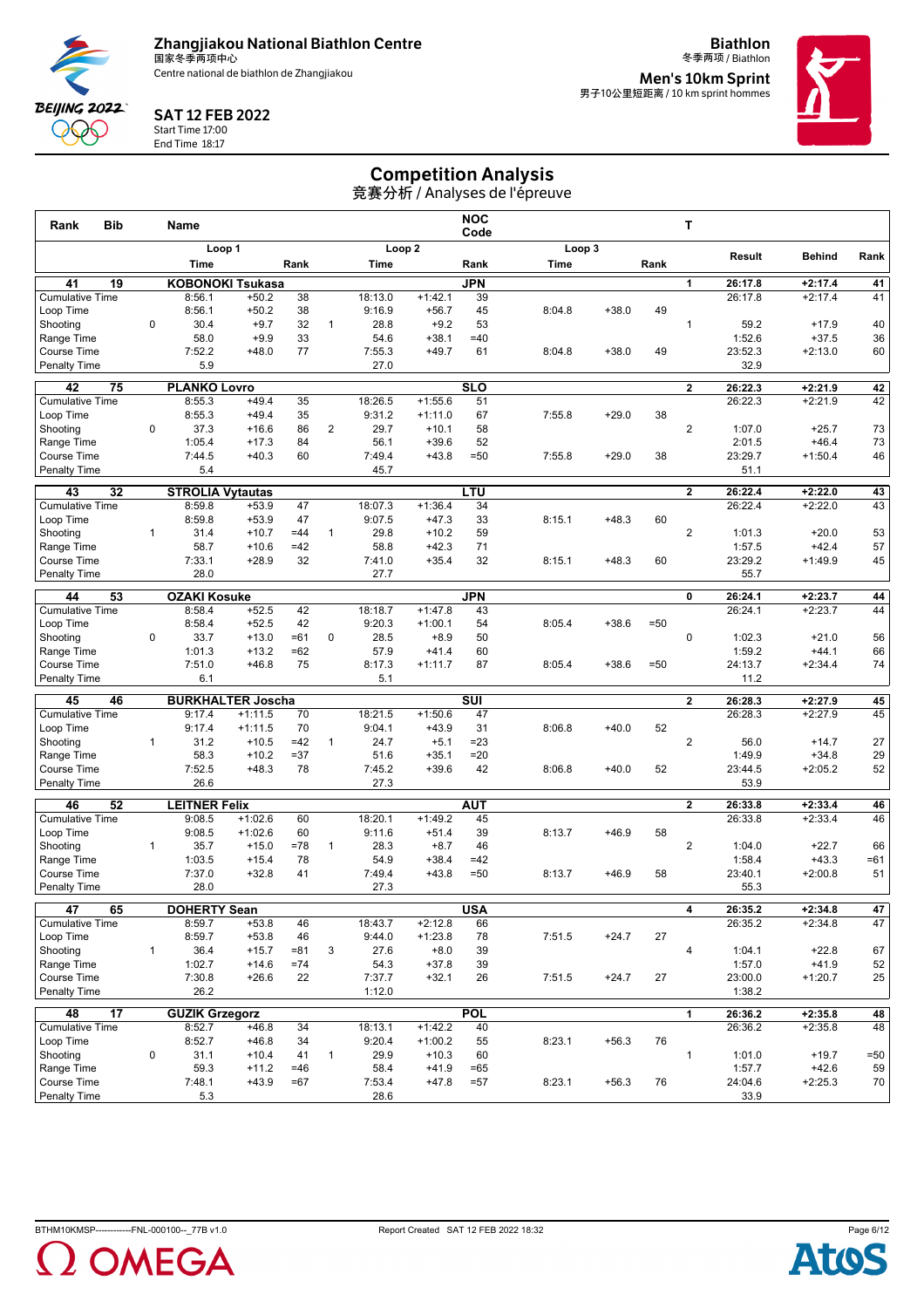

**Biathlon** 冬季两项 / Biathlon



#### SAT 12 FEB 2022

Start Time 17:00 End Time 18:17

**Men's 10km Sprint<br><sub>男子10公里短距离 / 10 km sprint hommes**</sub>



## Competition Analysis

| <b>Bib</b><br>Rank               |              | <b>Name</b>            |                    |             |                |                   |                        | <b>NOC</b><br>Code |        |           |      | т              |                   |                      |          |
|----------------------------------|--------------|------------------------|--------------------|-------------|----------------|-------------------|------------------------|--------------------|--------|-----------|------|----------------|-------------------|----------------------|----------|
|                                  |              |                        | Loop 1             |             |                |                   | Loop <sub>2</sub>      |                    |        | Loop 3    |      |                |                   | <b>Behind</b>        |          |
|                                  |              | Time                   |                    | Rank        |                | Time              |                        | Rank               | Time   |           | Rank |                | Result            |                      | Rank     |
| $\overline{13}$<br>49            |              | <b>MUKHIN Alexandr</b> |                    |             |                |                   |                        | <b>KAZ</b>         |        |           |      | 1              | 26:37.2           | $+2:36.8$            | 49       |
| <b>Cumulative Time</b>           |              | 9:20.8                 | $+1:14.9$          | $=73$       |                | 18:09.1           | $+1:38.2$              | 35                 |        |           |      |                | 26:37.2           | $+2:36.8$            | 49       |
| Loop Time                        |              | 9:20.8                 | $+1:14.9$          | $=73$       |                | 8:48.3            | $+28.1$                | 14                 | 8:28.1 | $+1:01.3$ | 80   |                |                   |                      |          |
| Shooting                         | $\mathbf{1}$ | 37.0                   | $+16.3$            | 85          | 0              | 30.4              | $+10.8$                | $=62$              |        |           |      | $\mathbf{1}$   | 1:07.5            | $+26.2$              | 74       |
| Range Time                       |              | 1:06.5                 | $+18.4$            | 87          |                | 58.4              | $+41.9$                | $=65$              |        |           |      |                | 2:04.9            | $+49.8$              | 79       |
| Course Time<br>Penalty Time      |              | 7:46.4<br>27.9         | $+42.2$            | 63          |                | 7:44.7<br>5.2     | $+39.1$                | $=39$              | 8:28.1 | $+1:01.3$ | 80   |                | 23:59.2<br>33.1   | $+2:19.9$            | 64       |
|                                  |              |                        |                    |             |                |                   |                        |                    |        |           |      |                |                   |                      |          |
| 50<br>76                         |              | <b>ZAHKNA Rene</b>     |                    |             |                |                   |                        | <b>EST</b>         |        |           |      | 1              | 26:37.9           | $+2:37.5$            | 50       |
| <b>Cumulative Time</b>           |              | 8:50.8                 | $+44.9$            | 31          |                | 18:11.9           | $+1:41.0$              | 38                 |        |           |      |                | 26:37.9           | $+2:37.5$            | 50       |
| Loop Time<br>Shooting            | $\mathbf 0$  | 8:50.8<br>24.3         | $+44.9$<br>$+3.6$  | 31<br>$= 5$ | $\mathbf{1}$   | 9:21.1<br>24.0    | $+1:00.9$<br>$+4.4$    | 58<br>$= 16$       | 8:26.0 | $+59.2$   | 78   | $\mathbf{1}$   | 48.4              | $+7.1$               | 6        |
| Range Time                       |              | 53.0                   | $+4.9$             | 9           |                | 53.7              | $+37.2$                | $=35$              |        |           |      |                | 1:46.7            | $+31.6$              | 15       |
| Course Time                      |              | 7:51.9                 | $+47.7$            | 76          |                | 7:57.7            | $+52.1$                | 66                 | 8:26.0 | $+59.2$   | 78   |                | 24:15.6           | $+2:36.3$            | 76       |
| <b>Penalty Time</b>              |              | 5.9                    |                    |             |                | 29.7              |                        |                    |        |           |      |                | 35.6              |                      |          |
| 51<br>45                         |              | <b>RAENKEL Raido</b>   |                    |             |                |                   |                        | <b>EST</b>         |        |           |      | $\mathbf{2}$   | 26:39.1           | $+2:38.7$            | 51       |
| <b>Cumulative Time</b>           |              | 8:47.2                 | $+41.3$            | 28          |                | 18:30.9           | $+2:00.0$              | 53                 |        |           |      |                | 26:39.1           | $+2:38.7$            | 51       |
| Loop Time                        |              | 8:47.2                 | $+41.3$            | 28          |                | 9:43.7            | $+1:23.5$              | 77                 | 8:08.2 | $+41.4$   | 53   |                |                   |                      |          |
| Shooting                         | 0            | 38.1                   | $+17.4$            | 88          | $\overline{2}$ | 37.8              | $+18.2$                | 91                 |        |           |      | $\overline{2}$ | 1:15.9            | $+34.6$              | 89       |
| Range Time                       |              | 1:09.2                 | $+21.1$            | 91          |                | 1:08.8            | $+52.3$                | 93                 |        |           |      |                | 2:18.0            | $+1:02.9$            | 91       |
| Course Time                      |              | 7:31.9                 | $+27.7$            | $= 23$      |                | 7:45.8            | $+40.2$                | 44                 | 8:08.2 | $+41.4$   | 53   |                | 23:25.9           | $+1:46.6$            | 42       |
| <b>Penalty Time</b>              |              | 6.1                    |                    |             |                | 49.1              |                        |                    |        |           |      |                | 55.2              |                      |          |
| 52<br>69                         |              | <b>TODEV Blagoy</b>    |                    |             |                |                   |                        | <b>BUL</b>         |        |           |      | 1              | 26:39.2           | $+2:38.8$            | 52       |
| <b>Cumulative Time</b>           |              | 8:55.6                 | $+49.7$            | 36          |                | 18:22.7           | $+1:51.8$              | 48                 |        |           |      |                | 26:39.2           | $+2:38.8$            | 52       |
| Loop Time                        |              | 8:55.6                 | $+49.7$            | 36          |                | 9:27.1            | $+1:06.9$              | 65                 | 8:16.5 | $+49.7$   | 63   |                |                   |                      |          |
| Shooting                         | 0            | 30.1                   | $+9.4$             | $= 28$      | $\mathbf{1}$   | 28.4              | $+8.8$                 | $=47$              |        |           |      | $\mathbf{1}$   | 58.5              | $+17.2$              | 38       |
| Range Time<br><b>Course Time</b> |              | 57.0<br>7:53.6         | $+8.9$<br>$+49.4$  | 27<br>79    |                | 56.7              | $+40.2$<br>$+56.9$     | 54<br>74           | 8:16.5 | $+49.7$   | 63   |                | 1:53.7            | $+38.6$              | 42<br>73 |
| <b>Penalty Time</b>              |              | 5.0                    |                    |             |                | 8:02.5<br>27.9    |                        |                    |        |           |      |                | 24:12.6<br>32.9   | $+2:33.3$            |          |
|                                  |              |                        |                    |             |                |                   |                        |                    |        |           |      |                |                   |                      |          |
| 53<br>14                         |              | <b>WEGER Benjamin</b>  |                    |             |                |                   |                        | <b>SUI</b>         |        |           |      | 1              | 26:39.6           | $+2:39.2$            | 53       |
| <b>Cumulative Time</b>           |              | 8:46.3<br>8:46.3       | $+40.4$<br>$+40.4$ | 26<br>26    |                | 18:18.9<br>9:32.6 | $+1:48.0$<br>$+1:12.4$ | 44<br>68           | 8:20.7 | $+53.9$   | 72   |                | 26:39.6           | $+2:39.2$            | 53       |
| Loop Time<br>Shooting            | 0            | 34.3                   | $+13.6$            | 65          | $\mathbf{1}$   | 31.0              | $+11.4$                | 69                 |        |           |      | $\mathbf{1}$   | 1:05.4            | $+24.1$              | 69       |
| Range Time                       |              | 1:05.3                 | $+17.2$            | 83          |                | 1:00.3            | $+43.8$                | 75                 |        |           |      |                | 2:05.6            | $+50.5$              | 82       |
| Course Time                      |              | 7:34.6                 | $+30.4$            | 36          |                | 8:00.8            | $+55.2$                | 73                 | 8:20.7 | $+53.9$   | 72   |                | 23:56.1           | $+2:16.8$            | 62       |
| <b>Penalty Time</b>              |              | 6.4                    |                    |             |                | 31.5              |                        |                    |        |           |      |                | 37.9              |                      |          |
| 54<br>39                         |              | <b>LAITINEN Heikki</b> |                    |             |                |                   |                        | <b>FIN</b>         |        |           |      | $\mathbf{2}$   | 26:41.1           | $+2:40.7$            | 54       |
| <b>Cumulative Time</b>           |              | 9:04.2                 | $+58.3$            | 55          |                | 18:23.4           | $+1:52.5$              | 49                 |        |           |      |                | 26:41.1           | $+2:40.7$            | 54       |
| Loop Time                        |              | 9:04.2                 | $+58.3$            | 55          |                | 9:19.2            | $+59.0$                | 53                 | 8:17.7 | $+50.9$   | 66   |                |                   |                      |          |
| Shooting                         | $\mathbf{1}$ | 31.9                   | $+11.2$            | $=48$       | $\mathbf{1}$   | 30.9              | $+11.3$                | 68                 |        |           |      | $\overline{2}$ | 1:02.8            | $+21.5$              | 57       |
| Range Time                       |              | 58.5                   | $+10.4$            | 40          |                | 58.0              | $+41.5$                | 61                 |        |           |      |                | 1:56.5            | $+41.4$              | $=48$    |
| <b>Course Time</b>               |              | 7:36.5                 | $+32.3$            | 39          |                | 7:52.7            | $+47.1$                | 55                 | 8:17.7 | $+50.9$   | 66   |                | 23:46.9           | $+2:07.6$            | 54       |
| <b>Penalty Time</b>              |              | 29.2                   |                    |             |                | 28.5              |                        |                    |        |           |      |                | 57.7              |                      |          |
| 55<br>44                         |              | <b>NELIN Jesper</b>    |                    |             |                |                   |                        | <b>SWE</b>         |        |           |      | 4              | 26:43.6           | $+2:43.2$            | 55       |
| <b>Cumulative Time</b>           |              | 9:47.6                 | $+1:41.7$          | 91          |                | 18:59.8           | $+2:28.9$              | 79                 |        |           |      |                | 26:43.6           | $+2:43.2$            | 55       |
| Loop Time                        |              | 9:47.6                 | $+1:41.7$          | 91          |                | 9:12.2            | $+52.0$                | 40                 | 7:43.8 | $+17.0$   | 11   |                |                   |                      |          |
| Shooting                         | 3            | 29.2                   | $+8.5$             | $=20$       | $\mathbf{1}$   | 29.6              | $+10.0$                | 57                 |        |           |      | $\overline{4}$ | 58.8              | $+17.5$              | 39       |
| Range Time<br>Course Time        |              | 59.0<br>7:34.3         | $+10.9$<br>$+30.1$ | $=44$<br>35 |                | 58.9<br>7:45.4    | $+42.4$<br>$+39.8$     | $=72$<br>43        | 7:43.8 | $+17.0$   | 11   |                | 1:57.9<br>23:03.5 | $+42.8$<br>$+1:24.2$ | 60<br>27 |
| <b>Penalty Time</b>              |              | 1:14.3                 |                    |             |                | 27.9              |                        |                    |        |           |      |                | 1:42.2            |                      |          |
| $\overline{82}$<br>56            |              | <b>SINAPOV Anton</b>   |                    |             |                |                   |                        | <b>BUL</b>         |        |           |      | $\mathbf{2}$   | 26:45.4           | $+2:45.0$            | 56       |
| <b>Cumulative Time</b>           |              | 8:58.3                 | $+52.4$            | 41          |                | 18:44.9           | $+2:14.0$              | 68                 |        |           |      |                | 26:45.4           | $+2:45.0$            | 56       |
| Loop Time                        |              | 8:58.3                 | $+52.4$            | 41          |                | 9:46.6            | $+1:26.4$              | 81                 | 8:00.5 | $+33.7$   | 44   |                |                   |                      |          |
| Shooting                         | 0            | 30.3                   | $+9.6$             | 31          | $\overline{2}$ | 37.4              | $+17.8$                | 90                 |        |           |      | $\overline{2}$ | 1:07.7            | $+26.4$              | $= 75$   |
| Range Time                       |              | 58.3                   | $+10.2$            | $= 37$      |                | 1:02.9            | $+46.4$                | 83                 |        |           |      |                | 2:01.2            | $+46.1$              | 72       |
| Course Time                      |              | 7:54.7                 | $+50.5$            | 82          |                | 7:54.2            | $+48.6$                | 60                 | 8:00.5 | $+33.7$   | 44   |                | 23:49.4           | $+2:10.1$            | 58       |
| <b>Penalty Time</b>              |              | 5.3                    |                    |             |                | 49.5              |                        |                    |        |           |      |                | 54.8              |                      |          |



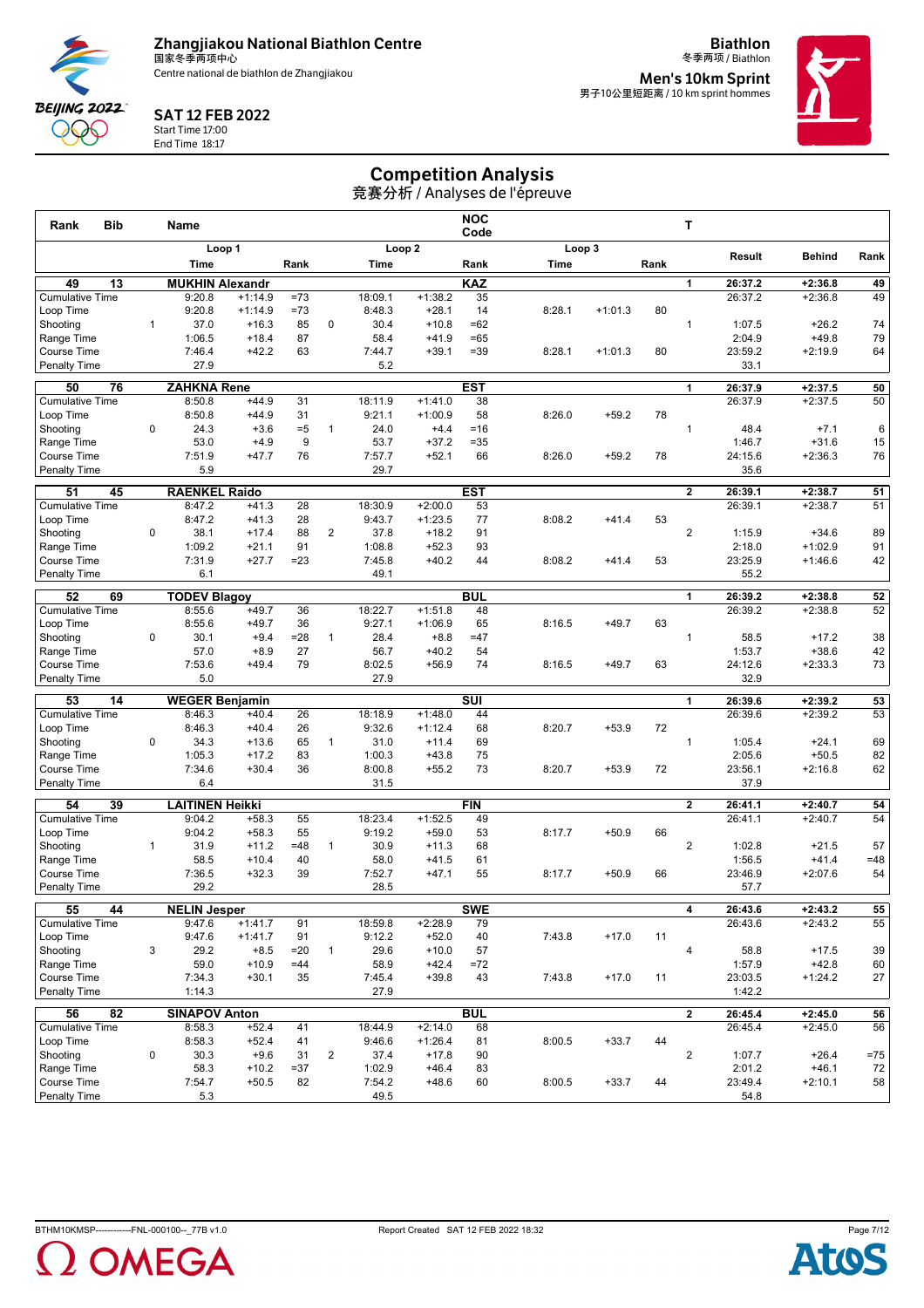

**Biathlon**



#### SAT 12 FEB 2022

Start Time 17:00 End Time 18:17

冬季两项 / Biathlon **Men's 10km Sprint<br><sub>男子10公里短距离 / 10 km sprint hommes**</sub>



# Competition Analysis

| <b>Bib</b><br>Rank                  |                | Name                      |                    |          |                |                   |                        | <b>NOC</b><br>Code |        |         |      | т                       |                   |                      |          |
|-------------------------------------|----------------|---------------------------|--------------------|----------|----------------|-------------------|------------------------|--------------------|--------|---------|------|-------------------------|-------------------|----------------------|----------|
|                                     |                |                           | Loop 1             |          |                |                   | Loop <sub>2</sub>      |                    | Loop 3 |         |      |                         |                   |                      |          |
|                                     |                | Time                      |                    | Rank     |                | Time              |                        | Rank               | Time   |         | Rank |                         | Result            | <b>Behind</b>        | Rank     |
| 57<br>51                            |                | <b>LABASTAU Mikita</b>    |                    |          |                |                   |                        | <b>BLR</b>         |        |         |      | 4                       | 26:47.0           | $+2:46.6$            | 57       |
| <b>Cumulative Time</b>              |                | 9:27.2                    | $+1:21.3$          | 78       |                | 18:53.5           | $+2:22.6$              | 75                 |        |         |      |                         | 26:47.0           | $+2:46.6$            | 57       |
| Loop Time                           |                | 9:27.2                    | $+1:21.3$          | 78       |                | 9:26.3            | $+1:06.1$              | 64                 | 7:53.5 | $+26.7$ | 33   |                         |                   |                      |          |
| Shooting                            | $\overline{2}$ | 34.9                      | $+14.2$            | 72       | 2              | 24.9              | $+5.3$                 | 27                 |        |         |      | $\overline{4}$          | 59.8              | $+18.5$              | 44       |
| Range Time                          |                | 1:00.6                    | $+12.5$            | 58       |                | 52.3              | $+35.8$                | $= 26$             |        |         |      |                         | 1:52.9            | $+37.8$              | 37       |
| <b>Course Time</b>                  |                | 7:37.2                    | $+33.0$            | 42       |                | 7:41.9            | $+36.3$                | $= 33$             | 7:53.5 | $+26.7$ | 33   |                         | 23:12.6           | $+1:33.3$            | 35       |
| <b>Penalty Time</b>                 |                | 49.4                      |                    |          |                | 52.1              |                        |                    |        |         |      |                         | 1:41.5            |                      |          |
| 58<br>77                            |                | <b>STVRTECKY Jakub</b>    |                    |          |                |                   |                        | <b>CZE</b>         |        |         |      | 3                       | 26:48.3           | $+2:47.9$            | 58       |
| <b>Cumulative Time</b>              |                | 9:01.8                    | $+55.9$            | 52       |                | 18:48.7           | $+2:17.8$              | 70                 |        |         |      |                         | 26:48.3           | $+2:47.9$            | 58       |
| Loop Time                           |                | 9:01.8                    | $+55.9$            | 52       |                | 9:46.9            | $+1:26.7$              | 82                 | 7:59.6 | $+32.8$ | 42   |                         |                   |                      |          |
| Shooting                            | $\mathbf{1}$   | 36.8                      | $+16.1$            | 83       | $\overline{2}$ | 54.4              | $+34.8$                | 94                 |        |         |      | 3                       | 1:31.2            | $+49.9$              | 94       |
| Range Time                          |                | 1:02.5                    | $+14.4$            | 72       |                | 1:20.4            | $+1:03.9$              | 94                 |        |         |      |                         | 2:22.9            | $+1:07.8$            | 93       |
| Course Time                         |                | 7:32.4                    | $+28.2$            | 28       |                | 7:40.2            | $+34.6$                | 30                 | 7:59.6 | $+32.8$ | 42   |                         | 23:12.2           | $+1:32.9$            | $= 33$   |
| <b>Penalty Time</b>                 |                | 26.9                      |                    |          |                | 46.3              |                        |                    |        |         |      |                         | 1:13.2            |                      |          |
| 59<br>84                            |                | <b>VACLAVIK Adam</b>      |                    |          |                |                   |                        | <b>CZE</b>         |        |         |      | 3                       | 26:50.2           | $+2:49.8$            | 59       |
| <b>Cumulative Time</b>              |                | 9:28.2                    | $+1:22.3$          | 79       |                | 18:49.0           | $+2:18.1$              | 71                 |        |         |      |                         | 26:50.2           | $+2:49.8$            | 59       |
| Loop Time                           |                | 9:28.2                    | $+1:22.3$          | 79       |                | 9:20.8            | $+1:00.6$              | 56                 | 8:01.2 | $+34.4$ | 45   |                         |                   |                      |          |
| Shooting                            | $\overline{2}$ | 35.5                      | $+14.8$            | $= 74$   | $\mathbf{1}$   | 32.1              | $+12.5$                | 75                 |        |         |      | 3                       | 1:07.7            | $+26.4$              | $=75$    |
| Range Time<br>Course Time           |                | 1:03.6<br>7:35.2          | $+15.5$<br>$+31.0$ | 79<br>37 |                | 58.7<br>7:55.4    | $+42.2$<br>$+49.8$     | $=69$<br>62        |        |         | 45   |                         | 2:02.3<br>23:31.8 | $+47.2$<br>$+1:52.5$ | 76       |
| <b>Penalty Time</b>                 |                | 49.4                      |                    |          |                | 26.7              |                        |                    | 8:01.2 | $+34.4$ |      |                         | 1:16.1            |                      | 48       |
|                                     |                |                           |                    |          |                |                   |                        |                    |        |         |      |                         |                   |                      |          |
| 70<br>60                            |                | <b>DUDCHENKO Anton</b>    |                    |          |                |                   |                        | <b>UKR</b>         |        |         |      | $\overline{\mathbf{2}}$ | 26:51.6           | $+2:51.2$            | 60       |
| <b>Cumulative Time</b>              |                | 9:41.4                    | $+1:35.5$          | 87       |                | 18:35.8           | $+2:04.9$              | 55                 |        |         |      |                         | 26:51.6           | $+2:51.2$            | 60       |
| Loop Time                           |                | 9:41.4                    | $+1:35.5$          | 87       |                | 8:54.4            | $+34.2$                | 21                 | 8:15.8 | $+49.0$ | 62   |                         |                   |                      |          |
| Shooting                            | $\overline{2}$ | 45.9                      | $+25.2$            | 92       | 0              | 26.7              | $+7.1$                 | 35                 |        |         |      | $\overline{2}$          | 1:12.6            | $+31.3$              | 87       |
| Range Time<br><b>Course Time</b>    |                | 1:08.6<br>7:41.4          | $+20.5$<br>$+37.2$ | 90<br>50 |                | 54.9<br>7:53.8    | $+38.4$<br>$+48.2$     | $=42$<br>59        | 8:15.8 | $+49.0$ | 62   |                         | 2:03.5<br>23:51.0 | $+48.4$<br>$+2:11.7$ | 77<br>59 |
| <b>Penalty Time</b>                 |                | 51.4                      |                    |          |                | 5.7               |                        |                    |        |         |      |                         | 57.1              |                      |          |
|                                     |                |                           |                    |          |                |                   |                        |                    |        |         |      |                         |                   |                      |          |
| 61<br>74                            |                | <b>GIACOMEL Tommaso</b>   |                    |          |                |                   |                        | <b>ITA</b>         |        |         |      | 4                       | 26:52.2           | $+2:51.8$            | 61       |
| <b>Cumulative Time</b><br>Loop Time |                | 9:00.4<br>9:00.4          | $+54.5$<br>$+54.5$ | 48<br>48 |                | 18:54.6<br>9:54.2 | $+2:23.7$<br>$+1:34.0$ | 76<br>86           | 7:57.6 | $+30.8$ | 41   |                         | 26:52.2           | $+2:51.8$            | 61       |
| Shooting                            | $\mathbf{1}$   | 36.4                      | $+15.7$            | $= 81$   | 3              | 40.9              | $+21.3$                | 93                 |        |         |      | $\overline{4}$          | 1:17.4            | $+36.1$              | 90       |
| Range Time                          |                | 1:02.4                    | $+14.3$            | 71       |                | 1:05.4            | $+48.9$                | 90                 |        |         |      |                         | 2:07.8            | $+52.7$              | 86       |
| <b>Course Time</b>                  |                | 7:32.0                    | $+27.8$            | $= 25$   |                | 7:39.8            | $+34.2$                | 29                 | 7:57.6 | $+30.8$ | 41   |                         | 23:09.4           | $+1:30.1$            | 30       |
| <b>Penalty Time</b>                 |                | 26.0                      |                    |          |                | 1:09.0            |                        |                    |        |         |      |                         | 1:35.0            |                      |          |
| 62<br>38                            |                | <b>DOVZAN Miha</b>        |                    |          |                |                   |                        | <b>SLO</b>         |        |         |      | $\mathbf{2}$            | 26:53.1           | $+2:52.7$            | 62       |
| <b>Cumulative Time</b>              |                | 9:36.3                    | $+1:30.4$          | 85       |                | 18:39.1           | $+2:08.2$              | 60                 |        |         |      |                         | 26:53.1           | $+2:52.7$            | 62       |
| Loop Time                           |                | 9:36.3                    | $+1:30.4$          | 85       |                | 9:02.8            | $+42.6$                | 28                 | 8:14.0 | $+47.2$ | 59   |                         |                   |                      |          |
| Shooting                            | $\overline{2}$ | 26.9                      | $+6.2$             | $=9$     | $\mathbf 0$    | 19.6              | 0.0                    | $\mathbf{1}$       |        |         |      | $\overline{2}$          | 46.5              | $+5.2$               | 3        |
| Range Time                          |                | 55.7                      | $+7.6$             | $=14$    |                | 47.2              | $+30.7$                | 3                  |        |         |      |                         | 1:42.9            | $+27.8$              | $= 8$    |
| Course Time                         |                | 7:49.9                    | $+45.7$            | 71       |                | 8:10.5            | $+1:04.9$              | 82                 | 8:14.0 | $+47.2$ | 59   |                         | 24:14.4           | $+2:35.1$            | 75       |
| Penalty Time                        |                | 50.7                      |                    |          |                | 5.1               |                        |                    |        |         |      |                         | 55.8              |                      |          |
| 63<br>$\overline{57}$               |                | <b>GERDZHIKOV Dimitar</b> |                    |          |                |                   |                        | <b>BUL</b>         |        |         |      | 2                       | 26:56.5           | $+2:56.1$            | 63       |
| <b>Cumulative Time</b>              |                | 9:24.2                    | $+1:18.3$          | 77       |                | 18:43.0           | $+2:12.1$              | 65                 |        |         |      |                         | 26:56.5           | $+2:56.1$            | 63       |
| Loop Time                           |                | 9:24.2                    | $+1:18.3$          | 77       |                | 9:18.8            | $+58.6$                | 50                 | 8:13.5 | $+46.7$ | 57   |                         |                   |                      |          |
| Shooting                            | $\mathbf{1}$   | 34.5                      | $+13.8$            | 67       | $\mathbf{1}$   | 35.3              | $+15.7$                | 85                 |        |         |      | $\overline{c}$          | 1:09.8            | $+28.5$              | =80      |
| Range Time                          |                | 1:00.0                    | $+11.9$            | 54       |                | 1:00.5            | $+44.0$                | 76                 |        |         |      |                         | 2:00.5            | $+45.4$              | 68       |
| Course Time                         |                | 7:55.9                    | $+51.7$            | 83       |                | 7:51.6            | $+46.0$                | 53                 | 8:13.5 | $+46.7$ | 57   |                         | 24:01.0           | $+2:21.7$            | 66       |
| Penalty Time                        |                | 28.3                      |                    |          |                | 26.7              |                        |                    |        |         |      |                         | 55.0              |                      |          |
| $\overline{72}$<br>64               |                | <b>FEMLING Peppe</b>      |                    |          |                |                   |                        | <b>SWE</b>         |        |         |      | 3                       | 26:58.5           | $+2:58.1$            | 64       |
| <b>Cumulative Time</b>              |                | 9:21.5                    | $+1:15.6$          | 75       |                | 18:38.5           | $+2:07.6$              | 59                 |        |         |      |                         | 26:58.5           | $+2:58.1$            | 64       |
| Loop Time                           |                | 9:21.5                    | $+1:15.6$          | 75       |                | 9:17.0            | $+56.8$                | 46                 | 8:20.0 | $+53.2$ | 71   |                         |                   |                      |          |
| Shooting                            | $\overline{2}$ | 27.2                      | $+6.5$             | 12       | $\mathbf{1}$   | 25.6              | $+6.0$                 | 29                 |        |         |      | 3                       | 52.9              | $+11.6$              | 15       |
| Range Time                          |                | 53.6                      | $+5.5$             | 10       |                | 51.6              | $+35.1$                | $= 20$             |        |         |      |                         | 1:45.2            | $+30.1$              | 12       |
| Course Time                         |                | 7:38.0                    | $+33.8$            | 43       |                | 7:57.3            | $+51.7$                | 65                 | 8:20.0 | $+53.2$ | 71   |                         | 23:55.3           | $+2:16.0$            | 61       |
| <b>Penalty Time</b>                 |                | 49.9                      |                    |          |                | 28.1              |                        |                    |        |         |      |                         | 1:18.0            |                      |          |



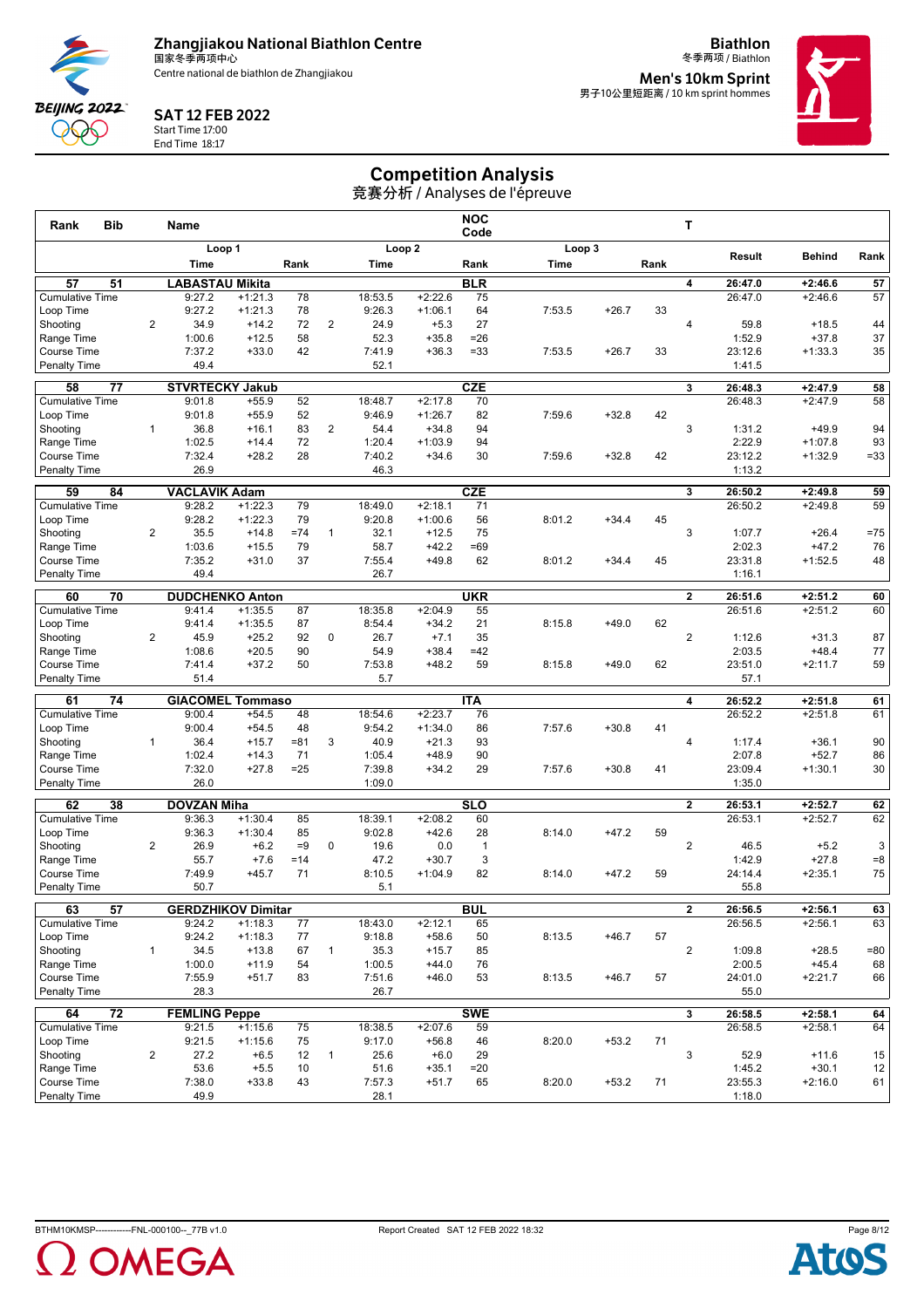

SAT 12 FEB 2022 Start Time 17:00 End Time 18:17

**BEIJING 2022 QQQ** 

**Biathlon**



冬季两项 / Biathlon **Men's 10km Sprint<br><sub>男子10公里短距离 / 10 km sprint hommes**</sub>



# Competition Analysis

|                                     |                |                       |                        |          |                |                   |                      |                          | 竞赛分析 / Analyses de l'épreuve |           |       |                         |                   |                      |                        |
|-------------------------------------|----------------|-----------------------|------------------------|----------|----------------|-------------------|----------------------|--------------------------|------------------------------|-----------|-------|-------------------------|-------------------|----------------------|------------------------|
| Rank<br>Bib                         |                | Name                  |                        |          |                |                   |                      | <b>NOC</b><br>Code       |                              |           |       | т                       |                   |                      |                        |
|                                     |                | Loop 1<br>Time        |                        | Rank     |                | Time              | Loop <sub>2</sub>    | Rank                     | Loop 3<br><b>Time</b>        |           | Rank  |                         | Result            | <b>Behind</b>        | Rank                   |
| 65<br>43                            |                | <b>BARTKO Simon</b>   |                        |          |                |                   |                      | <b>SVK</b>               |                              |           |       | 3                       | 26:58.8           | $+2:58.4$            | 65                     |
| <b>Cumulative Time</b>              |                | 9:49.1                | $+1:43.2$              | 92       |                | 19:12.5           | $+2:41.6$            | 85                       |                              |           |       |                         | 26:58.8           | $+2:58.4$            | 65                     |
| Loop Time                           |                | 9:49.1                | $+1:43.2$              | 92       |                | 9:23.4            | $+1:03.2$            | 61                       | 7:46.3                       | $+19.5$   | 13    |                         |                   |                      |                        |
| Shooting                            | $\overline{2}$ | 37.9                  | $+17.2$                | 87       | $\mathbf{1}$   | 31.7              | $+12.1$              | $= 71$                   |                              |           |       | 3                       | 1:09.6            | $+28.3$              | 79                     |
| Range Time<br><b>Course Time</b>    |                | 1:07.6<br>7:50.4      | $+19.5$<br>$+46.2$     | 88<br>72 |                | 1:01.0<br>7:55.5  | $+44.5$<br>$+49.9$   | 78<br>$=63$              | 7:46.3                       | $+19.5$   | 13    |                         | 2:08.6<br>23:32.2 | $+53.5$<br>$+1:52.9$ | 88<br>49               |
| <b>Penalty Time</b>                 |                | 51.1                  |                        |          |                | 26.9              |                      |                          |                              |           |       |                         | 1:18.0            |                      |                        |
| 66<br>81                            |                | <b>TSYMBAL Bogdan</b> |                        |          |                |                   |                      | <b>UKR</b>               |                              |           |       | 3                       | 26:59.0           | $+2:58.6$            | 66                     |
| <b>Cumulative Time</b>              |                | 9:44.1                | $+1:38.2$              | 88       |                | 18:41.1           | $+2:10.2$            | 62                       |                              |           |       |                         | 26:59.0           | $+2:58.6$            | 66                     |
| Loop Time                           |                | 9:44.1                | $+1:38.2$              | 88       |                | 8:57.0            | $+36.8$              | 23                       | 8:17.9                       | $+51.1$   | $=67$ |                         |                   |                      |                        |
| Shooting                            | 3              | 31.2                  | $+10.5$                | $=42$    | 0              | 24.7              | $+5.1$               | $= 23$                   |                              |           |       | 3                       | 55.9              | $+14.6$              | 26                     |
| Range Time                          |                | 58.7                  | $+10.6$                | $=42$    |                | 52.8              | $+36.3$              | $= 29$                   |                              |           |       |                         | 1:51.5            | $+36.4$              | $= 31$                 |
| <b>Course Time</b>                  |                | 7:32.0                | $+27.8$                | $= 25$   |                | 7:58.7            | $+53.1$              | 68                       | 8:17.9                       | $+51.1$   | $=67$ |                         | 23:48.6           | $+2:09.3$            | 57                     |
| <b>Penalty Time</b>                 |                | 1:13.4                |                        |          |                | 5.5               |                      |                          |                              |           |       |                         | 1:18.9            |                      |                        |
| 67<br>49                            |                | <b>LANGER Thierry</b> |                        |          |                |                   |                      | <b>BEL</b>               |                              |           |       | 1                       | 26:59.8           | $+2:59.4$            | 67                     |
| <b>Cumulative Time</b>              |                | 9:29.7                | $+1:23.8$              | 81       |                | 18:42.7           | $+2:11.8$            | 64                       |                              |           |       |                         | 26:59.8           | $+2:59.4$            | 67                     |
| Loop Time                           |                | 9:29.7                | $+1:23.8$              | 81       |                | 9:13.0            | $+52.8$              | 41                       | 8:17.1                       | $+50.3$   | $=64$ |                         |                   |                      |                        |
| Shooting<br>Range Time              | 1              | 48.4<br>1:15.9        | $+27.7$<br>$+27.8$     | 94<br>94 | 0              | 36.6<br>1:07.6    | $+17.0$<br>$+51.1$   | 88<br>91                 |                              |           |       | $\mathbf{1}$            | 1:25.1<br>2:23.5  | $+43.8$<br>$+1:08.4$ | 93<br>94               |
| Course Time                         |                | 7:46.6                | $+42.4$                | 64       |                | 7:59.9            | $+54.3$              | 72                       | 8:17.1                       | $+50.3$   | $=64$ |                         | 24:03.6           | $+2:24.3$            | 68                     |
| Penalty Time                        |                | 27.2                  |                        |          |                | 5.5               |                      |                          |                              |           |       |                         | 32.7              |                      |                        |
| 68<br>33                            |                | <b>SIMA Michal</b>    |                        |          |                |                   |                      | <b>SVK</b>               |                              |           |       | 1                       | 27:02.3           | $+3:01.9$            | 68                     |
| <b>Cumulative Time</b>              |                | 9:19.1                | $+1:13.2$              | $= 71$   |                | 18:37.4           | $+2:06.5$            | 57                       |                              |           |       |                         | 27:02.3           | $+3:01.9$            | 68                     |
| Loop Time                           |                | 9:19.1                | $+1:13.2$              | $= 71$   |                | 9:18.3            | $+58.1$              | 49                       | 8:24.9                       | $+58.1$   | 77    |                         |                   |                      |                        |
| Shooting                            | 1              | 34.4                  | $+13.7$                | 66       | 0              | 28.4              | $+8.8$               | $=47$                    |                              |           |       | $\mathbf{1}$            | 1:02.9            | $+21.6$              | 58                     |
| Range Time                          |                | 1:02.3                | $+14.2$                | $=68$    |                | 58.3              | $+41.8$              | $=62$                    |                              |           |       |                         | 2:00.6            | $+45.5$              | $=69$                  |
| Course Time                         |                | 7:47.7                | $+43.5$                | 66       |                | 8:14.6            | $+1:09.0$            | 85                       | 8:24.9                       | $+58.1$   | 77    |                         | 24:27.2           | $+2:47.9$            | 79                     |
| <b>Penalty Time</b>                 |                | 29.1                  |                        |          |                | 5.4               |                      |                          |                              |           |       |                         | 34.5              |                      |                        |
| 80<br>69                            |                | <b>KOMATZ David</b>   |                        |          |                |                   |                      | <b>AUT</b>               |                              |           |       | $\overline{\mathbf{2}}$ | 27:02.5           | $+3:02.1$            | 69                     |
| <b>Cumulative Time</b>              |                | 8:58.8                | $+52.9$                | 43       |                | 18:44.6           | $+2:13.7$            | 67                       |                              |           |       |                         | 27:02.5           | $+3:02.1$            | 69                     |
| Loop Time                           |                | 8:58.8                | $+52.9$                | 43       |                | 9:45.8            | $+1:25.6$            | 80                       | 8:17.9                       | $+51.1$   | $=67$ |                         |                   |                      |                        |
| Shooting                            | 0              | 34.8                  | $+14.1$                | 71       | $\overline{2}$ | 38.6              | $+19.0$              | 92                       |                              |           |       | $\overline{c}$          | 1:13.5            | $+32.2$              | 88                     |
| Range Time                          |                | 1:03.2                | $+15.1$                | 76       |                | 1:04.3            | $+47.8$              | $= 88$                   |                              |           |       |                         | 2:07.5            | $+52.4$              | 85                     |
| Course Time<br><b>Penalty Time</b>  |                | 7:50.7<br>4.9         | $+46.5$                | 74       |                | 7:55.5<br>46.0    | $+49.9$              | $=63$                    | 8:17.9                       | $+51.1$   | $=67$ |                         | 24:04.1<br>50.9   | $+2:24.8$            | 69                     |
|                                     |                |                       |                        |          |                |                   |                      |                          |                              |           |       |                         |                   |                      |                        |
| 70<br>87                            |                | <b>SIIMER Kristo</b>  |                        |          |                |                   |                      | <b>EST</b>               |                              |           |       | 1                       | 27:06.6           | $+3:06.2$            | 70                     |
| <b>Cumulative Time</b><br>Loop Time |                | 9:28.3<br>9:28.3      | $+1:22.4$<br>$+1:22.4$ | 80<br>80 |                | 18:47.3<br>9:19.0 | $+2:16.4$<br>$+58.8$ | 69<br>52                 | 8:19.3                       | $+52.5$   | 70    |                         | 27:06.6           | $+3:06.2$            | 70                     |
| Shooting                            | 1              | 33.0                  | $+12.3$                | $= 53$   | 0              | 27.1              | $+7.5$               | 37                       |                              |           |       | $\mathbf{1}$            | 1:00.2            | $+18.9$              | 46                     |
| Range Time                          |                | 1:02.3                | $+14.2$                | $=68$    |                | 54.9              | $+38.4$              | $=42$                    |                              |           |       |                         | 1:57.2            | $+42.1$              | 54                     |
| <b>Course Time</b>                  |                | 7:57.8                | $+53.6$                | 85       |                | 8:18.6            | $+1:13.0$            | 88                       | 8:19.3                       | $+52.5$   | 70    |                         | 24:35.7           | $+2:56.4$            | 83                     |
| <b>Penalty Time</b>                 |                | 28.2                  |                        |          |                | 5.5               |                      |                          |                              |           |       |                         | 33.7              |                      |                        |
| $\overline{71}$<br>78               |                | <b>VARABEI Maksim</b> |                        |          |                |                   |                      | <b>BLR</b>               |                              |           |       | 4                       | 27:10.4           | $+3:10.0$            | 71                     |
| <b>Cumulative Time</b>              |                | 9:46.4                | $+1:40.5$              | 89       |                | 19:00.5           | $+2:29.6$            | 80                       |                              |           |       |                         | 27:10.4           | $+3:10.0$            | 71                     |
| Loop Time                           |                | 9:46.4                | $+1:40.5$              | 89       |                | 9:14.1            | $+53.9$              | 42                       | 8:09.9                       | $+43.1$   | 55    |                         |                   |                      |                        |
| Shootina                            | 3              | 30.7                  | $+10.0$                | 36       | $\mathbf{1}$   | 30.3              | $+10.7$              | 61                       |                              |           |       | 4                       | 1:01.1            | $+19.8$              | 52                     |
| Range Time                          |                | 57.1                  | $+9.0$                 | 28       |                | 58.3              | $+41.8$              | $=62$                    |                              |           |       |                         | 1:55.4            | $+40.3$              | 45                     |
| Course Time                         |                | 7:31.9                | $+27.7$                | $= 23$   |                | 7:48.1            | $+42.5$              | 47                       | 8:09.9                       | $+43.1$   | 55    |                         | 23:29.9           | $+1:50.6$            | 47                     |
| <b>Penalty Time</b>                 |                | 1:17.4                |                        |          |                | 27.7              |                      |                          |                              |           |       |                         | 1:45.1            |                      |                        |
| 91<br>72                            |                | <b>JAKOB Patrick</b>  |                        |          |                |                   |                      | <b>AUT</b>               |                              |           |       | 1                       | 27:10.9           | $+3:10.5$            | 72                     |
| <b>Cumulative Time</b>              |                | 9:04.3                | $+58.4$                | $= 56$   |                | 18:42.1           | $+2:11.2$            | 63                       |                              |           |       |                         | 27:10.9           | $+3:10.5$            | 72                     |
| Loop Time                           |                | 9:04.3                | $+58.4$                | $= 56$   |                | 9:37.8            | $+1:17.6$            | 74                       | 8:28.8                       | $+1:02.0$ | 81    |                         |                   |                      |                        |
| Shooting<br>Range Time              | 0              | 27.0<br>58.6          | $+6.3$<br>$+10.5$      | 11<br>41 | $\mathbf{1}$   | 29.2<br>16.5      | $+9.6$<br>0.0        | $= 55$<br>$\overline{1}$ |                              |           |       | $\mathbf{1}$            | 56.3<br>1:15.1    | $+15.0$<br>0.0       | $= 28$<br>$\mathbf{1}$ |
| Course Time                         |                | 7:59.4                | $+55.2$                | 87       |                | 8:09.8            | $+1:04.2$            | 81                       | 8:28.8                       | $+1:02.0$ | 81    |                         | 24:38.0           | $+2:58.7$            | 84                     |
| <b>Penalty Time</b>                 |                | 6.3                   |                        |          |                | 1:11.5            |                      |                          |                              |           |       |                         | 1:17.8            |                      |                        |
|                                     |                |                       |                        |          |                |                   |                      |                          |                              |           |       |                         |                   |                      |                        |



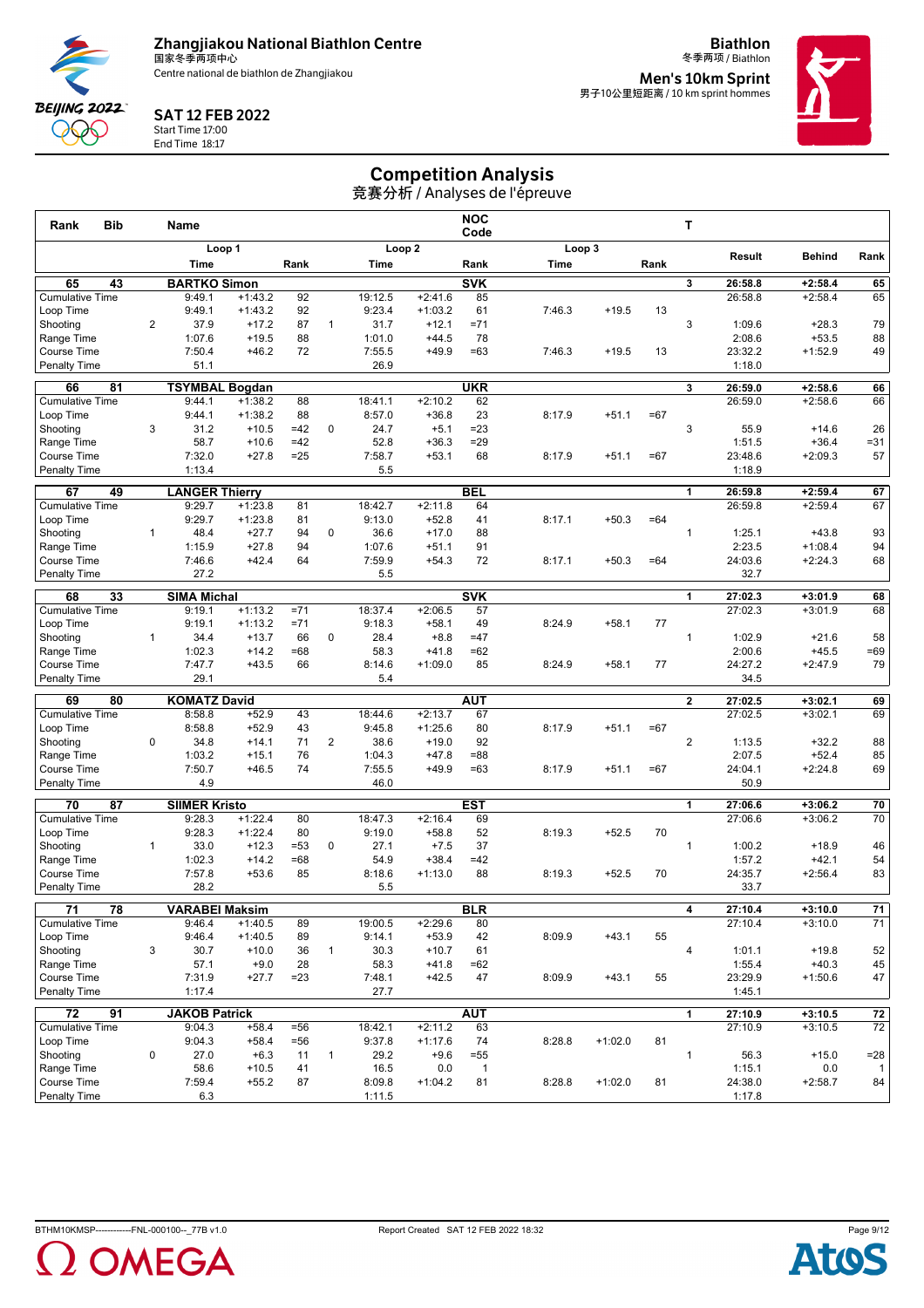

**Biathlon**



#### SAT 12 FEB 2022

Start Time 17:00 End Time 18:17

冬季两项 / Biathlon **Men's 10km Sprint<br><sub>男子10公里短距离 / 10 km sprint hommes**</sub>



## Competition Analysis

| <b>Bib</b><br>Rank                              |                | Name                              |                        |          |              |                   |                        | <b>NOC</b><br>Code |        |           |       | т                       |                    |                        |                 |
|-------------------------------------------------|----------------|-----------------------------------|------------------------|----------|--------------|-------------------|------------------------|--------------------|--------|-----------|-------|-------------------------|--------------------|------------------------|-----------------|
|                                                 |                | Loop 1                            |                        |          |              |                   | Loop <sub>2</sub>      |                    | Loop 3 |           |       |                         | Result             | <b>Behind</b>          | Rank            |
|                                                 |                | Time                              |                        | Rank     |              | Time              |                        | Rank               | Time   |           | Rank  |                         |                    |                        |                 |
| 73<br>67                                        |                | <b>DOMBROVSKI Karol</b>           |                        |          |              |                   |                        | <b>LTU</b>         |        |           |       | 1                       | 27:11.2            | $+3:10.8$              | $\overline{73}$ |
| <b>Cumulative Time</b>                          |                | 8:59.6                            | $+53.7$                | 45       |              | 18:37.7           | $+2:06.8$              | 58                 |        |           |       |                         | 27:11.2            | $+3:10.8$              | 73              |
| Loop Time                                       |                | 8:59.6                            | $+53.7$                | 45       |              | 9:38.1            | $+1:17.9$              | 75                 | 8:33.5 | $+1:06.7$ | 84    |                         |                    |                        |                 |
| Shooting                                        | $\mathbf 0$    | 34.6                              | $+13.9$                | 68       | $\mathbf{1}$ | 29.2              | $+9.6$                 | $= 55$             |        |           |       | $\mathbf{1}$            | 1:03.9             | $+22.6$                | 65              |
| Range Time                                      |                | 1:03.7                            | $+15.6$                | 80       |              | 1:01.4            | $+44.9$                | 80                 |        |           |       |                         | 2:05.1             | $+50.0$                | 80              |
| <b>Course Time</b>                              |                | 7:50.5                            | $+46.3$                | 73       |              | 8:07.4            | $+1:01.8$              | $=78$              | 8:33.5 | $+1:06.7$ | 84    |                         | 24:31.4            | $+2:52.1$              | $= 80$          |
| <b>Penalty Time</b>                             |                | 5.4                               |                        |          |              | 29.3              |                        |                    |        |           |       |                         | 34.7               |                        |                 |
| 74<br>54                                        |                | <b>SCHOMMER Paul</b>              |                        |          |              |                   |                        | <b>USA</b>         |        |           |       | 4                       | 27:13.3            | $+3:12.9$              | 74              |
| <b>Cumulative Time</b>                          |                | 9:02.0                            | $+56.1$                | $= 53$   |              | 19:04.7           | $+2:33.8$              | 82                 |        |           |       |                         | 27:13.3            | $+3:12.9$              | 74              |
| Loop Time                                       |                | 9:02.0                            | $+56.1$                | $= 53$   |              | 10:02.7           | $+1:42.5$              | 88                 | 8:08.6 | $+41.8$   | 54    |                         |                    |                        |                 |
| Shootina                                        | $\mathbf{1}$   | 31.4                              | $+10.7$                | $=44$    | 3            | 30.6              | $+11.0$                | $=65$              |        |           |       | $\overline{4}$          | 1:02.1             | $+20.8$                | $= 54$          |
| Range Time                                      |                | 59.4                              | $+11.3$                | 50       |              | 57.4              | $+40.9$                | $= 57$             |        |           |       |                         | 1:56.8             | $+41.7$                | $= 50$          |
| <b>Course Time</b>                              |                | 7:35.9                            | $+31.7$                | 38       |              | 7:52.9            | $+47.3$                | 56                 | 8:08.6 | $+41.8$   | 54    |                         | 23:37.4            | $+1:58.1$              | 50              |
| <b>Penalty Time</b>                             |                | 26.7                              |                        |          |              | 1:12.4            |                        |                    |        |           |       |                         | 1:39.1             |                        |                 |
| 75<br>25                                        |                | <b>WRIGHT Campbell</b>            |                        |          |              |                   |                        | <b>NZL</b>         |        |           |       | $\mathbf{2}$            | 27:14.1            | $+3:13.7$              | 75              |
| <b>Cumulative Time</b>                          |                | 9:11.6                            | $+1:05.7$              | 64       |              | 18:32.6           | $+2:01.7$              | 54                 |        |           |       |                         | 27:14.1            | $+3:13.7$              | 75              |
| Loop Time                                       |                | 9:11.6                            | $+1:05.7$              | 64       |              | 9:21.0            | $+1:00.8$              | 57                 | 8:41.5 | $+1:14.7$ | 85    |                         |                    |                        |                 |
| Shooting                                        | $\mathbf{1}$   | 29.3                              | $+8.6$                 | 22       | $\mathbf{1}$ | 34.2              | $+14.6$                | 83                 |        |           |       | $\overline{2}$          | 1:03.6             | $+22.3$                | $=62$           |
| Range Time                                      |                | 56.6                              | $+8.5$                 | 22       |              | 1:01.8            | $+45.3$                | 81                 |        |           |       |                         | 1:58.4             | $+43.3$                | $=61$           |
| Course Time                                     |                | 7:47.2<br>27.8                    | $+43.0$                | 65       |              | 7:51.7<br>27.5    | $+46.1$                | 54                 | 8:41.5 | $+1:14.7$ | 85    |                         | 24:20.4            | $+2:41.1$              | 77              |
| <b>Penalty Time</b>                             |                |                                   |                        |          |              |                   |                        |                    |        |           |       |                         | 55.3               |                        |                 |
| 76<br>85                                        |                | <b>ZHANG Chunyu</b>               |                        |          |              |                   |                        | <b>CHN</b>         |        |           |       | 1                       | 27:14.2            | $+3:13.8$              | 76              |
| <b>Cumulative Time</b>                          |                | 9:16.8                            | $+1:10.9$              | $=67$    |              | 18:52.7           | $+2:21.8$              | 73                 |        |           |       |                         | 27:14.2            | $+3:13.8$              | 76              |
| Loop Time                                       |                | 9:16.8                            | $+1:10.9$              | $=67$    |              | 9:35.9            | $+1:15.7$              | 71                 | 8:21.5 | $+54.7$   | 74    |                         |                    |                        |                 |
| Shooting                                        | $\mathbf 0$    | 46.1                              | $+25.4$                | 93       | $\mathbf{1}$ | 34.1              | $+14.5$                | $= 81$             |        |           |       | $\mathbf{1}$            | 1:20.2             | $+38.9$                | 92              |
| Range Time                                      |                | 1:11.3                            | $+23.2$                | 92       |              | 1:03.3            | $+46.8$                | 86                 |        |           |       |                         | 2:14.6             | $+59.5$                | 90              |
| <b>Course Time</b>                              |                | 7:59.8<br>5.7                     | $+55.6$                | 88       |              | 8:05.6<br>27.0    | $+1:00.0$              | 77                 | 8:21.5 | $+54.7$   | 74    |                         | 24:26.9<br>32.7    | $+2:47.6$              | 78              |
| <b>Penalty Time</b>                             |                |                                   |                        |          |              |                   |                        |                    |        |           |       |                         |                    |                        |                 |
| $\overline{77}$<br>55                           |                | <b>KIREYEV Vladislav</b>          |                        |          |              |                   |                        | <b>KAZ</b>         |        |           |       | $\mathbf{1}$            | 27:21.7            | $+3:21.3$              | 77              |
| <b>Cumulative Time</b>                          |                | 9:33.5<br>9:33.5                  | $+1:27.6$<br>$+1:27.6$ | 83<br>83 |              | 18:55.1<br>9:21.6 | $+2:24.2$<br>$+1:01.4$ | 78<br>59           | 8:26.6 |           | 79    |                         | 27:21.7            | $+3:21.3$              | 77              |
| Loop Time<br>Shooting                           | $\mathbf{1}$   | 28.4                              | $+7.7$                 | $=15$    | $\mathbf 0$  | 23.7              | $+4.1$                 | $=12$              |        | $+59.8$   |       | $\mathbf{1}$            | 52.1               | $+10.8$                | 13              |
| Range Time                                      |                | 59.3                              | $+11.2$                | $=46$    |              | 54.1              | $+37.6$                | 38                 |        |           |       |                         | 1:53.4             | $+38.3$                | 40              |
| <b>Course Time</b>                              |                | 8:03.6                            | $+59.4$                | 92       |              | 8:21.8            | $+1:16.2$              | 89                 | 8:26.6 | $+59.8$   | 79    |                         | 24:52.0            | $+3:12.7$              | 85              |
| <b>Penalty Time</b>                             |                | 30.6                              |                        |          |              | 5.7               |                        |                    |        |           |       |                         | 36.3               |                        |                 |
|                                                 |                |                                   |                        |          |              |                   |                        |                    |        |           |       |                         |                    |                        |                 |
| 78<br>23<br><b>Cumulative Time</b>              |                | <b>LAZOUSKI Dzmitry</b><br>8:51.4 |                        |          |              | 19:05.8           | $+2:34.9$              | <b>BLR</b><br>83   |        |           |       | 3                       | 27:22.9<br>27:22.9 | $+3:22.5$<br>$+3:22.5$ | 78<br>78        |
| Loop Time                                       |                | 8:51.4                            | $+45.5$<br>$+45.5$     | 32<br>32 |              | 10:14.4           | $+1:54.2$              | 90                 | 8:17.1 | $+50.3$   | $=64$ |                         |                    |                        |                 |
| Shootina                                        | $\mathbf 0$    | 33.3                              | $+12.6$                | $= 56$   | 3            | 32.2              | $+12.6$                | $=76$              |        |           |       | 3                       | 1:05.6             | $+24.3$                | 70              |
| Range Time                                      |                | 1:00.4                            | $+12.3$                | 57       |              | 1:01.3            | $+44.8$                | 79                 |        |           |       |                         | 2:01.7             | $+46.6$                | 74              |
| <b>Course Time</b>                              |                | 7:44.7                            | $+40.5$                | 61       |              | 7:59.6            | $+54.0$                | 71                 | 8:17.1 | $+50.3$   | $=64$ |                         | 24:01.4            | $+2:22.1$              | 67              |
| <b>Penalty Time</b>                             |                | 6.3                               |                        |          |              | 1:13.5            |                        |                    |        |           |       |                         | 1:19.8             |                        |                 |
|                                                 |                |                                   |                        |          |              |                   |                        |                    |        |           |       |                         |                    |                        |                 |
| 79<br>$\overline{28}$<br><b>Cumulative Time</b> |                | <b>MAGAZEEV Pavel</b><br>9:40.5   | $+1:34.6$              | 86       |              | 19:03.0           | $+2:32.1$              | <b>MDA</b><br>81   |        |           |       | $\overline{\mathbf{3}}$ | 27:25.0<br>27:25.0 | $+3:24.6$<br>$+3:24.6$ | 79<br>79        |
| Loop Time                                       |                | 9:40.5                            | $+1:34.6$              | 86       |              | 9:22.5            | $+1:02.3$              | 60                 | 8:22.0 | $+55.2$   | 75    |                         |                    |                        |                 |
| Shooting                                        | $\overline{2}$ | 36.9                              | $+16.2$                | 84       | $\mathbf{1}$ | 33.7              | $+14.1$                | 80                 |        |           |       | 3                       | 1:10.7             | $+29.4$                | 83              |
| Range Time                                      |                | 1:06.2                            | $+18.1$                | 86       |              | 1:02.5            | $+46.0$                | 82                 |        |           |       |                         | 2:08.7             | $+53.6$                | 89              |
| Course Time                                     |                | 7:43.3                            | $+39.1$                | 57       |              | 7:50.9            | $+45.3$                | 52                 | 8:22.0 | $+55.2$   | 75    |                         | 23:56.2            | $+2:16.9$              | 63              |
| <b>Penalty Time</b>                             |                | 51.0                              |                        |          |              | 29.1              |                        |                    |        |           |       |                         | 1:20.1             |                        |                 |
| 47<br>80                                        |                | <b>KAUKENAS Tomas</b>             |                        |          |              |                   |                        | <b>LTU</b>         |        |           |       | $\overline{2}$          | 27:27.9            | $+3:27.5$              | 80              |
| <b>Cumulative Time</b>                          |                | 9:17.2                            | $+1:11.3$              | 69       |              | 18:54.8           | $+2:23.9$              | 77                 |        |           |       |                         | 27:27.9            | $+3:27.5$              | 80              |
| Loop Time                                       |                | 9:17.2                            | $+1:11.3$              | 69       |              | 9:37.6            | $+1:17.4$              | 73                 | 8:33.1 | $+1:06.3$ | 83    |                         |                    |                        |                 |
| Shooting                                        | $\mathbf{1}$   | 33.2                              | $+12.5$                | 55       | $\mathbf{1}$ | 27.7              | $+8.1$                 | $=40$              |        |           |       | $\overline{2}$          | 1:01.0             | $+19.7$                | $= 50$          |
| Range Time                                      |                | 1:01.8                            | $+13.7$                | $=65$    |              | 55.8              | $+39.3$                | $=49$              |        |           |       |                         | 1:57.6             | $+42.5$                | 58              |
| Course Time                                     |                | 7:48.1                            | $+43.9$                | $=67$    |              | 8:14.3            | $+1:08.7$              | 84                 | 8:33.1 | $+1:06.3$ | 83    |                         | 24:35.5            | $+2:56.2$              | 82              |
| <b>Penalty Time</b>                             |                | 27.3                              |                        |          |              | 27.5              |                        |                    |        |           |       |                         | 54.8               |                        |                 |



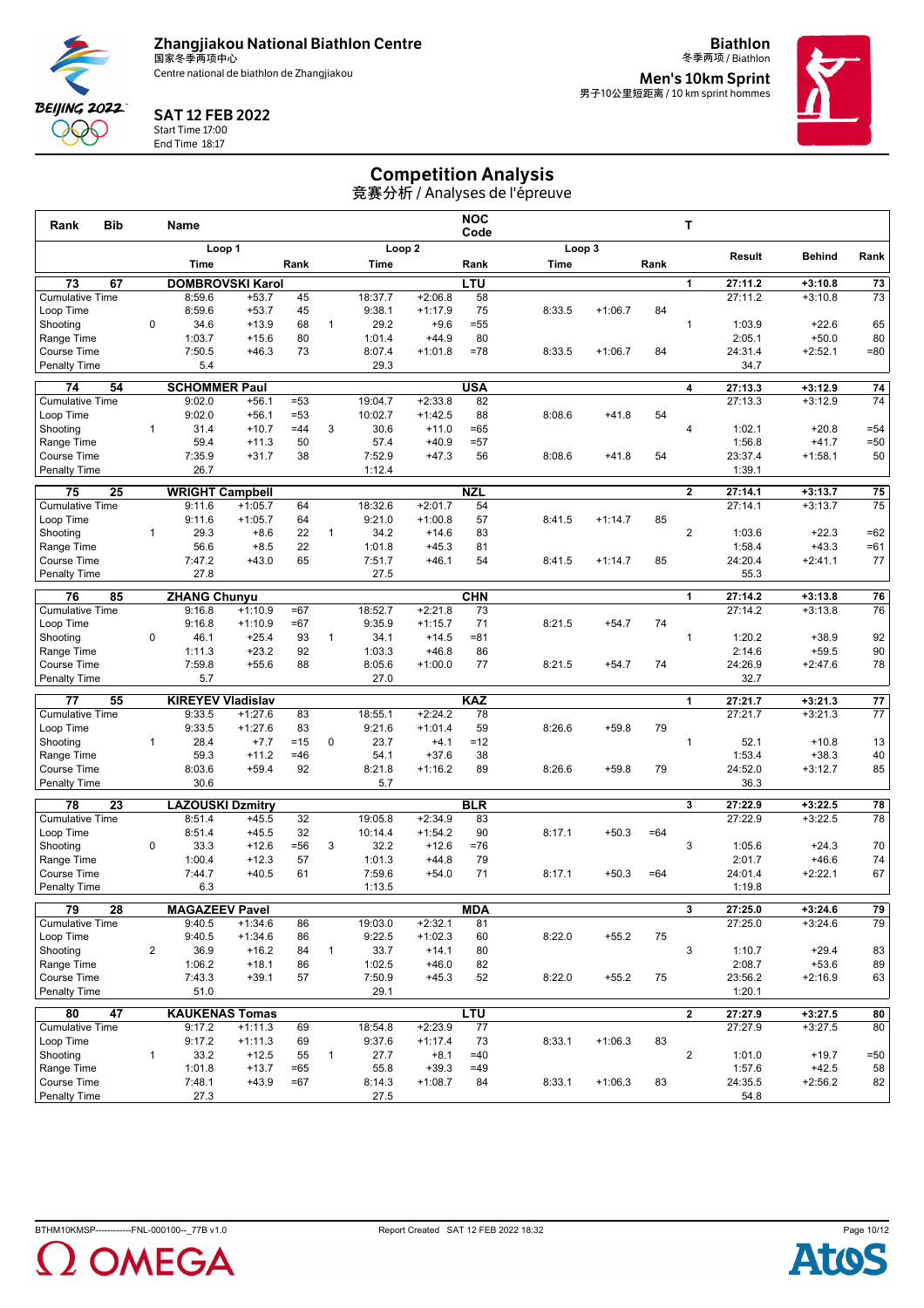

**Biathlon** 冬季两项 / Biathlon



#### SAT 12 FEB 2022

Start Time 17:00 End Time 18:17

**Men's 10km Sprint<br><sub>男子10公里短距离 / 10 km sprint hommes**</sub>



## Competition Analysis

| <b>Bib</b><br>Rank                        |                | <b>Name</b>                   |                   |                        |                |                  |                      | <b>NOC</b><br>Code   |        |           |      | т              |                    |                        |                              |
|-------------------------------------------|----------------|-------------------------------|-------------------|------------------------|----------------|------------------|----------------------|----------------------|--------|-----------|------|----------------|--------------------|------------------------|------------------------------|
|                                           |                |                               | Loop 1            |                        |                |                  | Loop <sub>2</sub>    |                      |        | Loop 3    |      |                |                    |                        |                              |
|                                           |                | Time                          |                   | Rank                   |                | Time             |                      | Rank                 | Time   |           | Rank |                | Result             | <b>Behind</b>          | Rank                         |
| 71<br>81                                  |                | <b>ZHU Zhenyu</b>             |                   |                        |                |                  |                      | CHN                  |        |           |      | 3              | 27:28.6            | $+3:28.2$              | 81                           |
| <b>Cumulative Time</b>                    |                | 10:02.6                       | $+1:56.7$         | 93                     |                | 19:28.7          | $+2:57.8$            | 91                   |        |           |      |                | 27:28.6            | $+3:28.2$              | 81                           |
| Loop Time                                 |                | 10:02.6                       | $+1:56.7$         | 93                     |                | 9:26.1           | $+1:05.9$            | 62                   | 7:59.9 | $+33.1$   | 43   |                |                    |                        |                              |
| Shooting                                  | $\overline{2}$ | 40.2                          | $+19.5$           | 89                     | $\mathbf{1}$   | 31.7             | $+12.1$              | $= 71$               |        |           |      | 3              | 1:12.0             | $+30.7$                | $= 85$                       |
| Range Time                                |                | 1:07.7                        | $+19.6$           | 89                     |                | 58.5             | $+42.0$              | 67                   |        |           |      |                | 2:06.2             | $+51.1$                | 83                           |
| Course Time                               |                | 8:01.7<br>53.2                | $+57.5$           | 91                     |                | 7:57.8<br>29.8   | $+52.2$              | 67                   | 7:59.9 | $+33.1$   | 43   |                | 23:59.4<br>1:23.0  | $+2:20.1$              | 65                           |
| <b>Penalty Time</b>                       |                |                               |                   |                        |                |                  |                      |                      |        |           |      |                |                    |                        |                              |
| 82<br>35                                  |                | <b>LAPSHIN Timofei</b>        |                   |                        |                |                  |                      | <b>KOR</b>           |        |           |      | $\mathbf{2}$   | 27:30.8            | $+3:30.4$              | 82                           |
| <b>Cumulative Time</b>                    |                | 9:04.3                        | $+58.4$           | $= 56$                 |                | 18:39.4          | $+2:08.5$            | 61                   |        |           |      |                | 27:30.8            | $+3:30.4$              | 82                           |
| Loop Time                                 | $\mathbf{1}$   | 9:04.3<br>20.7                | $+58.4$<br>0.0    | $= 56$<br>$\mathbf{1}$ | $\mathbf{1}$   | 9:35.1<br>20.6   | $+1:14.9$<br>$+1.0$  | 70<br>$\overline{4}$ | 8:51.4 | $+1:24.6$ | 88   | $\overline{2}$ | 41.3               | 0.0                    |                              |
| Shooting<br>Range Time                    |                | 48.1                          | 0.0               | $\overline{1}$         |                | 49.5             | $+33.0$              | $=10$                |        |           |      |                | 1:37.6             | $+22.5$                | 1<br>$\overline{\mathbf{c}}$ |
| Course Time                               |                | 7:48.1                        | $+43.9$           | $=67$                  |                | 8:14.8           | $+1:09.2$            | 86                   | 8:51.4 | $+1:24.6$ | 88   |                | 24:54.3            | $+3:15.0$              | 86                           |
| <b>Penalty Time</b>                       |                | 28.1                          |                   |                        |                | 30.8             |                      |                      |        |           |      |                | 58.9               |                        |                              |
| 83<br>90                                  |                | <b>NORDGREN Leif</b>          |                   |                        |                |                  |                      | <b>USA</b>           |        |           |      | 3              | 27:31.8            | $+3:31.4$              | 83                           |
| <b>Cumulative Time</b>                    |                | 8:55.8                        | $+49.9$           | 37                     |                | 19:13.8          | $+2:42.9$            | 87                   |        |           |      |                | 27:31.8            | $+3:31.4$              | 83                           |
| Loop Time                                 |                | 8:55.8                        | $+49.9$           | 37                     |                | 10:18.0          | $+1:57.8$            | 91                   | 8:18.0 | $+51.2$   | 69   |                |                    |                        |                              |
| Shooting                                  | $\mathbf 0$    | 31.6                          | $+10.9$           | 46                     | 3              | 31.7             | $+12.1$              | $= 71$               |        |           |      | 3              | 1:03.4             | $+22.1$                | 61                           |
| Range Time                                |                | 1:01.3                        | $+13.2$           | $=62$                  |                | 59.3             | $+42.8$              | 74                   |        |           |      |                | 2:00.6             | $+45.5$                | $=69$                        |
| <b>Course Time</b>                        |                | 7:48.8                        | $+44.6$           | 70                     |                | 7:58.8           | $+53.2$              | 69                   | 8:18.0 | $+51.2$   | 69   |                | 24:05.6            | $+2:26.3$              | 71                           |
| <b>Penalty Time</b>                       |                | 5.7                           |                   |                        |                | 1:19.9           |                      |                      |        |           |      |                | 1:25.6             |                        |                              |
| 84<br>$\overline{7}$                      |                | <b>CLAUDE Florent</b>         |                   |                        |                |                  |                      | <b>BEL</b>           |        |           |      | 4              | 27:35.1            | $+3:34.7$              | 84                           |
| <b>Cumulative Time</b>                    |                | 9:16.8                        | $+1:10.9$         | $=67$                  |                | 19:19.6          | $+2:48.7$            | 89                   |        |           |      |                | 27:35.1            | $+3:34.7$              | 84                           |
| Loop Time                                 |                | 9:16.8                        | $+1:10.9$         | $=67$                  |                | 10:02.8          | $+1:42.6$            | 89                   | 8:15.5 | $+48.7$   | 61   |                |                    |                        |                              |
| Shooting                                  | $\mathbf{1}$   | 36.3                          | $+15.6$           | 80                     | 3              | 35.7             | $+16.1$              | 86                   |        |           |      | $\overline{4}$ | 1:12.0             | $+30.7$                | $= 85$                       |
| Range Time                                |                | 1:04.2                        | $+16.1$           | 82                     |                | 1:03.2           | $+46.7$              | 85                   |        |           |      |                | 2:07.4             | $+52.3$                | 84                           |
| <b>Course Time</b><br><b>Penalty Time</b> |                | 7:46.1<br>26.5                | $+41.9$           | 62                     |                | 7:46.6<br>1:13.0 | $+41.0$              | 45                   | 8:15.5 | $+48.7$   | 61   |                | 23:48.2<br>1:39.5  | $+2:08.9$              | 55                           |
|                                           |                |                               |                   |                        |                |                  |                      |                      |        |           |      |                |                    |                        |                              |
| 85<br>93                                  |                | <b>BALOGA Matei</b>           |                   |                        |                |                  |                      | <b>SVK</b>           |        |           |      | 1              | 27:41.3            | $+3:40.9$              | 85                           |
| <b>Cumulative Time</b>                    |                | 8:56.4                        | $+50.5$           | 39                     |                | 18:37.0          | $+2:06.1$            | 56                   |        |           |      |                | 27:41.3            | $+3:40.9$              | 85                           |
| Loop Time<br>Shooting                     | $\mathbf 0$    | 8:56.4<br>28.8                | $+50.5$<br>$+8.1$ | 39<br>19               | $\mathbf{1}$   | 9:40.6<br>31.8   | $+1:20.4$<br>$+12.2$ | 76<br>74             | 9:04.3 | $+1:37.5$ | 92   | $\mathbf{1}$   | 1:00.7             | $+19.4$                | 48                           |
| Range Time                                |                | 56.7                          | $+8.6$            | $= 23$                 |                | 1:00.7           | $+44.2$              | 77                   |        |           |      |                | 1:57.4             | $+42.3$                | 56                           |
| Course Time                               |                | 7:54.1                        | $+49.9$           | 81                     |                | 8:09.6           | $+1:04.0$            | 80                   | 9:04.3 | $+1:37.5$ | 92   |                | 25:08.0            | $+3:28.7$              | 89                           |
| <b>Penalty Time</b>                       |                | 5.6                           |                   |                        |                | 30.3             |                      |                      |        |           |      |                | 35.9               |                        |                              |
| 86<br>86                                  |                | <b>TRSAN Rok</b>              |                   |                        |                |                  |                      | SLO                  |        |           |      | 1              | 27:45.7            | $+3:45.3$              | 86                           |
| <b>Cumulative Time</b>                    |                | 9:01.7                        | $+55.8$           | 51                     |                | 18:53.0          | $+2:22.1$            | 74                   |        |           |      |                | 27:45.7            | $+3:45.3$              | 86                           |
| Loop Time                                 |                | 9:01.7                        | $+55.8$           | 51                     |                | 9:51.3           | $+1:31.1$            | 84                   | 8:52.7 | $+1:25.9$ | 90   |                |                    |                        |                              |
| Shooting                                  | $\mathbf 0$    | 28.4                          | $+7.7$            | $=15$                  | $\mathbf{1}$   | 28.4             | $+8.8$               | $=47$                |        |           |      | $\mathbf{1}$   | 56.9               | $+15.6$                | 31                           |
| Range Time                                |                | 58.2                          | $+10.1$           | $= 35$                 |                | 58.9             | $+42.4$              | $=72$                |        |           |      |                | 1:57.1             | $+42.0$                | 53                           |
| <b>Course Time</b>                        |                | 7:57.4                        | $+53.2$           | 84                     |                | 8:23.3           | $+1:17.7$            | 90                   | 8:52.7 | $+1:25.9$ | 90   |                | 25:13.4            | $+3:34.1$              | 90                           |
| <b>Penalty Time</b>                       |                | 6.1                           |                   |                        |                | 29.1             |                      |                      |        |           |      |                | 35.2               |                        |                              |
| 64<br>87                                  |                | <b>SKLENARIK Tomas</b>        |                   |                        |                |                  |                      | <b>SVK</b>           |        |           |      | 3              | 27:46.3            | $+3:45.9$              | 87                           |
| <b>Cumulative Time</b>                    |                | 9:20.8                        | $+1:14.9$         | $= 73$                 |                | 19:16.3          | $+2:45.4$            | 88                   |        |           |      |                | 27:46.3            | $+3:45.9$              | 87                           |
| Loop Time                                 |                | 9:20.8                        | $+1:14.9$         | $=73$                  |                | 9:55.5           | $+1:35.3$            | 87                   | 8:30.0 | $+1:03.2$ | 82   |                |                    |                        |                              |
| Shootina                                  | $\mathbf{1}$   | 31.7                          | $+11.0$           | 47                     | $\overline{2}$ | 29.1             | $+9.5$               | 54                   |        |           |      | 3              | 1:00.9             | $+19.6$                | 49                           |
| Range Time                                |                | 59.5                          | $+11.4$           | 51                     |                | 57.3             | $+40.8$              | 56                   |        |           |      |                | 1:56.8             | $+41.7$                | $=50$                        |
| Course Time<br><b>Penalty Time</b>        |                | 7:54.0<br>27.3                | $+49.8$           | 80                     |                | 8:07.4<br>50.8   | $+1:01.8$            | $=78$                | 8:30.0 | $+1:03.2$ | 82   |                | 24:31.4<br>1:18.1  | $+2:52.1$              | $= 80$                       |
|                                           |                |                               |                   |                        |                |                  |                      |                      |        |           |      |                |                    |                        |                              |
| 88<br>1<br><b>Cumulative Time</b>         |                | <b>ERMITS Kalev</b><br>9:33.7 | $+1:27.8$         | 84                     |                | 19:25.2          | $+2:54.3$            | <b>EST</b><br>90     |        |           |      | 4              | 27:46.4<br>27:46.4 | $+3:46.0$<br>$+3:46.0$ | 88<br>88                     |
| Loop Time                                 |                | 9:33.7                        | $+1:27.8$         | 84                     |                | 9:51.5           | $+1:31.3$            | 85                   | 8:21.2 | $+54.4$   | 73   |                |                    |                        |                              |
| Shooting                                  | $\overline{2}$ | 30.1                          | $+9.4$            | $= 28$                 | $\overline{2}$ | 24.7             | $+5.1$               | $= 23$               |        |           |      | 4              | 54.9               | $+13.6$                | $=22$                        |
| Range Time                                |                | 59.0                          | $+10.9$           | $=44$                  |                | 53.4             | $+36.9$              | 32                   |        |           |      |                | 1:52.4             | $+37.3$                | 35                           |
| Course Time                               |                | 7:42.5                        | $+38.3$           | $= 52$                 |                | 8:04.0           | $+58.4$              | 75                   | 8:21.2 | $+54.4$   | 73   |                | 24:07.7            | $+2:28.4$              | 72                           |
| <b>Penalty Time</b>                       |                | 52.2                          |                   |                        |                | 54.1             |                      |                      |        |           |      |                | 1:46.3             |                        |                              |